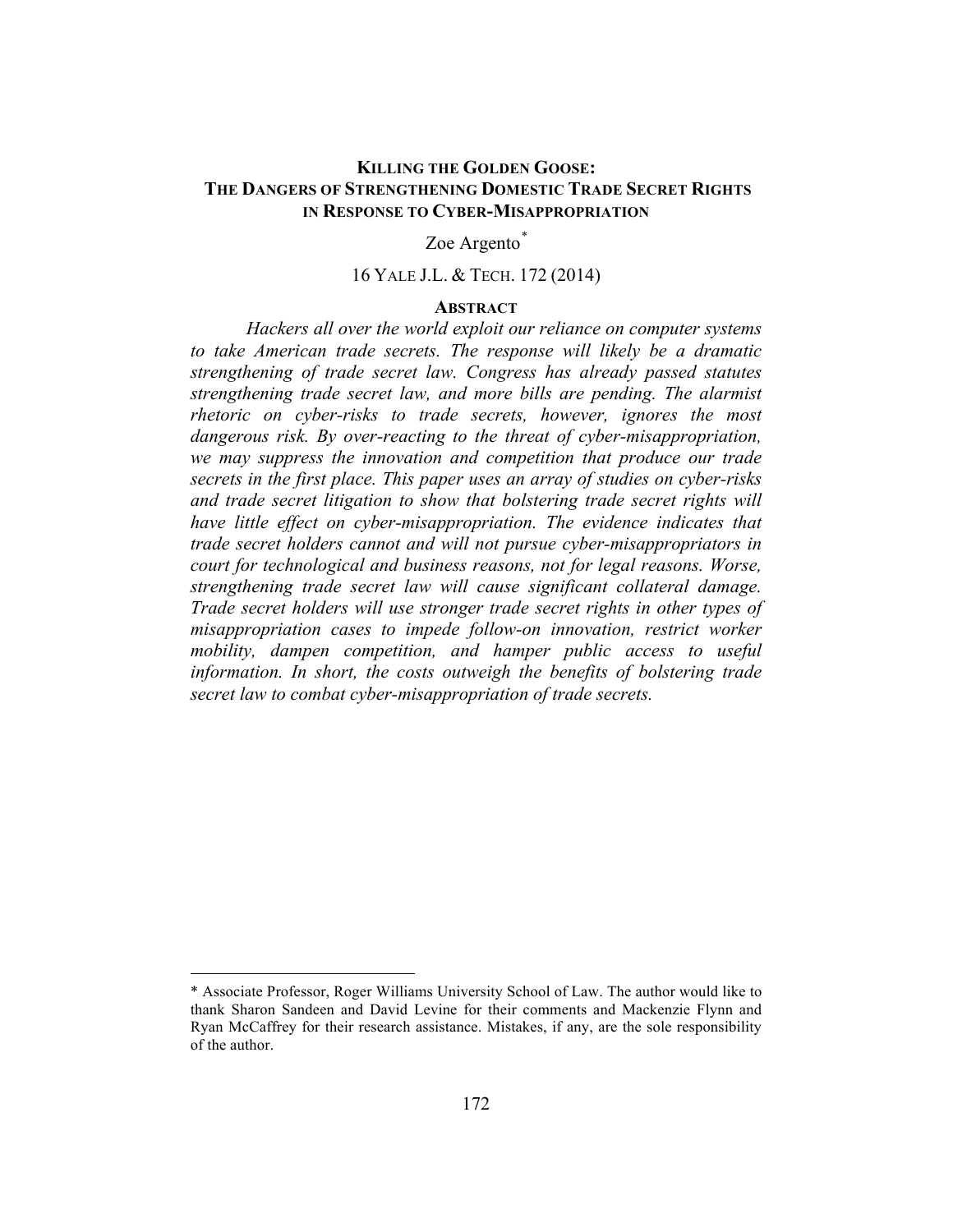### 16 YALE J.L. & TECH. 172 (2014) 2013-2014

|                                                             | $A_{\cdot}$                                       |                                                                            | 179 |
|-------------------------------------------------------------|---------------------------------------------------|----------------------------------------------------------------------------|-----|
|                                                             |                                                   |                                                                            |     |
| П.                                                          | CYBER-RISKS: CYBER-MISAPPROPRIATION AND POLITICAL |                                                                            |     |
|                                                             |                                                   |                                                                            | 190 |
|                                                             | $\mathcal{A}_{\cdot}$                             |                                                                            | 190 |
|                                                             | <i>B</i> .                                        | The Protectionist Response to the Cyber-Misappropriation                   |     |
|                                                             |                                                   |                                                                            | 196 |
|                                                             |                                                   | 1. The One-Sided and Inaccurate Rhetoric on Trade Secret                   |     |
|                                                             |                                                   | Cyber-Misappropriation                                                     | 196 |
|                                                             |                                                   | 2. Strengthening Trade Secret Rights through Federal Law                   | 205 |
| III. THE COSTS OUTWEIGH THE BENEFITS OF STRENGTHENING TRADE |                                                   |                                                                            |     |
|                                                             |                                                   | SECRET LAW TO COMBAT CYBER-MISAPPROPRIATION                                | 213 |
|                                                             |                                                   | A. Strengthening Trade Secret Law Would Have Little Effect on              |     |
|                                                             |                                                   |                                                                            | 214 |
|                                                             |                                                   | 1. Trade Secret Holders Have Technological and Business                    |     |
|                                                             |                                                   | Reasons for not Suing Cyber-Misappropriators                               | 214 |
|                                                             |                                                   | 2. Strengthening Substantive Trade Secret Law Would Have                   |     |
|                                                             |                                                   | Little Impact on Cyber-Misappropriation                                    | 218 |
|                                                             |                                                   | Statistical Evidence that Strengthening Trade Secret Law<br>3 <sup>1</sup> |     |
|                                                             |                                                   | Would Have Little Effect on Cyber-Misappropriation                         | 220 |
|                                                             |                                                   | B. Costs of Strengthening Trade Secret Law by Adding a Private             |     |
|                                                             |                                                   |                                                                            | 224 |
|                                                             |                                                   |                                                                            | 235 |

In one of Aesop's fables, a farmer had a goose that laid golden eggs. Hoping to discover the source of the gold, he killed the goose. The farmer found nothing, and that, of course, was the end of the golden eggs.

In 21st century America, a different form of golden eggs is under threat—immensely valuable trade secrets encompassing much of the innovation and business strategy that power our economy. Cyber-hackers all over the world have dedicated their efforts to breaching American companies, research institutions, and government agencies to take them. Many of these hackers are well-organized and well-financed. Some are even state-sponsored. In January 2013, for example, the security firm Mandiant reported that a unit of the Chinese army had breached 115 American companies, sometimes retaining clandestine access over the course of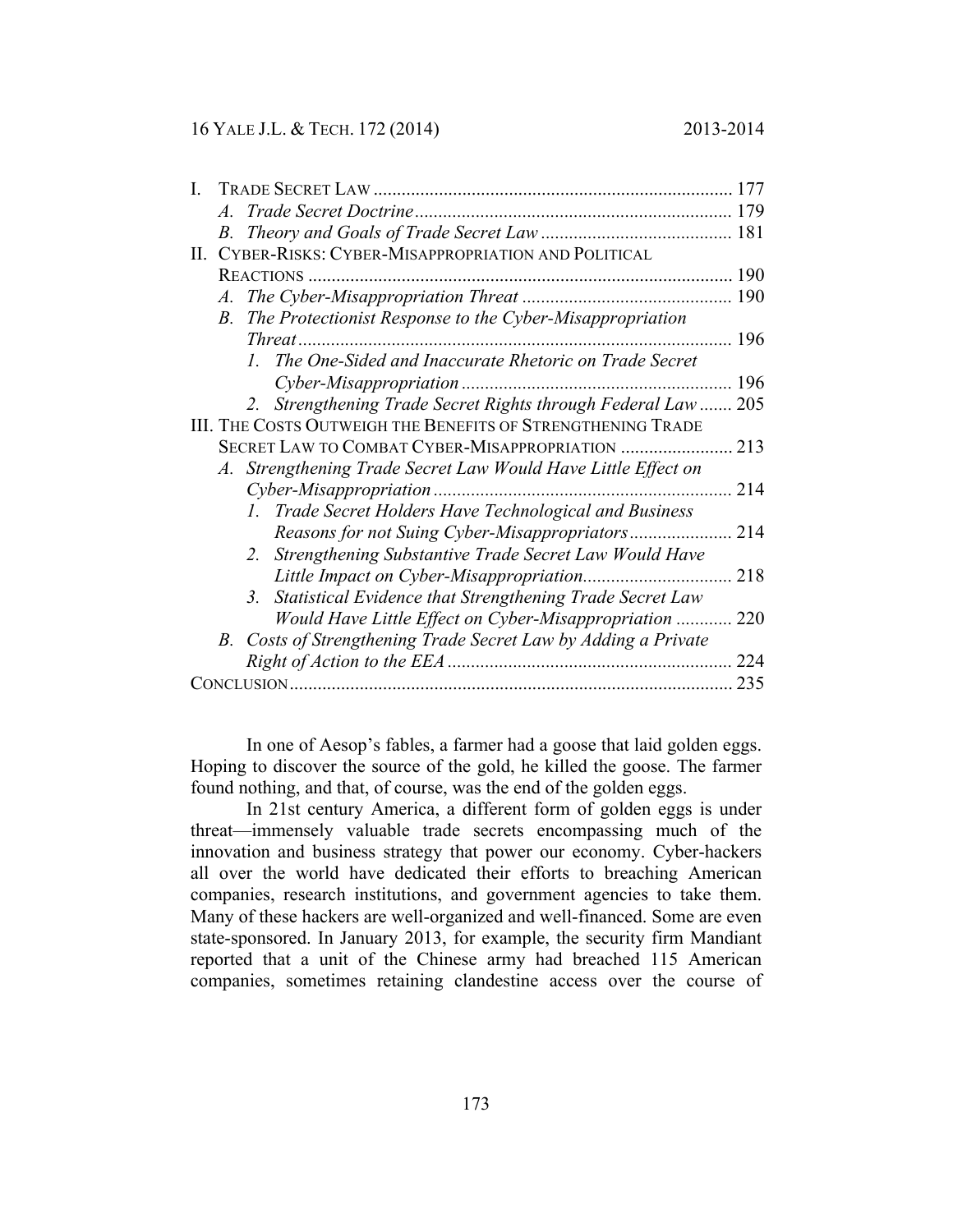years.<sup>1</sup> The problem of cyber-intrusion is pervasive and growing. For example, in one survey in 2011, companies reported an average of 1.4 successful attacks per week, a 44 percent increase from the previous year.<sup>2</sup>

Our worries over losing trade secrets to cyber-intruders, however, may lead us to kill our own golden goose—the vigorous competition and culture of innovation that produce our trade secrets.

One of our greatest strengths as a nation is our innovative and entrepreneurial culture. Our country produced the airplane, the assembly line, the laser, the personal computer, the internet . . . the list goes on and on.3 Innovation is a key driver of U.S. economic growth and national competitiveness.<sup>4</sup>

The success of American innovation stems from many factors capital markets, an educated populace, infrastructure, funding for basic research, among others—but one important factor is our system of intellectual property law, particularly trade secret law.<sup>5</sup>

<sup>&</sup>lt;sup>1</sup> MANDIANT, APT 1: EXPOSING ONE OF CHINA'S CYBER ESPIONAGE UNITS 21 (Jan. 2013), *available at* http://intelreport.mandiant.com/Mandiant\_APT1\_Report.pdf [hereinafter MANDIANT APT 1].<br><sup>2</sup> Ponemon Institute, Second Annual Cost of Cyber Crime Study: Benchmark

STUDY OF U.S. COMPANIES 2 (Aug. 2011), *available at* 

http://www.hpenterprisesecurity.com/collateral/report/2011\_Cost\_of\_Cyber\_Crime\_Study  $\frac{A}{{}^3}$ JAMES WEI, GREAT INVENTIONS THAT CHANGED THE WORLD 218 (airplane), 278

<sup>(</sup>internet) (Wiley 2012); DAVID E. NYE, AMERICA'S ASSEMBLY LINE 36 (MIT Press 2013), *available at* http://mitpress.mit.edu/books/americas-assembly-line (assembly line); American Institute of Physics, *Bright Ideas: The First Lasers*,

http://www.aip.org/history/exhibits/laser/sections/whoinvented.html (lasers).

<sup>&</sup>lt;sup>4</sup> CHARLES SCHULTZE, MEMOS TO THE PRESIDENT: A GUIDE THROUGH MACROECONOMICS FOR THE BUSY POLICYMAKER 299 (1991); ECONOMICS AND STATISTICS ADMINISTRATION AND THE UNITED STATES PATENT AND TRADEMARK OFFICE, INTELLECTUAL PROPERTY AND THE U.S. ECONOMY: INDUSTRIES IN FOCUS v (March 2012), *available at* 

http://www.uspto.gov/news/publications/IP\_Report\_March\_2012.pdf.

<sup>&</sup>lt;sup>5</sup> U.S. DEP'T OF COMM., THE COMPETITIVENESS AND INNOVATIVE CAPACITY OF THE UNITED STATES 2-1 (Jan. 2012), *available at* 

http://www.commerce.gov/sites/default/files/documents/2012/january/competes\_010511\_0 .pdf (finding that three factors that form the basis of a strong innovative environment are support for education, research, and infrastructure); THOMAS SOWELL, BASIC ECONOMICS: A COMMON SENSE GUIDE TO THE ECONOMY 301-02 (Basic Books 4th ed. 2011) (discussing the importance of capital markets to support entrepreneurial activity); CHARLES SCHULTZE, MEMOS TO THE PRESIDENT: A GUIDE THROUGH MACROECONOMICS FOR THE BUSY POLICYMAKER 304 (1991) (suggesting that more engineering degrees leads to greater development of useful ideas); Wesley M. Cohen et al., *Protecting Their Intellectual Assets: Appropriability Conditions and Why U.S. Manufacturing Firms Patent (Or Not),* NAT'L BUREAU OF ECON. RESEARCH, WORKING PAPER NO. 7552 at 11 (2000), *available at* http://www.nber.org/papers/w7552.pdf ("secrecy and lead time are ranked comparably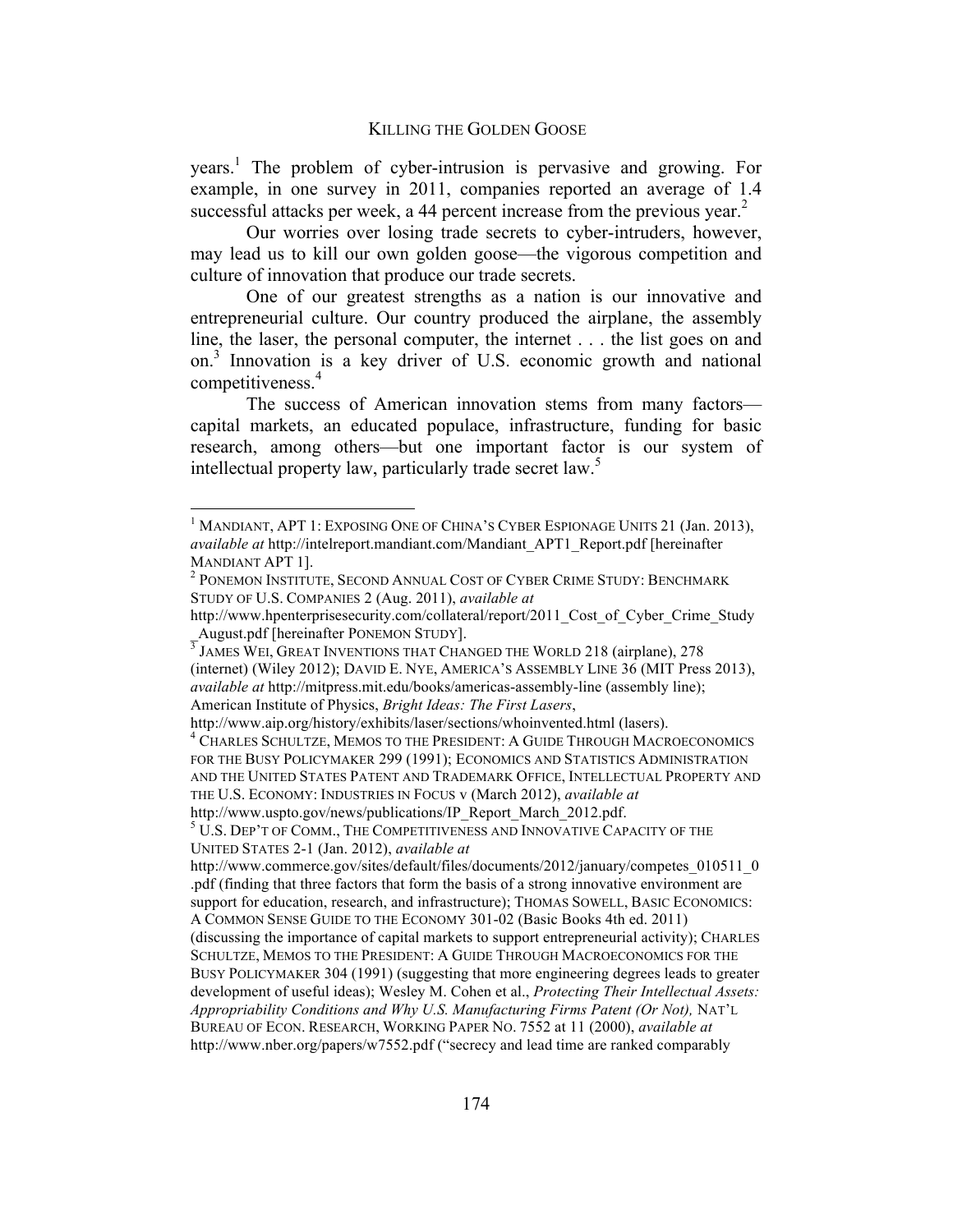In essence, a trade secret is information that derives value from not being known to competitors. Trade secrets play a critical role in supporting innovation in the United States. For example, in one study, secrecy ranked first or second in importance for product innovations in "twenty-four of the thirty-three surveyed industries." <sup>6</sup> Trade secret law particularly favors small companies, which tend to be engines of innovation, because the hurdles to obtaining trade secret protection are relatively low.<sup>7</sup> In contrast to patent law, trade secrets require only reasonable efforts at secrecy from the trade secret holder to earn legal protection.<sup>8</sup> Moreover, trade secret protection may potentially last forever.<sup>9</sup>

Trade secret law, however, like other areas of intellectual property law, must strike a careful balance. Too little protection results in inadequate incentives to develop useful information and wasteful expenditures on protection.<sup>10</sup> Too much protection causes harm in a number of different ways. By granting too much of a monopoly on trade secret information, trade secret law prevents companies from competing to provide better products using that information.<sup>11</sup> Over-protection also decreases worker mobility by preventing employees with knowledge of their employers' trade secrets from departing to work for competitors or to start their own companies.12 This restricts personal freedom and economic dynamism. Monopolies on trade secret information inhibit follow-on innovation, a problem because most innovation builds on innovation.<sup>13</sup> Finally, overbroad trade secret law limits free speech and restricts the flow of information important to the public.<sup>14</sup> For example, natural gas companies

overall as the two most effective appropriability mechanisms for product innovations") [hereinafter Cohen].

 $\frac{6}{7}$  Cohen, *supra* note 5, at 13.

*See* Cohen, *supra* note 5, at 7, 14-16; *see also* Richard C. Levin et al., *Appropriating the Returns from Industrial Research and Development*, 18 BROOKINGS PAPERS ON ECON. ACTIVITY 783 (1987); CHI RESEARCH, INC., SMALL BUS. ADMIN., SMALL SERIAL

INNOVATORS: THE SMALL FIRM CONTRIBUTION TO TECHNICAL CHANGE 3 (2003),

*available at* http://www.sba.gov/advo/research/rs225tot.pdf (small businesses develop thirteen times more patents per employee than large businesses).

<sup>8</sup>  *See* UNIF. TRADE SECRETS ACT § 1(4)(ii), 14 U.L.A. 433 (1985); Mark A. Lemley, *The Surprising Virtues of Treating Trade Secrets as IP Rights*, 61 STAN. L. REV. 311, 313 (2008) [hereinafter *Surprising Virtues*]. <sup>9</sup>

Kewanee Oil Co. v. Bicron Corp., 416 U.S. 470, 494 (1974) (Marshall, J., concurring) (noting that trade secret law offers protection of unlimited duration).

<sup>&</sup>lt;sup>10</sup> *See infra* Part I.B.<br><sup>11</sup> *See infra* Part I.B.<br><sup>12</sup> *See infra* Part I.B.<br><sup>13</sup> *See infra* Part I.B.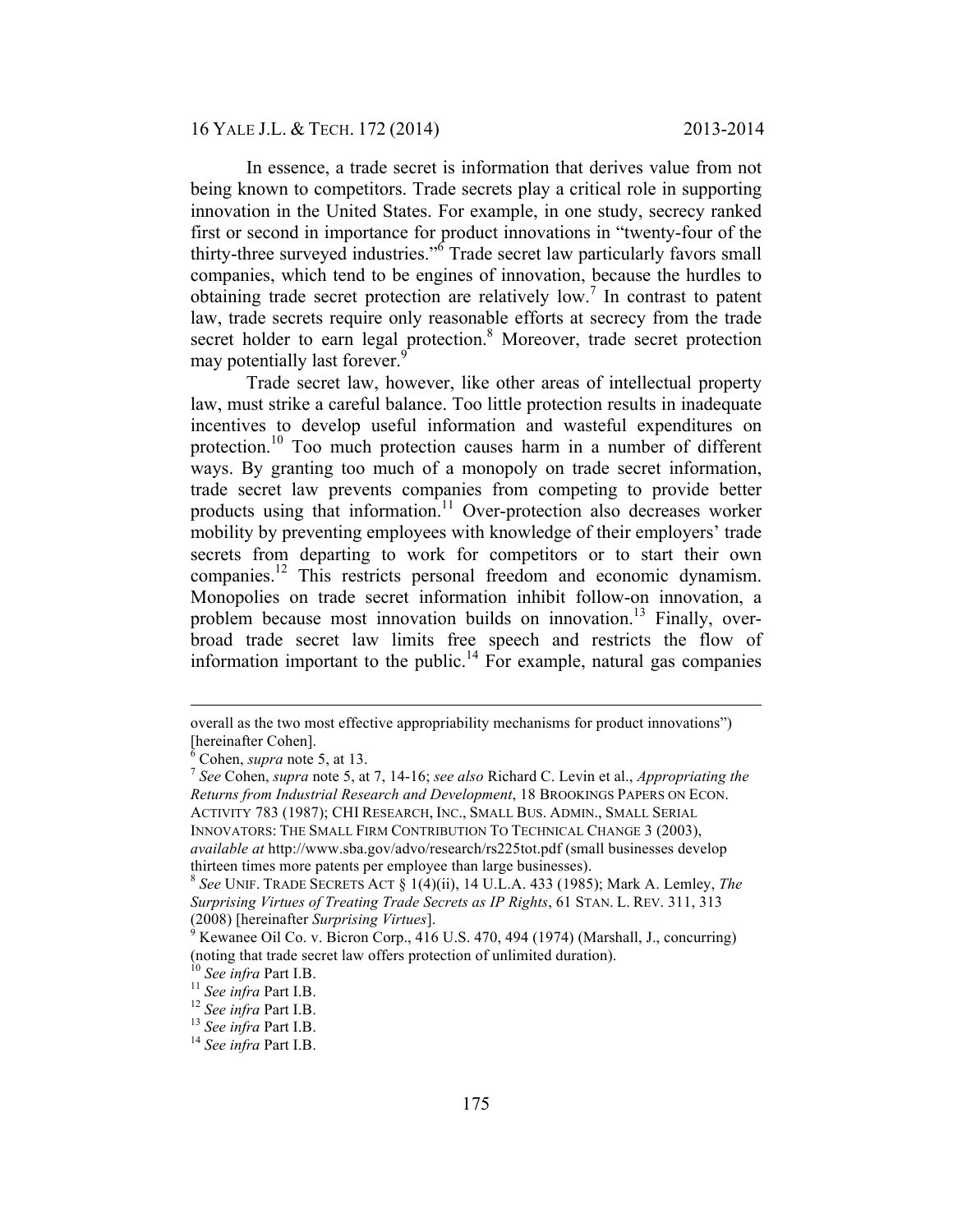shield information about their potentially dangerous hydraulic fracturing practices from regulators and the public by arguing that they are trade secrets $15$ 

The rhetoric among political leaders on trade secret cybermisappropriation ignores this delicate balance of conflicting policy concerns. An otherwise obscure area of the law, trade secrets have been the subject of an unprecedented level of attention recently due to concerns about cyber-hacking. President Obama, high-ranking members of his administration, and members of Congress have all loudly voiced concern.<sup>16</sup> Fueled in part by national security concerns about the cyber-hacking of military secrets, the rhetoric from these political leaders has tended to be alarmist, protectionist, and moralistic.

This one-sided concern with protecting trade secrets is leading to a dramatic strengthening of trade secret law. The Obama administration is now conducting a legislative review to determine if more legislation is needed to enhance enforcement against trade secret theft.<sup>17</sup> And a number of parties are advocating strengthening civil trade secret law by federalizing it. Indeed, four bills have recently been proposed in Congress to federalize

 <sup>15</sup> Travis D. Van Ort, *Hydraulic Fracturing Additives: A Solution to the Tension Between Trade Secret Protection and Demands for Public Disclosure*, 4 KY. J. EQUINE, AGRIC. & NAT. RESOURCES L. 439, 440, 458 (2012); Mike Soraghan, *In Fracking Debate,* 

*<sup>&#</sup>x27;Disclosure' is in the Eye of the Beholder,* N.Y. TIMES (June 21, 2010),

http://www.nytimes.com/gwire/2010/06/21/21greenwire-in-fracking-debate-disclosure-isin-the-eye-of-19087.html.<br><sup>16</sup> *See, e.g.*, Pres. Barack Obama, Remarks by the President on Securing our Nation's

Infrastructure (May 29, 2009), a*vailable at* 

http://www.whitehouse.gov/the\_press\_office/Remarks-by-the-President-on-Securing-Our-Nations-Cyber-Infrastructure; Gen. Keith B. Alexander, Director, National Security

Agency, Keynote Address at American Enterprise Institute on Cybersecurity and American Power (July 9, 2012), *available at* http://www.aei.org/events/2012/07/09/cybersecurityand-american-power/; 159 CONG. REC. S3165-66 (daily ed. May 7, 2013) (statement of

Sen. Carl Levin); *Cyber Espionage and the Theft of U.S. Intellectual Property and Technology Before the H. Subcomm. on Oversight and Investigations,* 113th Cong. (July 9,

<sup>2013) (</sup>statement of Tim Murphy, H. Rep.), *available at* 

http://energycommerce.house.gov/sites/republicans.energycommerce.house.gov/files/Heari ngs/OI/20130709/HHRG-113-IF02-MState-M001151-20130709.pdf; *Chinese* 

*Telecommunications Investigation Open Hearing Before the H. Permanent Select Comm. on Intelligence*, 112th Cong. (2012) (Opening Statement of Dutch Ruppersberger, H. Rep., Md., 2nd Cong. Dist.), *available at* 

http://intelligence.house.gov/sites/intelligence.house.gov/files/documents/09122012Dutch Opening.pdf.

<sup>&</sup>lt;sup>17</sup> OFFICE OF THE PRESIDENT OF THE UNITED STATES, ADMINISTRATION STRATEGY ON MITIGATING THE THEFT OF U.S. TRADE SECRETS 12 (Feb. 2013), *available at*  http://www.whitehouse.gov/sites/default/files/omb/IPEC/admin\_strategy\_on\_mitigating\_th e\_theft\_of\_u.s.\_trade\_secrets.pdf [hereinafter ADMINISTRATION STRATEGY].

<sup>176</sup>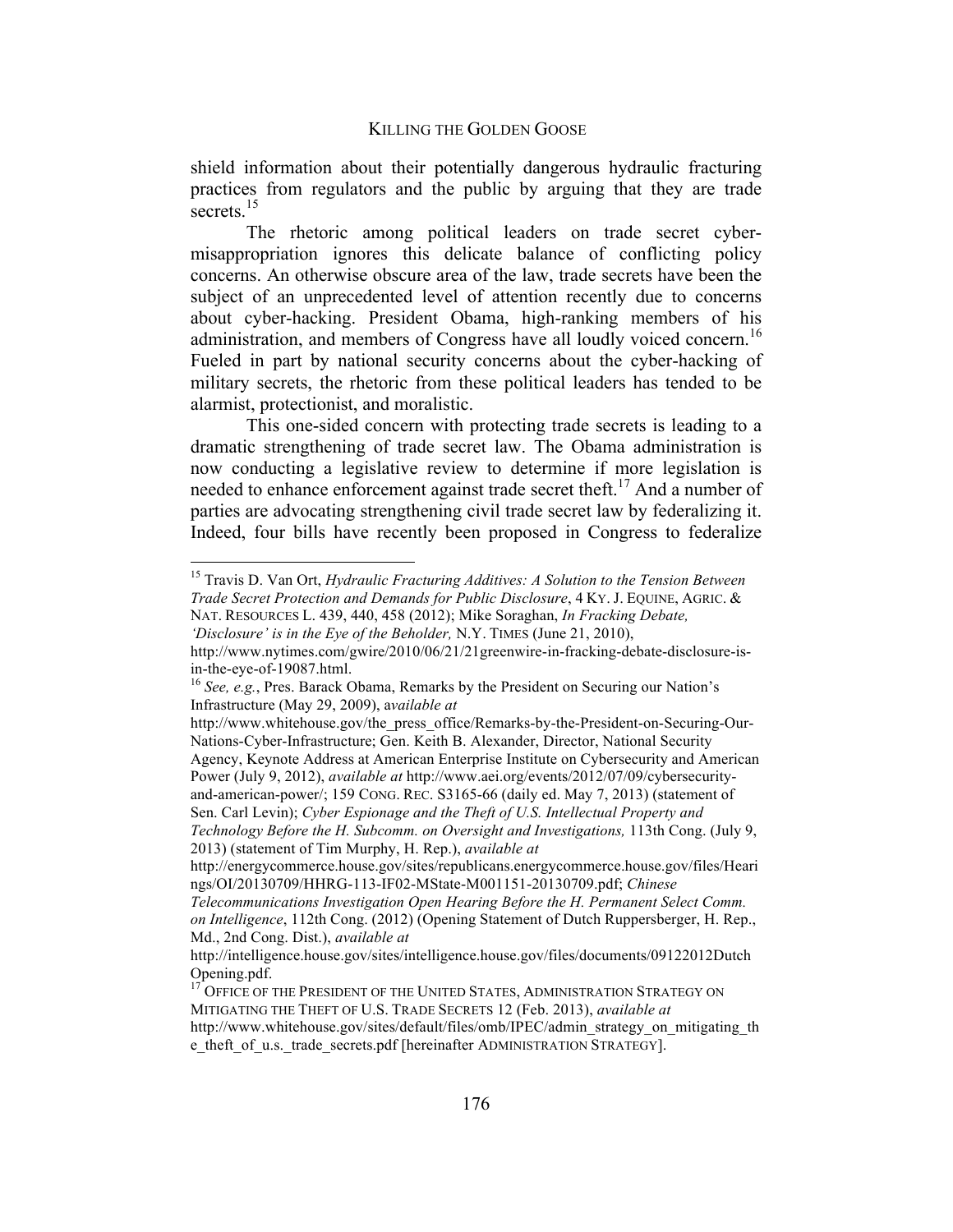civil trade secret law by adding a private right of action to the Economic Espionage Act  $(EEA)$ <sup>18</sup> This would significantly increase the rights of those wishing to protect information.

 Strengthening trade secret law, however, will likely do little to combat cyber-misappropriation. This paper uses an array of studies of cyber-risks and trade secret litigation to show that trade secret holders cannot and will not pursue cyber-misappropriators in court for technological and business reasons, not for legal reasons. Worse, strengthening trade secrets will cause significant collateral damage. Trade secret holders will use stronger trade secret rights in other types of misappropriation cases in ways that will impede follow-on innovation, restrict worker mobility, dampen competition, and hamper public access to useful information, including for purposes of free speech. In short, the political rhetoric ignores the fact that the costs outweigh the benefits of bolstering trade secret law to respond to cyber-misappropriation of trade secrets.

The argument is set forth in the following three parts. Part I outlines trade secret doctrine and policy, explaining how trade secret doctrine balances conflicting policy concerns. Part II discusses the cybersecurity threat to American trade secrets and the political response. This part shows how the political rhetoric has linked protecting trade secrets to emotionally resonant issues, including national security and job loss, and is leading to the strengthening of trade secret law. Part III shows how expanding trade secret rights, particularly by adding the private party right of action under the EEA, would likely harm innovation as well as other policy interests.

# **I. TRADE SECRET LAW**

Trade secret law in America has its origins in 19th century state common law.<sup>19</sup> In 1837, a Massachusetts court issued the first known American opinion recognizing limited rights in secret information.<sup>20</sup> By 1939, the American Law Institute had identified a set of commonly

<sup>&</sup>lt;sup>18</sup> Defend Trade Secrets Act of 2014, S. 2267, 113th Cong. (2014); Future of American Innovation and Research Act of 2013, S. 1770, 113th Cong. (2013); Private Right of Action Against Theft of Trade Secrets Act of 2013, H.R. 2466, 113th Cong. (2013); Protecting American Trade Secrets and Innovation Act of 2012, S. 3389, 112th Cong. (2012).

<sup>&</sup>lt;sup>19</sup> MELVIN F. JAGER, 1 TRADE SECRETS LAW  $\S 2.3$  (2013) (recounting the development of trade secret law).

 $20$  Vickery v. Welch, 36 Mass. (1 Pick.) 523, 526 (1837) (enforcing a covenant to sell rights to a secret art of making chocolate); *Surprising Virtues*, *supra* note 8, at 316.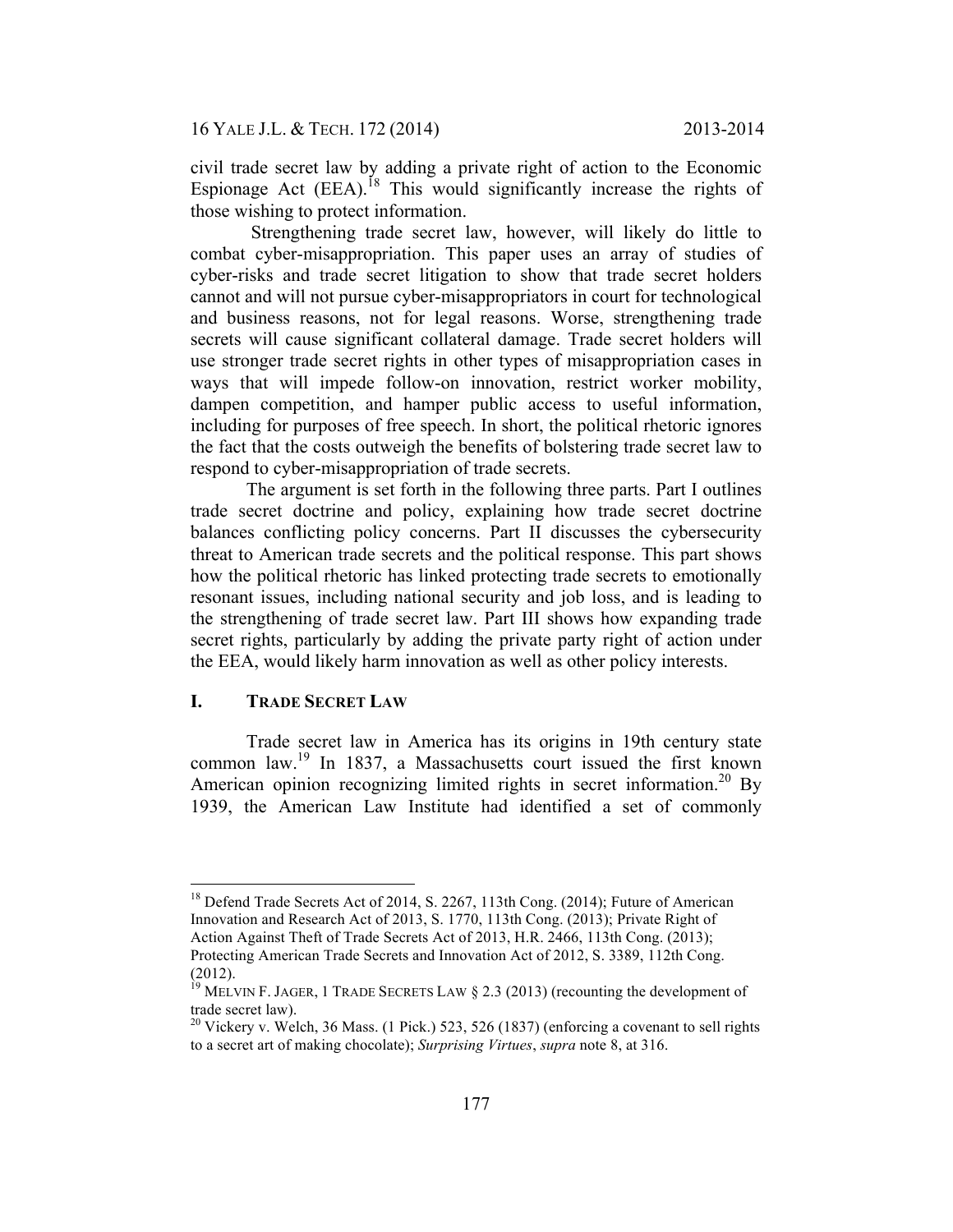accepted principles of trade secret law in the First Restatement of Torts.<sup>21</sup> In 1979, in response to the lack of uniformity among states' common law and ambiguity on some legal issues, the ALI promulgated the Uniform Trade Secrets Act (UTSA).<sup>22</sup>

Now, all U.S. states and the District of Columbia have adopted the UTSA in some form, except for New York and Massachusetts. $^{23}$  Despite these holdouts and some variations in the version of the UTSA adopted, civil trade secret law is largely the same across the country.<sup>24</sup>

Trade secret rights tend to be protected through this civil law. Although there is a federal criminal law addressing trade secrets and many states have criminal trade secret statutes,<sup>25</sup> trade secret rights are rarely enforced through criminal law. Only about two percent of state trade secret cases resulting in an appellate opinion involve a state criminal trade secret statute.<sup>26</sup> On the federal level, trade secret misappropriation is prosecuted through the Economic Espionage  $Act.^{27}$  However, these cases are infrequent. Substantive trade secret law in the courts is almost always state

<sup>&</sup>lt;sup>21</sup> RESTATEMENT (FIRST) OF TORTS §§ 757-59 (1939); JAMES POOLEY, TRADE SECRETS § 2.02[1] (2000) (stating that for over forty years after its publication in 1939, the

Restatement (First) of Torts "was almost universally cited by state courts, and in effect became the bedrock of modern trade secret law").

<sup>22</sup> *See* UNIF. TRADE SECRETS ACT (amended 1985) prefatory note, 14 U.L.A. 433, 434 (1990) (noting the "undue uncertainty concerning the parameters of trade secret protection" and the "confused status" of the law); *see also* Sharon K. Sandeen, *The Evolution of Trade Secret Law and Why Courts Commit Error When They Do Not Following the Uniform Trade Secrets Act*, 33 HAMLINE L. REV. 493, 502-20 (2010) (providing a detailed account

of the drafting of the UTSA). The ALI issued a revised version in 1985. *See id.* <sup>23</sup> *See* 1 MELVIN F. JAGER, TRADE SECRETS LAW § 3:29, n.1 (2013) (providing citations to statutes enacting the UTSA in 47 states and the District of Columbia). Texas enacted Texas Senate Bill 953 on May 3, 2013, after this version of the Jager text was printed. The bill went into effect on September 1, 2013. However, some states, particularly North Carolina and Alabama, have adopted versions of the statute which vary significantly from the UTSA. *See* Marina Lao, *Federalizing Trade Secrets Law in an Information Economy*, 59 OHIO ST. L.J. 1633, 1657 (1998). <sup>24</sup> *See* JAMES POOLEY, TRADE SECRETS § 2.03[7](c) (2013) ("It is true that the similarities

in substance among state enactments are far greater than the differences in language used.") Even where the language of the law differs, courts' interpretations are similar. *See id.* at § 2.01[1] ("Usually what is seen as 'improper means' in Illinois will be similarly seen in California  $\dots$ .")

<sup>25</sup> *See* 18 U.S.C. § 1831 et seq. (federal criminal statute); 1 MELVIN F. JAGER, TRADE SECRETS LAW, app. L3 (1990) (providing state criminal statutes). 26 David S. Almeling, et al., *A Statistical Analysis of Trade Secret Litigation in State* 

*Courts*, 46 GONZ. L. REV. 57, 76 (2010-2011) [hereinafter *State Study*]. 27 18 U.S.C. §§ 1831 et seq.

<sup>178</sup>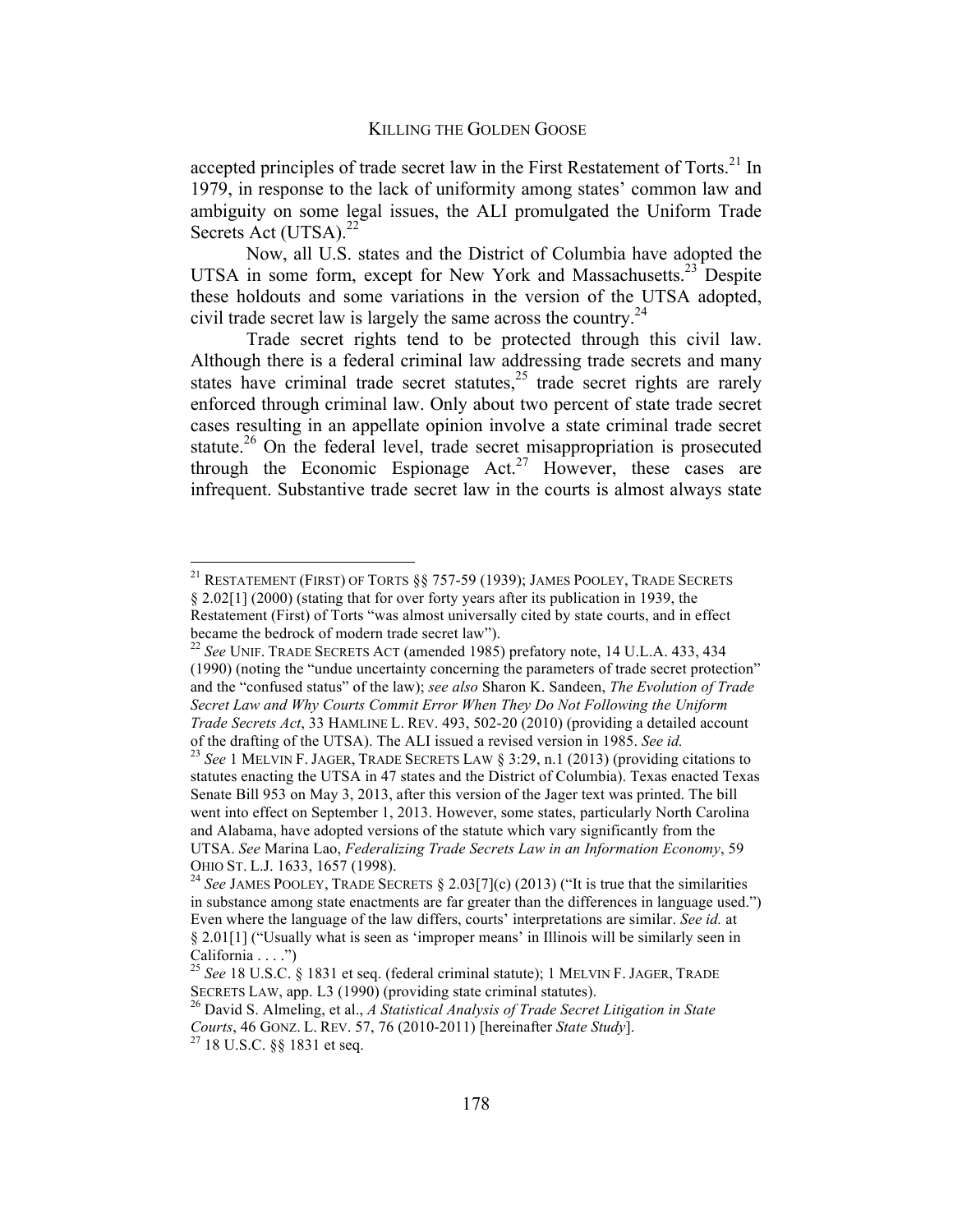law.28 As a result, this paper will focus its discussion of trade secret law on the UTSA as broadly representative of trade secret law across the states.

### *A. Trade Secret Doctrine*

Proving a claim of trade secret misappropriation essentially requires establishing two elements: that the plaintiff possesses a trade secret and that the trade secret has been misappropriated.<sup>29</sup> With regard to the trade secret element, a trade secret is "information . . . that derives independent economic value . . . from not being generally known to [and not] readily ascertainable by . . . [those] who can obtain economic value from its disclosure or use."<sup>30</sup> Thus, trade secrets must not only be secret, they must derive economic value from being secret—essentially a competitive advantage.<sup>31</sup> Trade secrets, as a result, are not subject matter specific. The information protected by trade secret law may constitute any information as long as it is valuable because it is secret.<sup>32</sup>

In addition, to merit protection as a trade secret, the information at issue must be subject to reasonable efforts to maintain its secrecy.<sup>33</sup> What constitutes reasonable efforts, of course, lends itself to different interpretations. Courts vary as to the level of effort necessary to adequately protect a trade secret.<sup>34</sup>

The second element, misappropriation, requires the acquisition of a trade secret by some form of improper means or the use or disclosure of a trade secret in breach of a confidence.<sup>35</sup> These two forms of

 <sup>28</sup> David S. Almeling, et al., *A Statistical Analysis of Trade Secret Litigation in State Courts*, 45 GONZ. L. REV. 291, 306 (2009-2010) [hereinafter *Federal Study*]. Finally, some courts have interpreted the Computer Fraud and Abuse Act ("CFAA") to apply to cases involving hacking computer systems to take proprietary data. *See* Zoe Argento, *Whose Social Network Account? A Trade Secret Approach to Allocating Rights*, 19 MICH. TELECOMM. & TECH. L. REV. 201, 258 n.307 (2013), *available at* 

http://www.mttlr.org/volnineteen/argento.pdf. However, this approach to the CFAA is controversial. *See id.* <sup>29</sup> *See* 1 MELVIN JAGER, TRADE SECRETS LAW § 5:5 (2013) (Jager further divides the

misappropriation inquiry into two separate elements).<br><sup>30</sup> *See UNIF.* TRADE SECRETS ACT § 1(4)(i).<br><sup>31</sup> *See id.* 32<br><sup>32</sup> *See id.* at § 1(4)(b).

<sup>&</sup>lt;sup>34</sup> See Note, *Trade Secret Misappropriation: A Cost-Benefit Response to the Fourth Amendment Analogy*, 106 HARV. L. REV. 461, 463-64 (1992) (discussing the requirement of reasonable security precautions).

<sup>35</sup> *See* UNIF. TRADE SECRETS ACT § 1(2); *Surprising Virtues*, *supra* note 8, at 318-19. The UTSA also imposes liability for knowingly using or disclosing a trade secret from a third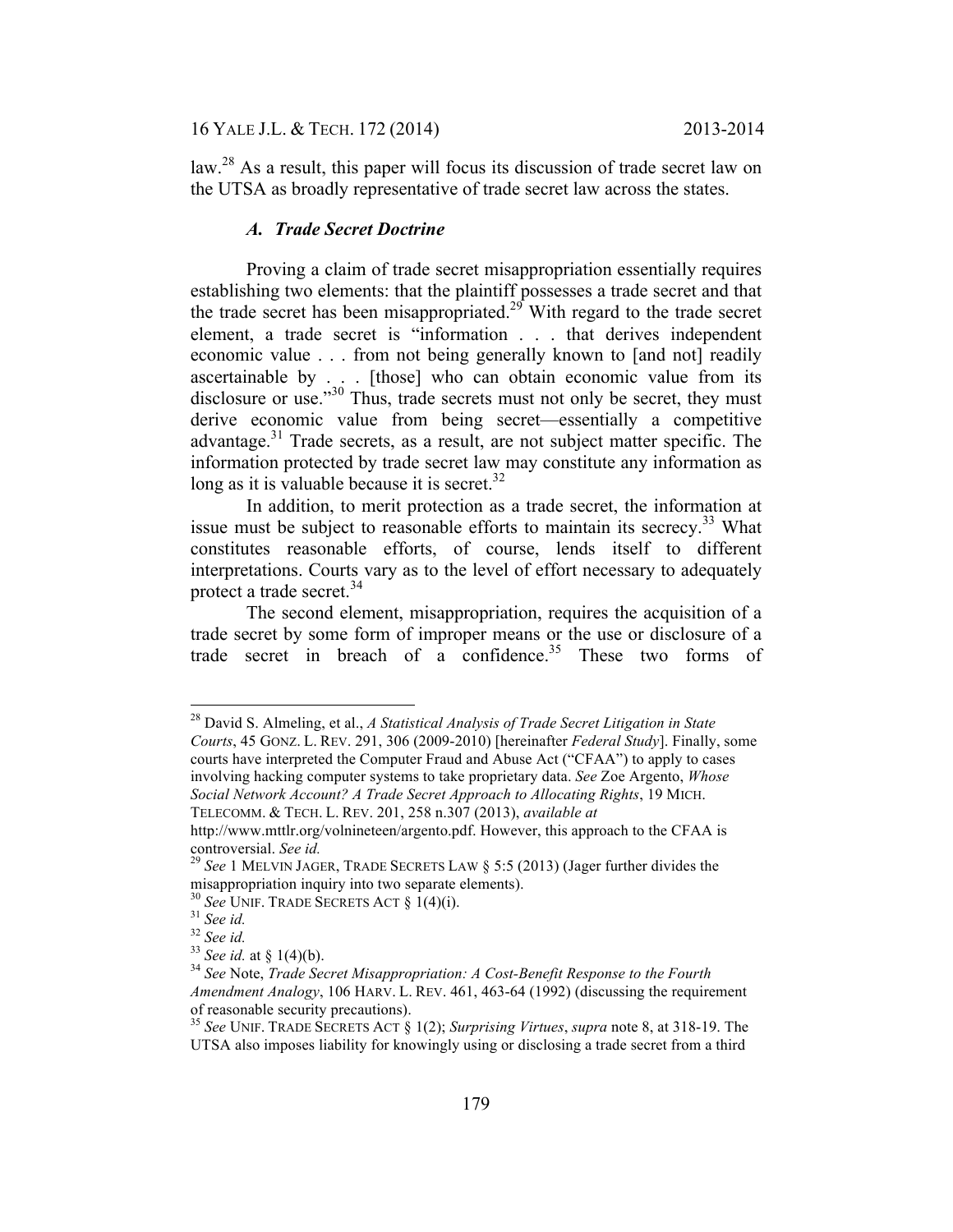misappropriation—improper means and breach of confidence— correspond roughly to two different sets of circumstances in which trade secrets are taken, respectively, misappropriation by outsiders and misappropriation by insiders.36

Misappropriation by outsiders generally occurs in the context of competitors seeking business intelligence. $37$  These cases define rights between strangers and tend to sound in tort law.<sup>38</sup> Improper means include not only actions that would be wrongful in themselves, such as theft, but also calculated efforts to overcome reasonable secrecy measures.<sup>39</sup> Notably, the UTSA specifically includes "espionage through electronic or other means" as a form of improper means.<sup>40</sup> This has been interpreted to cover acquiring trade secrets through hacking into computer systems.<sup>41</sup>

In contrast, misappropriation by insiders typically involves parties to a business relationship, such as departing employees, and tends to sound in contract.<sup>42</sup> In these cases, misappropriation depends on whether the defendant breached an agreement of confidentiality.43 The agreements may be explicit, for example, in the form of nondisclosure agreements. They may also be implied. In the case of employees, the confidentiality agreement is sometimes implied based on the employee's tacit understanding of her employment obligations.<sup>44</sup>

 $\overline{a}$ 

party who acquired the trade secret through improper means or a breach of confidence. *See*  UNIF. TRADE SECRETS ACT § 1(2)(ii)(B).<br><sup>36</sup> *See Surprising Virtues*, *supra* note 8, at 318-19.<br><sup>37</sup> *Id.* at 317. 38 *See id.* 

<sup>39</sup> *See* UNIF. TRADE SECRETS ACT § 1(1); E.I. DuPont De Nemours & Co. v. Christopher, 431 F.2d 1012, 1016 (5th Cir. 1970).<br><sup>40</sup> UNIF. TRADE SECRETS ACT § 1(1).

<sup>&</sup>lt;sup>41</sup> See, e.g., Physicians Interactive v. Lathian Systems, Inc., 2003 WL 23018270, \*8 (E.D. Va. 2003) ("There can be no doubt that the use of a computer software robot to hack into a computer system and to take or copy proprietary information is an improper means to obtain a trade secret, and thus is misappropriation under the VUTSA."); *see also* Four Seasons Hotels and Resorts B.V. v. Consorcio Barr, S.A., 267 F. Supp. 2d 1268, 1326 (S.D. Fla. 2003) (finding that hacking into a computer system constitutes misappropriation by espionage through electronic means).

<sup>42</sup> *See Surprising Virtues*, *supra* note 8, at 317. <sup>43</sup> *See id.*

<sup>44</sup> *See, e.g.*, Am. Bldg. Maint. Co. v. ACME Prop. Servs., 515 F. Supp. 2d 298, 310 (N.D.N.Y. 2007) ("[Under New York law,] former employees can be restricted from using their former employer's trade secrets to advance their own interests, even when they have not signed an employment agreement limiting their activities."); Premier Lab Supply, Inc. v. Chemplex Indus. Inc., 10 So. 3d 202, 206 (Fla. Dist. Ct. App. 2009) (holding lack of a confidentiality agreement with an employee to whom confidential information is disclosed does not by itself defeat trade secret status for the information because an employee who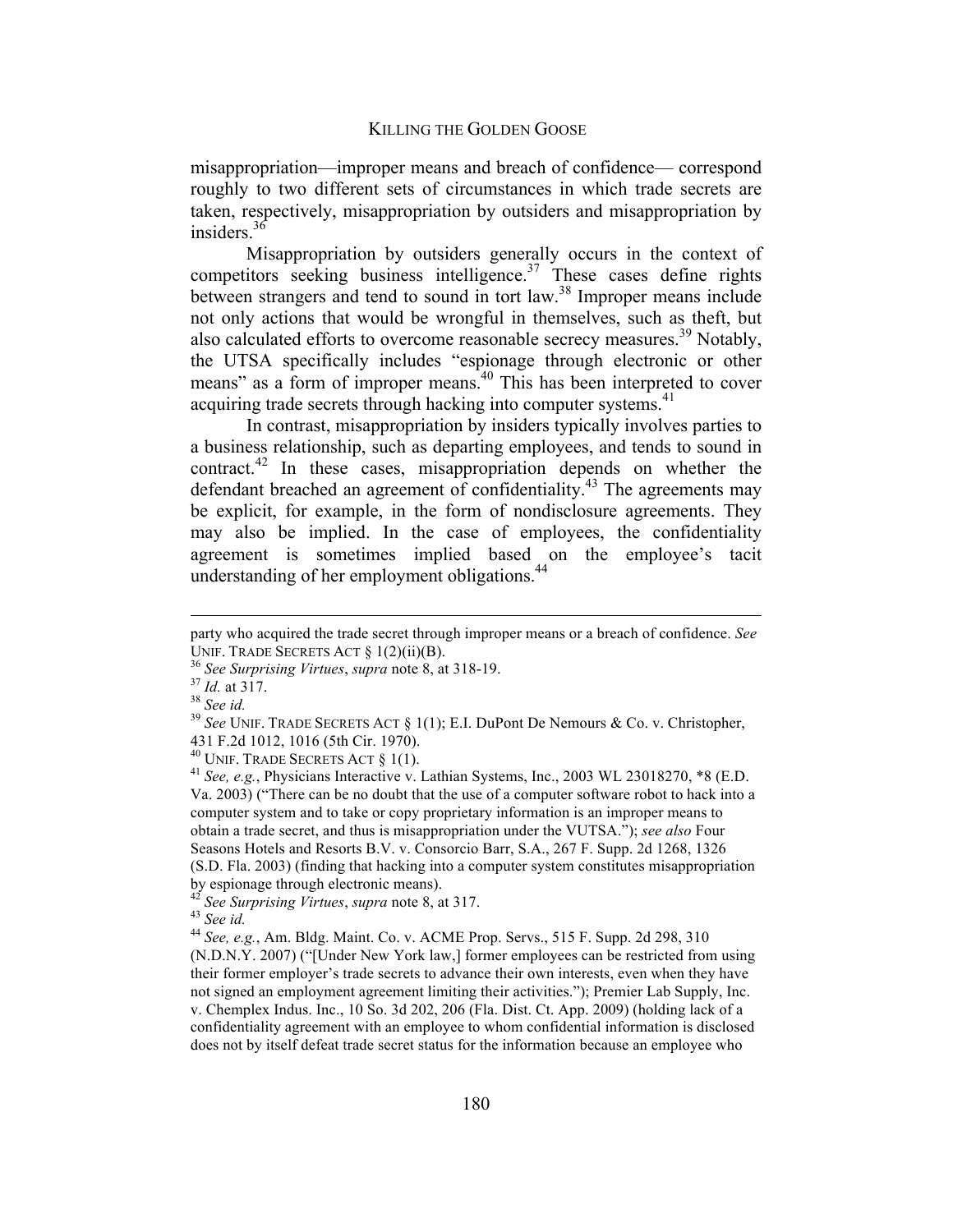16 YALE J.L. & TECH. 172 (2014) 2013-2014

The correlation of outsiders with misappropriation by improper means and insiders with misappropriation by breach of confidence is not perfect, of course. Insiders may use their existing access to improperly hack into trade secrets to which they were not granted access, and outsiders may acquire trade secrets through unintended disclosure on the part of the trade secret holder.<sup>45</sup> However, as the statistics show, insiders in trade secret cases tend to exploit access granted them in breach of a confidentiality agreement whereas outsiders tend to acquire trade secrets through some form of improper means unrelated to a breach of confidence.<sup>46</sup>

Likewise, both breaches of confidence and improper means may be accomplished through computer systems. The exploitation of internet access that has provoked the most public concern recently is the hacking of a trade secret holder's computer system by outsiders, especially foreign governments.47 An insider, however, may use her authorized access to the employer's computer system to obtain her employer's trade secrets. Then, she might use her internet access to send the information to a new employer. For purposes of consistency, this paper will refer to the acquisition of trade secrets by wrongfully circumventing barriers to access in computer system as cyber-misappropriation, whether conducted by insiders or outsiders. Cyber-misappropriation, in brief, will refer to acquisition by hacking, and not the use of computer systems for other forms of use and disclosure of the trade secret.<sup>48</sup>

# *B. Theory and Goals of Trade Secret Law*

The rationale for trade secret rights does not have the coherent policy basis of other areas of intellectual property, particularly patent and

 $\overline{a}$ 

acquires a special technique or process in his employment is, as a matter of law, under a duty not to use it for his own benefit or disclose it to others).<br><sup>45</sup> See UNIF. TRADE SECRETS ACT § 1(2).<br><sup>46</sup> Verizon reported that most cases of insider data breach involve insiders misusing their

privileges. VERIZON, 2013 DATA BREACH INVESTIGATIONS REPORT 6 (2013) ("Correlated with the 14% of breaches tied to insiders, privilege misuse weighs in at 13%."), *available at* http://www.verizonenterprise.com/resources/reports/rp\_data-breach-investigationsreport-2013 en xg.pdf [hereinafter VERIZON 2013 REPORT];

PRICEWATERSHOUSECOOPERS, KEY FINDINGS FROM THE 2013 US STATE OF CYBERCRIME SURVEY CERT STUDY 10 (June 2013), *available at* 

http://www.pwc.com/en\_US/us/increasing-it-effectiveness/publications/assets/us-state-ofcybercrime.pdf [hereinafter CERT 2013 SURVEY].<br><sup>47</sup> See infra note 145.<br><sup>48</sup> I refer to the definition of "hacking" in the Free Dictionary: "To use one's skill in

computer programming to gain illegal or unauthorized access to a file or network." Free Dictionary *available at* http://www.thefreedictionary.com/hacking.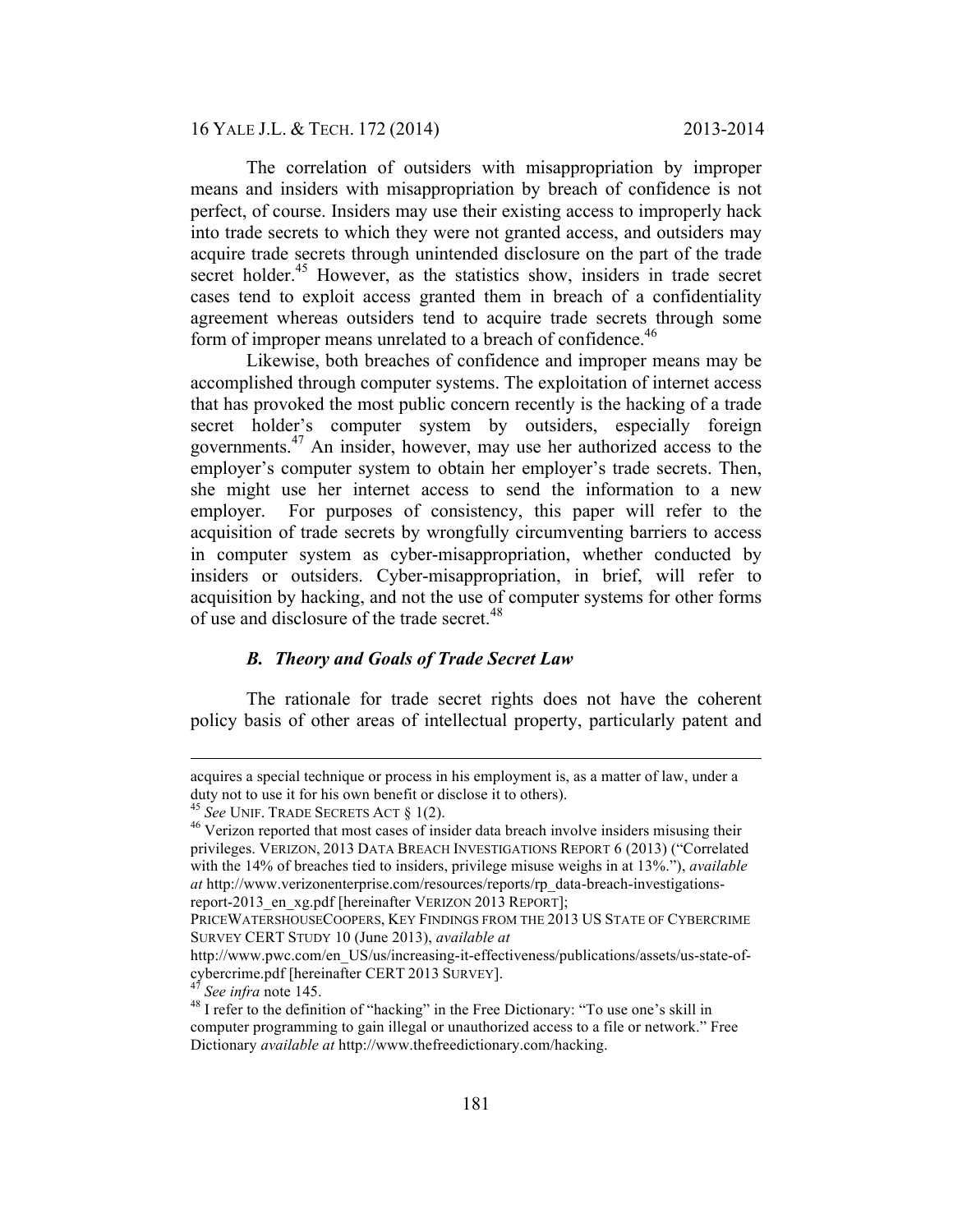copyright, which rest firmly on an incentive theory set forth in the Constitution.49 Trade secret law evolved from torts based on differing rationales such as breach of confidence, unfair competition, and trespass to property.<sup>50</sup> These jumbled roots have led some commentators to describe trade secret law as a "doctrine in search of a justification."51 However, the more constructive way to describe the theoretical basis of trade secret law is that it consists of multiple theories, each of which tends to pull in the same direction. The two principal theories upon which trade secret law rests are tort theory and property theory.<sup>52</sup>

The tort theory bases trade secret rights on the goal of discouraging undesirable conduct. The older version of this approach focuses on maintaining standards of business morality, while the modern version seeks to discourage unfair competition.<sup>53</sup> Both versions, however, aim to discourage behavior that leads to wasteful efforts to protect trade secrets against discovery.54 As the Fifth Circuit observed, "Our tolerance of the espionage game must cease when the protections required to prevent another's spying cost so much that the spirit of inventiveness is dampened."<sup>55</sup> The Restatements, UTSA, and most state courts rely on the tort theory as the justification for trade secret rights.<sup>56</sup>

 <sup>49</sup> *See* U.S. CONST. art. I, § 8, cl. 8; *see also* Mark A. Lemley, *The Economics of* 

*Improvement in Intellectual Property Law, 75 TEX. L. REV. 989, 993-1000 (1997).*<br><sup>50</sup> *Surprising Virtues, supra note 8, at 316.*<br><sup>51</sup> *See, e.g., Robert G. Bone, A New Look at Trade Secret Law: Doctrine in Search of* 

*Justification*, 86 CAL. L. REV. 241, 243 (1998).<br><sup>52</sup> *See, e.g.*, Kewanee Oil Co. v. Bicron Corp., 416 U.S. 470, 481 (1974) ("The maintenance

of standards of commercial ethics and the encouragement of invention are the broadly stated policies behind trade secret law."); RESTATEMENT (THIRD) UNFAIR COMPETITION § 39 cmt. b. (noting that courts both justify trade rights on a property theory and a theory of improper conduct).

<sup>53</sup> *See* Geraldine Szott Moohr, *The Problematic Role of Criminal Law in Regulating Use of Information: The Case of the Economic Espionage Act*, 80 N.C. L. REV. 853, 886-89 (2002).

 $54$  E. I. DuPont De Nemours & Co. v. Christopher, 431 F.2d 1012, 1016-17 (5th Cir. 1970). Similarly, the Supreme Court noted that trade secret law serves the purpose of avoiding "detrimental misallocation of resources and economic waste." Kewanee Oil Co., 416 U.S. at 487.<br><sup>55</sup> E. I. DuPont De Nemours & Co., 431 F.2d at 1016.

 $56$  See RESTATEMENT (FIRST) OF TORTS  $\S$  757 cmt. a (1939) (rejecting the property theory in favor of a general duty of good faith); RESTATEMENT (THIRD) OF UNFAIR COMPETITION § 39 reporters' note, cmt. b, 440 (1995) (listing cases); UNIF. TRADE SECRETS ACT § 1 commissioners' cmt. (amended 1985), 14 U.L.A. 438 (1990) ("One of the broadly stated policies behind trade secret law is 'the maintenance of standards of commercial ethics.'"); 1 MELVIN F. JAGER, TRADE SECRETS LAW §§ 1:3, 1:3 n.16 (noting that standards of fairness and commercial morality continue to be the touchstone of trade secret law in the courts and listing cases).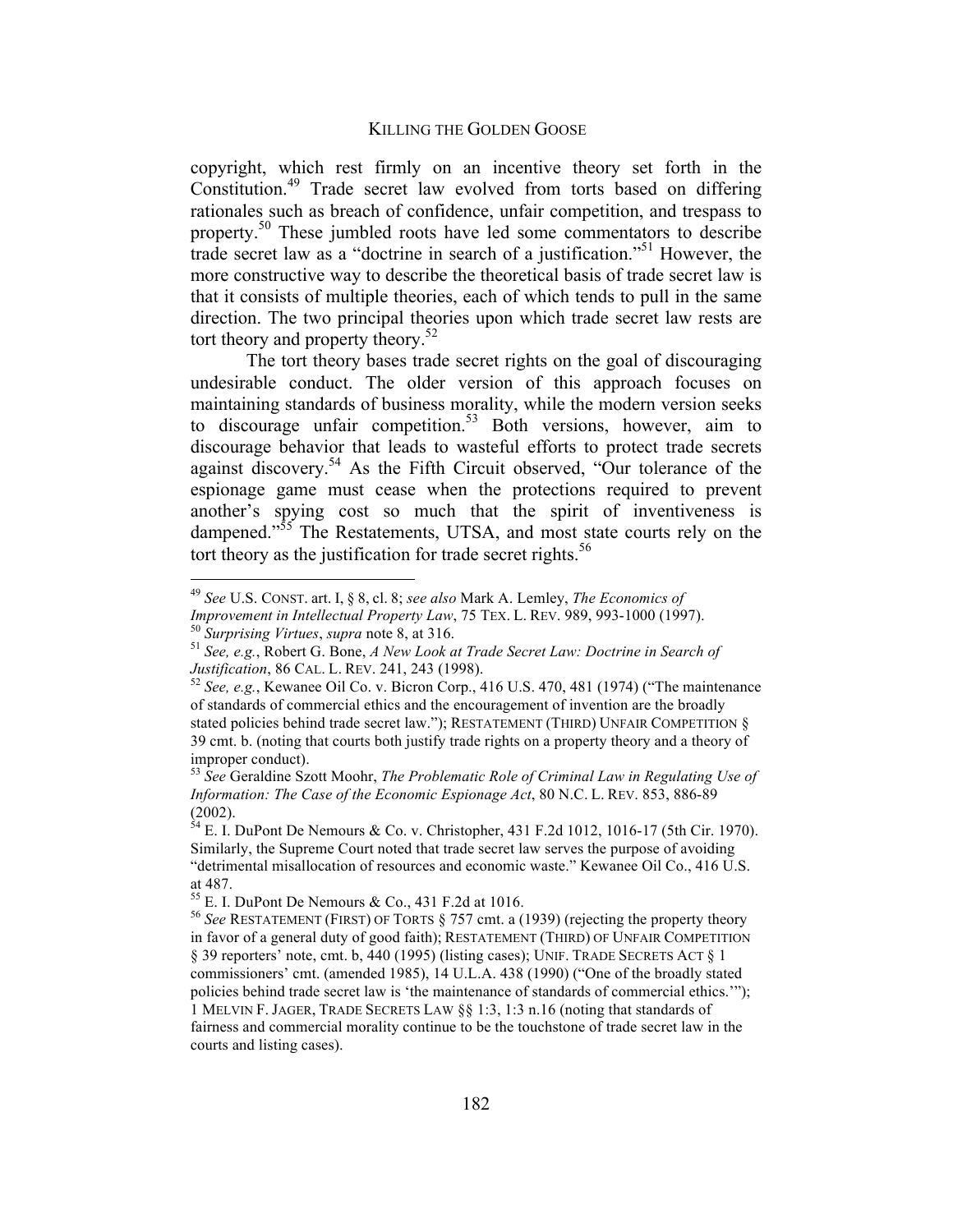16 YALE J.L. & TECH. 172 (2014) 2013-2014

The property theory views trade secrets as a form of intellectual property, like patents or copyright.<sup>57</sup> The Supreme Court, in particular, identified trade secrets as a form of property in *Ruckelshaus v. Monsanto*, rejecting its earlier view that trade secret rights rested purely on a commercial morality justification.<sup>58</sup> Commentators and several state courts have also accepted this view.<sup>59</sup>

Under this approach, trade secret rights serve the purpose of providing incentives to develop useful and innovative information by granting rights in that information. $60$  The reasoning proceeds as follows. New and valuable information is often costly to develop. A new chemical formula or engineering process, for example, may take years and significant skill to create. As a result, rational actors will not engage in this investment of time and money without hope of compensation for their efforts. Trade secrets, however, are merely information and are therefore easily copied.<sup>61</sup> The original developer of the useful information loses the competitive advantage that the information gives her when her competitors copy and use the information, too. This deprives the developer of the incentive to invest in developing it in the first place. By granting legal protection from misappropriation, trade secret law preserves the incentive to invest in developing useful information. $62$ 

A number of authorities rely on the tort and property approaches simultaneously. The Supreme Court, for example, identified both theories as justification for trade secret law in *Kewanee Oil Company v. Bicron* 

 <sup>57</sup> *See, e.g.*, *Surprising Virtues*, *supra* note 8, at 329 ("Trade secrets are best understood not as applications or extensions of existing common law principles (warranted or

unwarranted), but as IP rights.")<br><sup>58</sup> Ruckelshaus v. Monsanto Co., 467 U.S. 986, 1004, n.9 (1984). The Court argued that its earlier decision in *E.I. DuPont De Nemours Powder Co. v. Masland* did not deny the existence of a property interest in trade secrets but merely stood for the proposition that a property interest was unnecessary to decide the case. *Id.* Nevertheless, Justice Holmes's statement in *Masland*—"The property may be denied, but the confidence cannot be." seems to be a fairly clear rejection of the property theory. 244 U.S. 100, 102 (1917). 59 *See, e.g.*, *Surprising Virtues*, *supra* note 8, at 312 (rejecting other theories of trade secret

law in favor of a property theory); Union Carbide Corp. v. Tarancon Corp., 742 F. Supp. 1565, 1579 (N.D. Ga. 1990) (Georgia); Jensen v. Redevelopment Agency, 998 F.2d 1550, 1556 (10th Cir. 1993) (Utah).

<sup>60</sup> *See e.g.*, Kewanee Oil Co. v. Bicron Corp., 416 U.S. 470, 481-82 (1974).; *Surprising Virtues*, *supra* note 8, at 330.<br><sup>61</sup> As Thomas Jefferson stated: "That ideas should freely spread from one to another over

the globe. . . seems to have been peculiarly and benevolently designed by nature, when she made them, like fire, expansible over all space . . . ." Letter from Thomas Jefferson to Isaac McPherson (Aug. 13, 1813), *available at* http://press-

pubs.uchicago.edu/founders/documents/a1\_8\_8s12.html.

<sup>62</sup> *See Surprising Virtues*, *supra* note 8, at 329-30.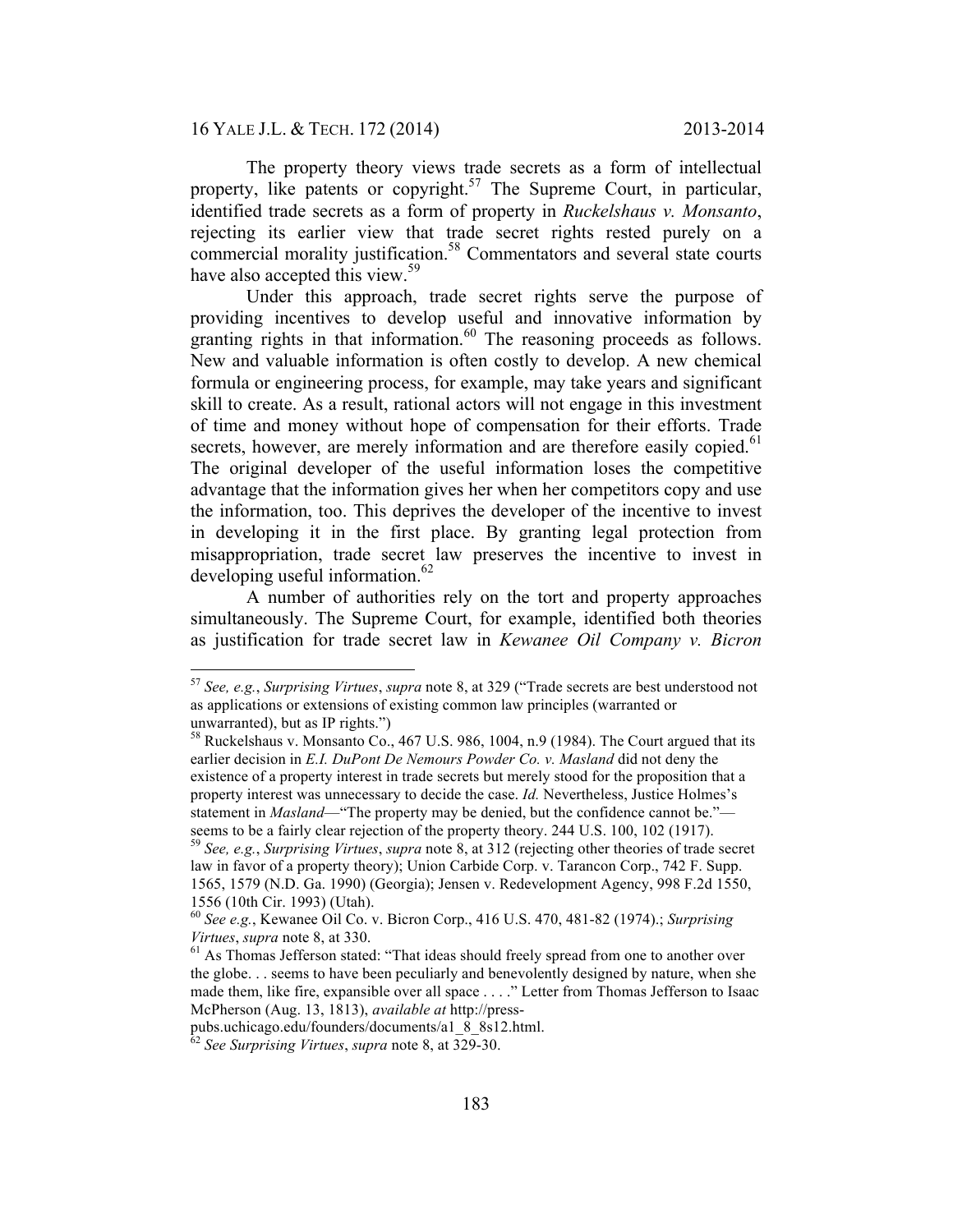*Corporation*: "The maintenance of standards of commercial ethics and the encouragement of invention are the broadly stated policies behind trade secret law."<sup>63</sup> As Judge Posner observed, the two theories are complementary. Both aim to encourage wealth creation rather than mere redistribution.<sup>64</sup>

Under either theory, trade secret law must balance conflicting policy concerns. In setting the right standard for conduct under the tort theory, trade secret law must balance the promotion of healthy competition and innovation against the discouragement of inefficient over-investment in self-protection. The public, as a whole, loses when companies devote their resources to protecting their ideas from each other.<sup>65</sup> However, the public also suffers when companies do not compete vigorously with each other.<sup>66</sup> Granting an overbroad monopoly on information prevents companies from competing to produce better products and services based on that information.<sup>67</sup>

The tension between encouraging competition and discouraging waste is particularly salient when employees are privy to their employers' trade secrets. Employees may take those trade secrets to a competitor when they leave to find a new job. Concern over this possibility may cause the first employer not to fully exploit the trade secret because it fears disclosing the information to its workers.<sup>68</sup>

Restricting employees from leaving also leads to harmful consequences. First, the public interest in open competition suffers when

 <sup>63</sup> Kewanee Oil Co. v. Bicron Corp., 416 U.S. 470, 481 (1974). <sup>64</sup> *See* Rockwell Graphic Sys., Inc. v. DEV Indus., Inc., 925 F.2d 174, 178–79 (7th Cir. 1991).

<sup>&</sup>lt;sup>65</sup> Kewanee Oil Co., 416 U.S. at 487 ("In addition to the increased costs for protection from burglary, wire-tapping, bribery, and the other means used to misappropriate trade secrets, there is the inevitable cost to the basic decency of society when one firm steals from another.")

<sup>66</sup> *See* Wexler v. Greenberg, 160 A.2d 430, 435 (Pa. 1960) (noting that "society suffers when competition is diminished by slackening the dissemination of ideas, processes and methods."); THOMAS SOWELL, BASIC ECONOMICS: A COMMON SENSE GUIDE TO THE ECONOMY 157 (Basic Books 4th ed. 2011) (explaining how competition reduces prices for consumers); JOHN M. LEVY, ESSENTIAL MICROECONOMICS FOR PUBLIC POLICY ANALYSIS 52 (Praeger Publishers 1995) (competition promotes product innovation and product differentiation).

<sup>67</sup> *See* Brunswick Corp. v. Outboard Marine Corp., 404 N.E.2d 205, 207 (Ill. 1980) (noting the public interest in the production of goods unprotected by a valid patent); *see also*  Willard K. Tom & Joshua A. Newberg, *Antitrust and Intellectual Property: From Separate Spheres to a Unified Field*, 66 ANTITRUST L.J. 167, 171 (1997) (stating that "ownership of intellectual property confers upon the intellectual property holder a 'monopoly'"). 68 Kewanee Oil Co. v. Bicron Corp., 416 U.S. 470, 485-86 (1974).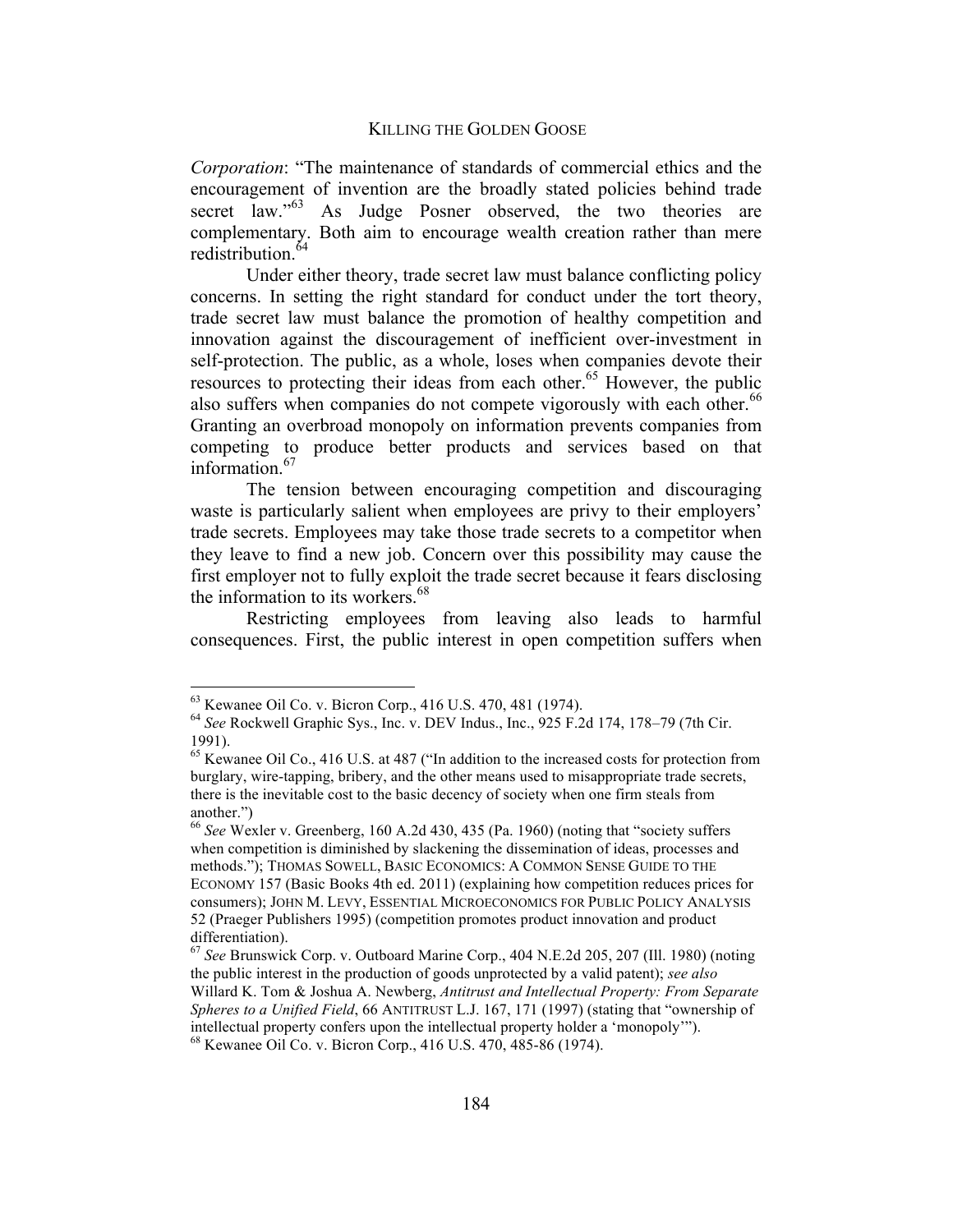workers are prevented from competing with former employers.<sup>69</sup> Second, when employees cannot leave, employers do not compete for the best employees either through compensation or hiring.<sup>70</sup> The worker then has little incentive to improve her skills because she will not be compensated for her investment through competition among employers.<sup>71</sup> A number of undesirable consequences result, including reduced innovation, productivity, and economic growth. $^{72}$ 

Restricting employee mobility also decreases innovation by impeding the sharing of ideas. When allowed to move from one employer to another, employees with skills obtained in one company bring new perspectives and solutions to the next company. And the former employer benefits from the reciprocal effect; workers leave other companies to join it, also bringing fresh ideas with them.<sup>73</sup> As Ronald Gilson explains, these knowledge spillovers spark a cascade of innovation, continually rejuvenating the local economy.<sup>74</sup> The cross-pollination effect helps to explain the sustained productivity of hotbeds of innovation, like Silicon Valley.<sup>75</sup>

The property theory implicates a related set of conflicting policies. Under the property theory, trade secret law balances providing incentives to

 <sup>69</sup> *See* Wexler v. Greenberg, 160 A.2d 430, 433 (Pa. 1960) (noting that preventing a worker from using his skills for another employer may harm "the public in general in forestalling, to any extent widespread technological advances").

<sup>70</sup> *See* ORLY LOBEL, TALENT WANTS TO BE FREE 31-38 (Yale University Press 2013); Catherine Fisk & Adam Barry, *Contingent Loyalty and Restricted Exit: Commentary on the Restatement of Employment Law*, 16 EMP. RTS. & EMP. POL'Y J. 413, 34 (2013), *available at* http://ssrn.com/abstract=2060621 ("Studies of how companies motivate employees today emphasize that, rather than focusing on how to prevent valuable employees from leaving, successful employers implement strategies that encourage them to stay.").

 $11$  *Id.* at 28 ("[E]mployees in strict enforcement jurisdictions will be discouraged from investing in their human capital because they know that they will not be able to solicit employment offers from outside firms that they could either accept or use as leverage to negotiate an increase in their salary at their current employer.").

 $72$  *Id.* at 26, 28-30, 35 (restraining employees' ability to compete depresses innovation by impeding the cross-pollination of skills and ideas between organizations, hampers the creation of new firms and entrepreneurial activity, and increases employer search costs).

<sup>73</sup> Anders Malmberg & Dominic Power, (*How) Do (Firms in) Clusters Create Knowledge?*, 12 INDUS. & INNOVATION 409, 410 (2005); *see generally* ORLY LOBEL, *supra* note 70

<sup>(</sup>explaining how the economy benefits when workers are free to move between employers). 74 Robert H. Gilson, *The Legal Infrastructure of High Technology Industrial Districts:* 

*Silicon Valley, Route 128, and Covenants not to Compete*, 74 N.Y.U. L. REV. 575, 584-86 (1999) (explaining that knowledge spillovers between firms leads to the development of

 $\frac{75}{10}$  *Id.* at 590-92 (noting that high employee mobility helps to explain why Silicon Valley has experienced the development of new industry after new industry).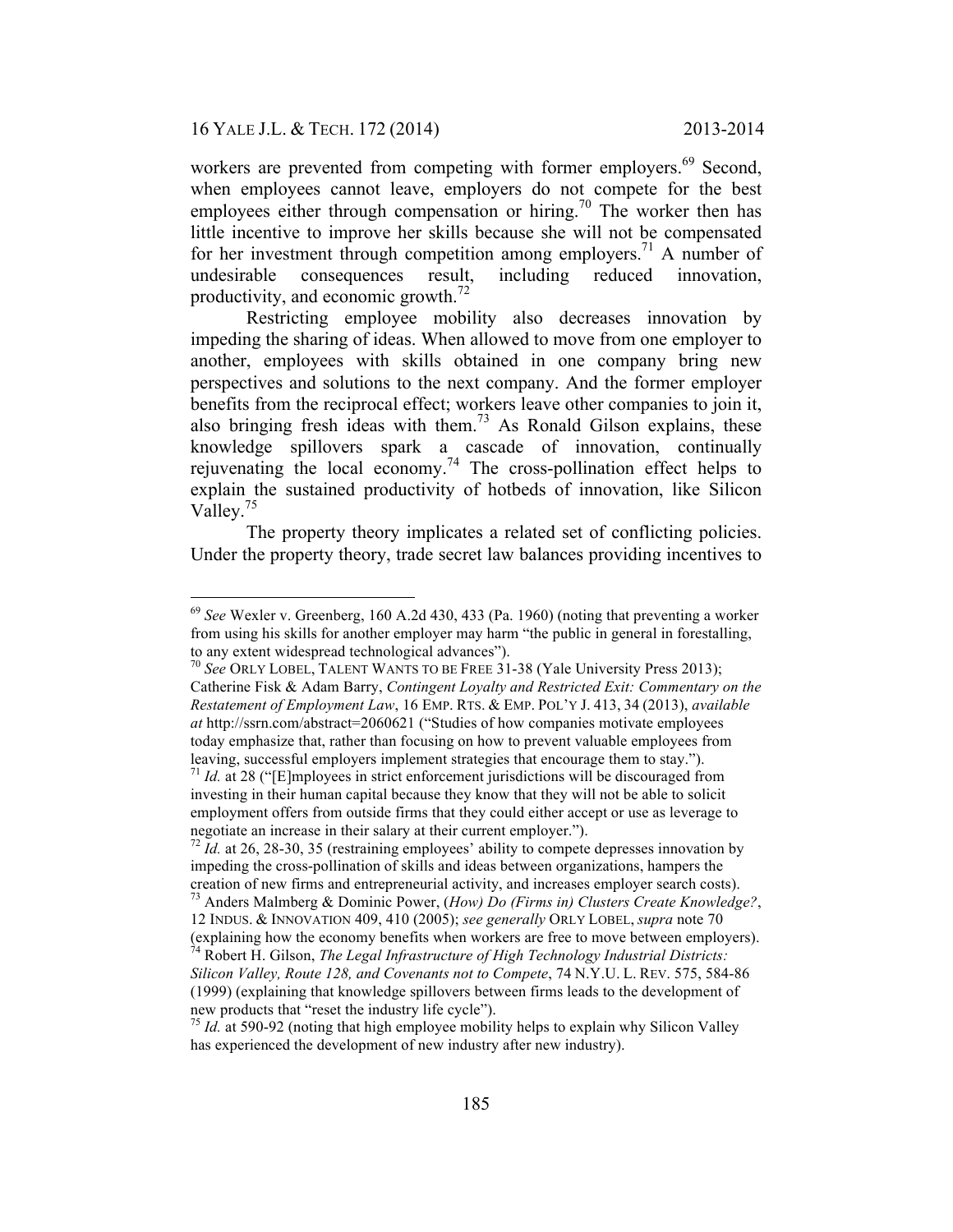develop useful and innovative information against public access to that information. Although the public benefits when companies use their trade secrets to provide better products and services, the public would benefit more directly by having access to the trade secrets themselves.

In particular, allowing the trade secret holder exclusive rights to use a trade secret inhibits follow-on innovation. This can slow progress, because innovation tends to build on previous innovation.<sup>76</sup> Indeed, most technology, from computers to pharmaceutical drugs, is the outcome of a long chain of individual innovations.<sup>77</sup> When more people have access to useful information, especially competitors trained in that area of technology, more people can build upon that information with new innovations. As discussed above, public access to innovation also enhances competition. Finally, trade secret information is vital to many other public interests, such as free speech, safety, and health.<sup>78</sup>

To balance these conflicting concerns, trade secret law grants only a limited and porous protection to trade secrets. As the Supreme Court observed, "trade secret law functions relatively as a sieve."79 Trade secrets are allowed to leak to the public in four principal ways.

First, other parties may divine a trade secret through reverse engineering without fear of liability for misappropriation.<sup>80</sup> Reverse engineering is the process of figuring out how a product works, often by working backwards from the known product to determine the process of its manufacture.<sup>81</sup> Competitors benefit most directly from the reverse engineering exception to misappropriation because many trade secrets are

 <sup>76</sup> *See, e.g.*, Jeffrey L. Furman & Scott Stern, *Climbing Atop the Shoulders of Giants: The Impact of Institutions on Cumulative Research*, AM. ECON. REV. 101(5) (2011): 1933–1963 (noting the general observation that innovation builds on innovation and showing an example in the case of biological resource centers).

 $77$  As Sir Isaac Newton famously observed: "If I have seen farther, it is by standing on the shoulders of giants." STEPHEN HAWKING, *Isaac Newton (1642-1727): His Life and Work*,

<sup>&</sup>lt;sup>78</sup> See infra notes 99-106 and accompanying text.<br><sup>79</sup> Kewanee Oil Co. v. Bicron Corp., 416 U.S. 470, 490 (1974).

<sup>80</sup> *See* UNIF. TRADE SECRETS ACT, Comment to § 1 ("Proper means include: . . . Discovery by 'reverse engineering', that is, by starting with the known product and working backward to find the method by which it was developed.") However, courts have accepted the principle of reverse engineering as a form of proper means to acquire a trade secret for more than a century. *See, e.g.*, Tabor v. Hoffman, 23 N.E. 12, 13 (1889); Kewanee Oil Co. v. Bicron Corp., 416 U.S. 470, 476 (1974); Craig L. Uhrich, *The Economic Espionage Act-Reverse Engineering and the Intellectual Property Public Policy*, 7 MICH. TELECOMM. & TECH. L. REV. 147, 167, n.160 (2001). <sup>81</sup> *See* Kewanee Oil Co. v. Bicron Corp., 416 U.S. 470, 476 (1974); EILAM, ELDAD &

CHIKOFSKY, ELLIOT J., REVERSING: SECRETS OF REVERSE ENGINEERING 3 (John Wiley & Sons 2007).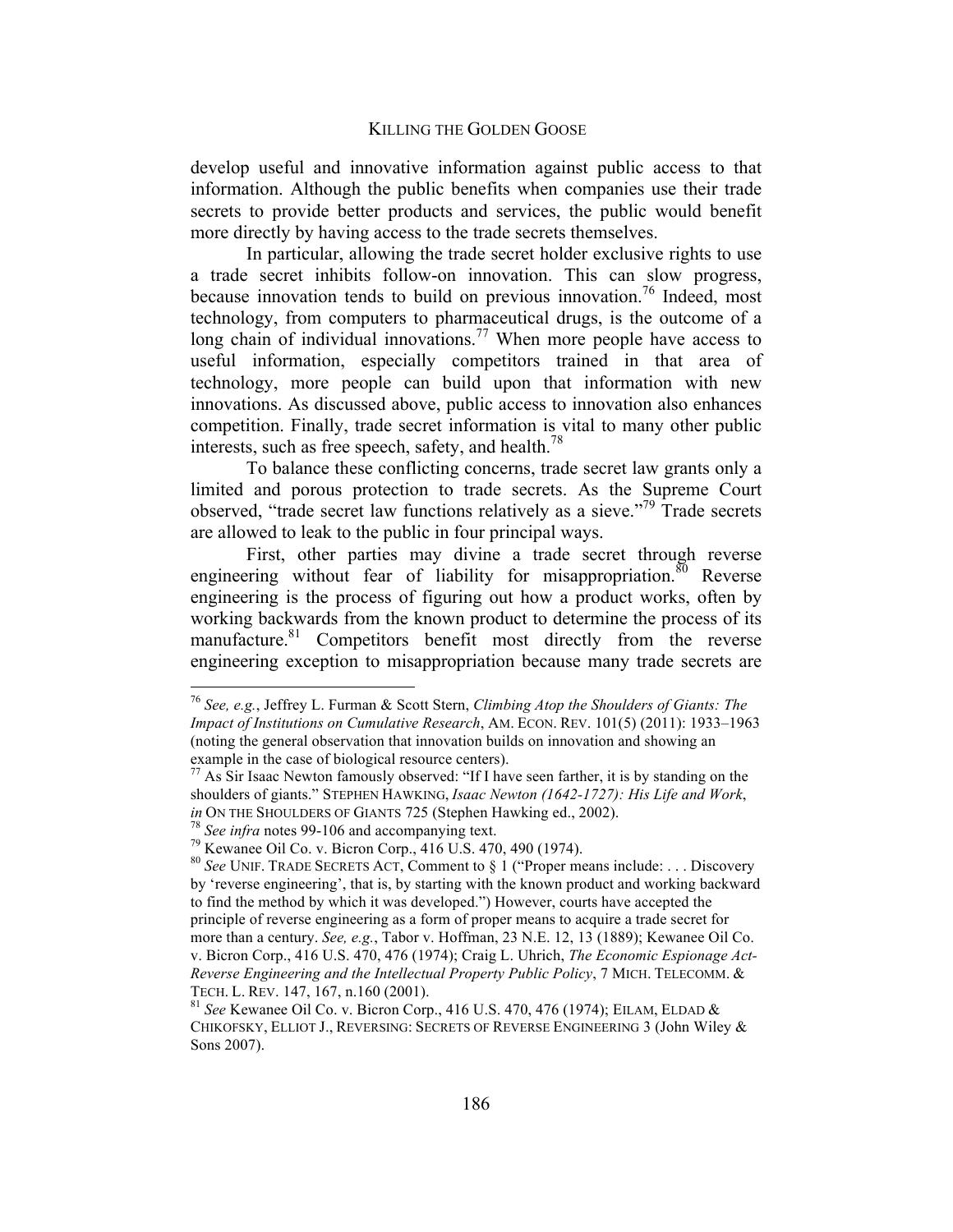too complicated for the average member of the public to reverse engineer. $82$ The public, however, benefits in the long run because competitors use the information to compete with the original trade secret holder in providing better goods and services to the public. Additionally, access by competitors provides more scope for follow-on innovation.

A second type of leakage takes place through departing employees. Although an employee is liable for misappropriation if she knowingly takes her employer's trade secrets with her when she leaves, she may take general and industry-specific knowledge, even if she learned it on the  $\mathrm{job}$ .<sup>83</sup> For example, a welder may take the general welding skills she learned in her previous employment to a new employer, but she cannot take her knowledge of her employer's trade secret on the welding compound.

The line between trade secrets and unprotected general and industryspecific knowledge, however, can be blurry.<sup>84</sup> The definition of a trade secret itself is imprecise. What constitutes "reasonable" efforts to maintain secrecy and "readily ascertainable" are but two of the issues in establishing the existence of a trade secret that call for close line-drawing by the courts.85 In addition, as an evidentiary matter, it may be difficult to prove that an employee took purely tacit knowledge. $86$  An employer can prove

<sup>84</sup> See Gilson, *supra* note 74, at 598-99.<br><sup>85</sup> See UNIF. TRADE SECRETS ACT § 1(4); *Surprising Virtues*, *supra* note 8, at 317.<br><sup>86</sup> Some courts have adopted the inevitable disclosure doctrine, but this is controversi

 $82$  That reverse engineering of trade secret must be challenging is a necessary consequence of the requirement that a trade secret not be "readily ascertainable." *See* UNIF. TRADE SECRETS ACT  $\S$  1(4)(i). If information was very easy to obtain through reverse engineering, then it likely would not qualify as a trade secret because it would be "readily ascertainable." *See* RESTATEMENT (THIRD) OF UNFAIR COMPETITION § 39 cmt. f. <sup>83</sup> *See* Basic Chems., Inc. v. Benson, 251 N.W.2d 220, 227 (Iowa 1977) ("One rather salient point runs steadfastly throughout decisions in this area in most jurisdictions, and that is that the employee, upon terminating his employment relationship with his employer, is entitled to take with him 'the experience, knowledge, memory, and skill, which he had gained while there employed."); RESTATEMENT (THIRD) OF UNFAIR COMPETITION § 42 cmt. d (1995) ("The distinction between trade secrets and general skill, knowledge, training, and experience is intended to achieve a reasonable balance between the protection

rejected by many courts. Under the inevitable disclosure doctrine, a former employee may be enjoined from working for a competitor because the court determines that she would inevitably user her former employer's trade secrets for the benefit of her new employer in the course of her work. *See, e.g.*, Pepsico, Inc. v. Redmond, 54 F.3d 1262, 1269 (7th Cir. 1995) (enjoining a former employee from working for a competitor on the grounds that he would necessarily make decisions for his new employer by relying on his knowledge of his former's employer's trade secrets). A number of courts have rejected this doctrine as too restrictive of employee mobility. *See, e.g.*, Campbell Soup Co. v. Giles, 47 F.3d 467, 469 (1st Cir. 1995) (affirming district court's refusal to grant preliminary injunction restraining former employee from working for competitor); Cudahy Co. v. American Labs., Inc., 313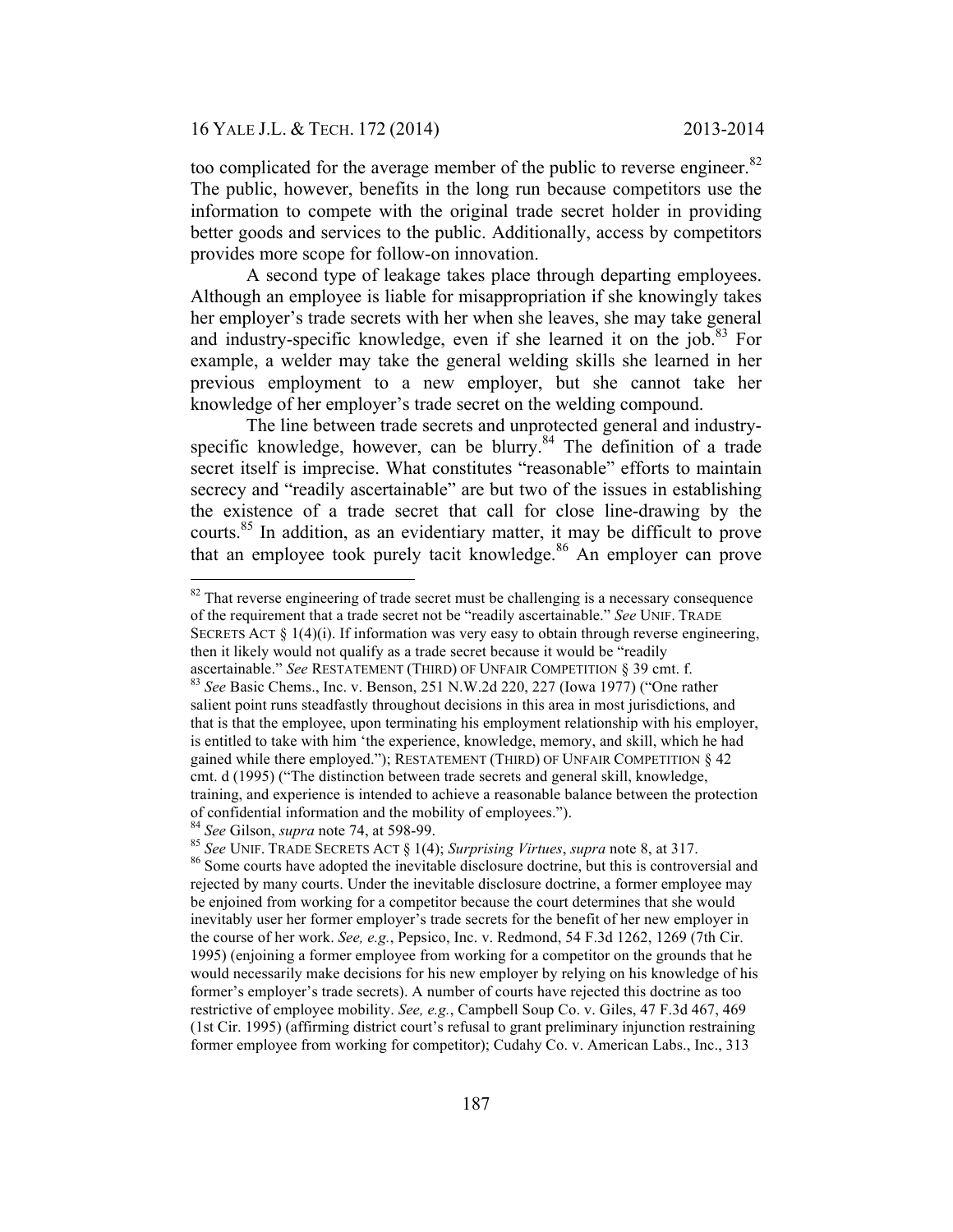misappropriation fairly easily when an employee takes stacks of documents containing trade secrets. $87$  The employer faces a greater challenge in proving that the employee took trade secrets stored only in her head. Furthermore, courts hesitate to protect information as trade secrets that cannot be easily distinguished from a worker's general skill and knowledge.<sup>88</sup> As the Third Restatement of Unfair Competition observes: "[w]hen a former employee uses information from memory rather than from physical records taken from the former employer, courts may be more likely to regard the information as part of the employee's general knowledge and experience."<sup>89</sup> Finally, due to the many uncertainties in a trade secret claim, trade secret litigation tends to be expensive.<sup>90</sup> An employer may therefore hesitate to bring suit in a case involving close issues of general or industryspecific knowledge, thereby allowing some trade secrets to leak out with departing employees. $91$ 

But again, this seepage of useful information benefits the public. When employees have the option of leaving, employers must compete to retain the best workers. This gives employees more incentive to perform well and to invest in professional self-improvement.<sup>92</sup> In addition, the crosspollination effect above leads to greater innovation, to the benefit of the economy and the public.  $93$ 

A third way in which trade secret law allows information to leak to the public is through innocent discovery.<sup>94</sup> The UTSA and the common law

F. Supp. 1339, 1343 (D. Neb. 1970) (noting absence of covenant not to compete in dismissing unfair business practice claim). 87 *See, e.g.*, ONCIX 2011 Report, *infra* note 113, at 2 (defendant arrested with 250,000

pages of proprietary information in his house).

<sup>&</sup>lt;sup>88</sup> RESTATEMENT (THIRD) OF UNFAIR COMPETITION § 42 cmt. d (1995).<br><sup>89</sup> *Id.* 90 Gilson, *supra* note 74, at 599; SHARON SANDEEN & ELIZABETH ROWE, TRADE SECRET

LAW IN A NUTSHELL § 4.12.3 (West 2013); American Intellectual Property Law Association, 2013 Report of the Economic Survey (2013), *available at* 

http://www.patentinsurance.com/custdocs/2013AIPLA%20Survey.pdf. 91 Gilson, *supra* note 74, at 600. The trade secret holder can remedy this problem in part by requiring employees to sign noncompete agreements restricting departing employees from competing with the employer until such time as any trade secret the departing employee knows becomes obsolete. Not all states enforce such agreements, however. *See* CAL. BUS. & PROF. CODE § 16600 (making non-compete agreements unenforceable in California). Most states allow courts to strike down or revise such agreements if they seem unreasonable, which leads to more expensive litigation. *See* Viva Moffat, *Making Non-*

Competes Unenforceable, 54 ARIZ. L. REV. 939, 943-51 (2012).<br><sup>92</sup> See Fisk & Barry, *supra* note 70, at 33.<br><sup>93</sup> See Gilson, *supra* note 74, at 591.<br><sup>94</sup> See Kewanee Oil Co., 416 U.S. at 476.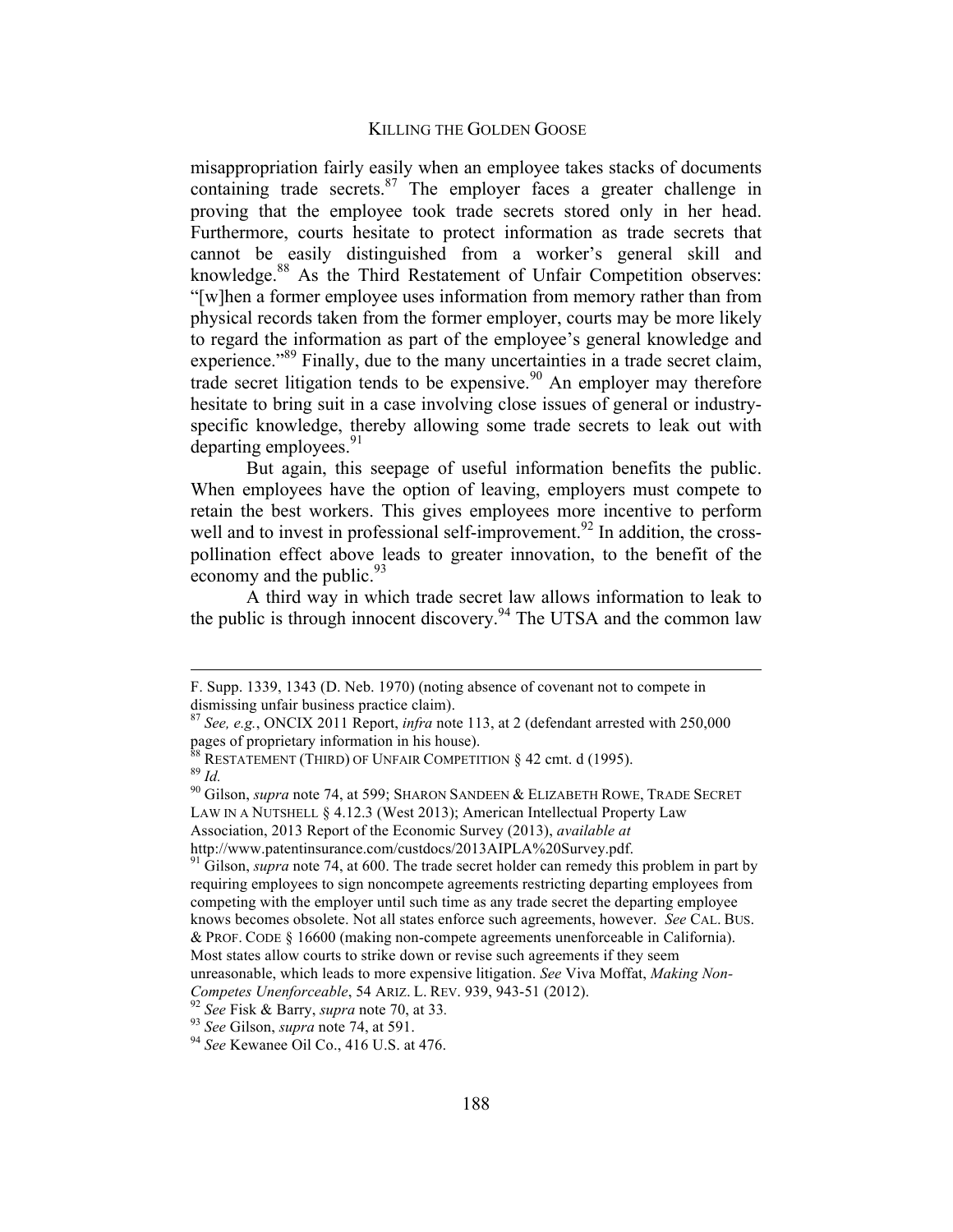do not impose liability for learning of a trade secret without notice that it is secret.<sup>95</sup>

Fourth, the courts allow the disclosure of trade secrets to serve other compelling public interests. Trade secret common law generally recognizes a privilege to disclose trade secrets "in connection with . . . information that is relevant to public health or safety, or to the commission of a crime or tort, or other matters of substantial concern."<sup>96</sup> One such interest is free speech. In *CBS v. Davis*, for example, the Supreme Court held that enjoining the disclosure of trade secrets was an unconstitutional prior restraint of free speech.<sup>97</sup> Justice Blackmun found in *CBS* that the economic harm that would allegedly result from a television broadcast of trade secrets did not justify a prior restraint on speech.<sup>98</sup> Numerous other courts have also held that preliminary injunctions against public disclosure of trade secrets bear a heavy presumption against validity because of the First Amendment concerns. 99

Another such interest is justice. For example, courts have recognized a privilege to disclose trade secrets for the purpose of revealing criminal fraud.<sup>100</sup> Assorted state federal statutes and regulations privilege the disclosure of trade secrets to serve a variety of other public concerns, such as the environment,<sup>101</sup> health and safety,<sup>102</sup> and unmasking corporate wrongdoing through whistleblowing.<sup>103</sup>

<sup>&</sup>lt;sup>95</sup> See UNIF. TRADE SECRETS ACT § 1(2)(ii)(C); RESTATEMENT (FIRST) OF TORTS § 758.<br><sup>96</sup> RESTATEMENT (THIRD) OF UNFAIR COMPETITION § 40 cmt. c (1993) ("[D]isclosure of another's trade secret for purposes other than commercial exploitation may implicate the interest in freedom of expression or advance another significant public interest. . . . The existence of a privilege to disclose another's trade secret depends upon the circumstances of the particular case, including the nature of the information, the purpose of the disclosure, and the means by which the actor acquired the information."). 97 510 U.S. 1315, 1316 (1994). In *CBS*, the Supreme Court stayed a preliminary injunction

preventing a television station from broadcasting footage of allegedly proprietary meat packing processes in an exposé on the beef processing industry. *Id.* <sup>98</sup> CBS, Inc. v. Davis, 510 U.S. at 1317-18. <sup>99</sup> See Pamela Samuelson, *Principles for Resolving Conflicts Between Trade Secrets and* 

*the First Amendment*, 58 HASTINGS L.J. 777, 811 n.212 (2007).<br><sup>100</sup> Re v. Horstmann, C.A. 83C-FE-82, 1987 WL 16710, at \*1-2 (Del. Super. Ct. Aug. 11,

<sup>1987) (</sup>recognizing a privilege to disclose to law enforcement officials trade secrets relevant to criminal fraud that had been disclosed to the defendants in confidence, citing the former Restatement).

<sup>&</sup>lt;sup>101</sup> Several states have passed statutes and regulations requiring companies engaging in hydraulic fracturing, a method of extracting natural gas, to provide information on the process to regulators, even when that information includes trade secrets. *See, e.g.*, 2 COLO. CODE REGS. 404-1:205A(b)(2)(B); ARK. CODE R. 178.00.1-B-19(l)(8). Some states even require information that qualifies for trade secret protection be disclosed to the public. *See, e.g.*, 2 COLO. CODE REGS. 404-1:205A(d).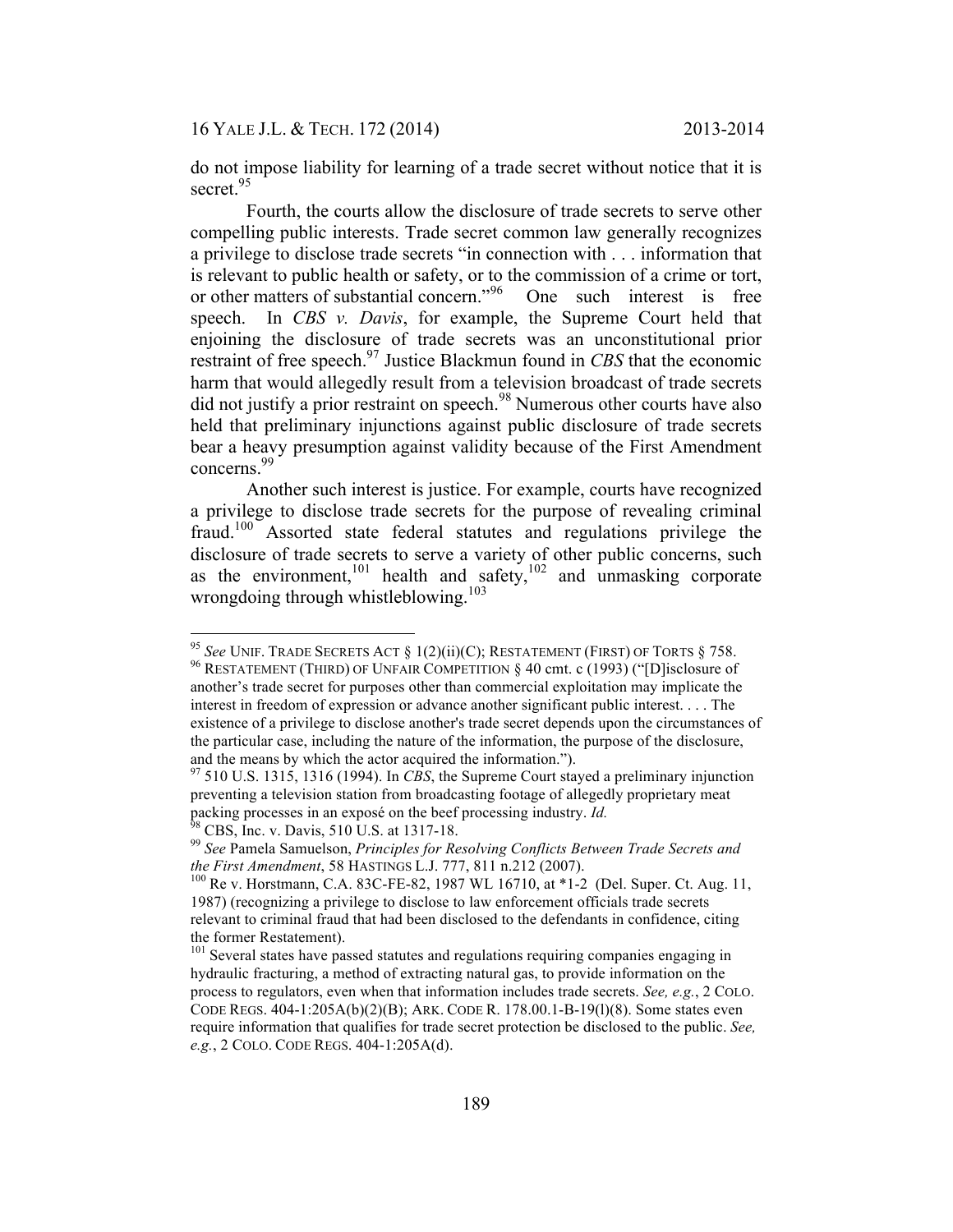Finally, once a trade secret enters the public domain, whether legitimately or through misappropriation, it cannot be reclaimed.<sup>104</sup> The secrecy requirement for trade secret protection ensures that no one wins protection for information already in the public domain. Relatedly, the requirement of reasonable efforts to maintain secrecy prevents the trade secret holder from allowing the information to flow to competitors at one time and then later suing them for trade secret misappropriation.<sup>105</sup> In addition, if the information subject to trade secret protection is developed independently by a third party and becomes common knowledge, the information loses all trade secret protection.<sup>106</sup>

## **II. CYBER-RISKS: CYBER-MISAPPROPRIATION AND POLITICAL REACTIONS**

## *A. The Cyber-Misappropriation Threat*

Numerous studies indicate that cyber-misappropriation of trade secrets is a serious and growing threat. First, economic and technological trends make misappropriation easier and more lucrative. Second, cyberhackers have become better financed and organized. This is particularly true of the hackers sponsored by nation states. China has made taking competitive information, particularly American competitive information, a matter of national policy. It appears that other countries have also entered this game. Unsurprisingly, the increasing sophistication of the hackers has led to more potent attacks, such as the insidious long-term cyber-intrusions known as advanced persistent threats. Finally, the available statistics on cyber-misappropriation, although deficient in many respects, suggest that cyber-misappropriation of trade secrets is increasing.

A number of macro trends indicate that misappropriation of trade secrets, especially cyber-misappropriation will increase. From an economic

 <sup>102</sup> *See, e.g.*, 5 U.S.C. § 552(b); 75 Fed. Reg. 29754, 29756 (May 27, 2010) (stating the Environmental Protection Agency's interpretation of the Toxic Substances Control Act that chemical identities must be included in health and safety studies made available to the public even if such information is a trade secret).

<sup>103</sup> *See, e.g.*, 5 U.S.C.A. § 2302(b)(8) (West 1996 & Supp. 2006); N.Y. Lab. Law § 740 (West  $2002 \&$  Supp. 2006).

<sup>104</sup> Baum v. Jones & Laughlin Supply Co., 233 F.2d 865, 870 (10th Cir. 1956) (holding that after a trade secret is publicly disclosed, there is no trade secret to give rise to a

misappropriation claim).<br><sup>105</sup> *See* UTSA § 1(4).<br><sup>106</sup> *See* UTSA § 1(2); Kewanee Oil Co. v. Bicron Corp., 416 U.S. 470, 476 (1974) ("A trade secret law, however, does not offer protection against discovery by fair and honest means, such as by independent invention. . . .").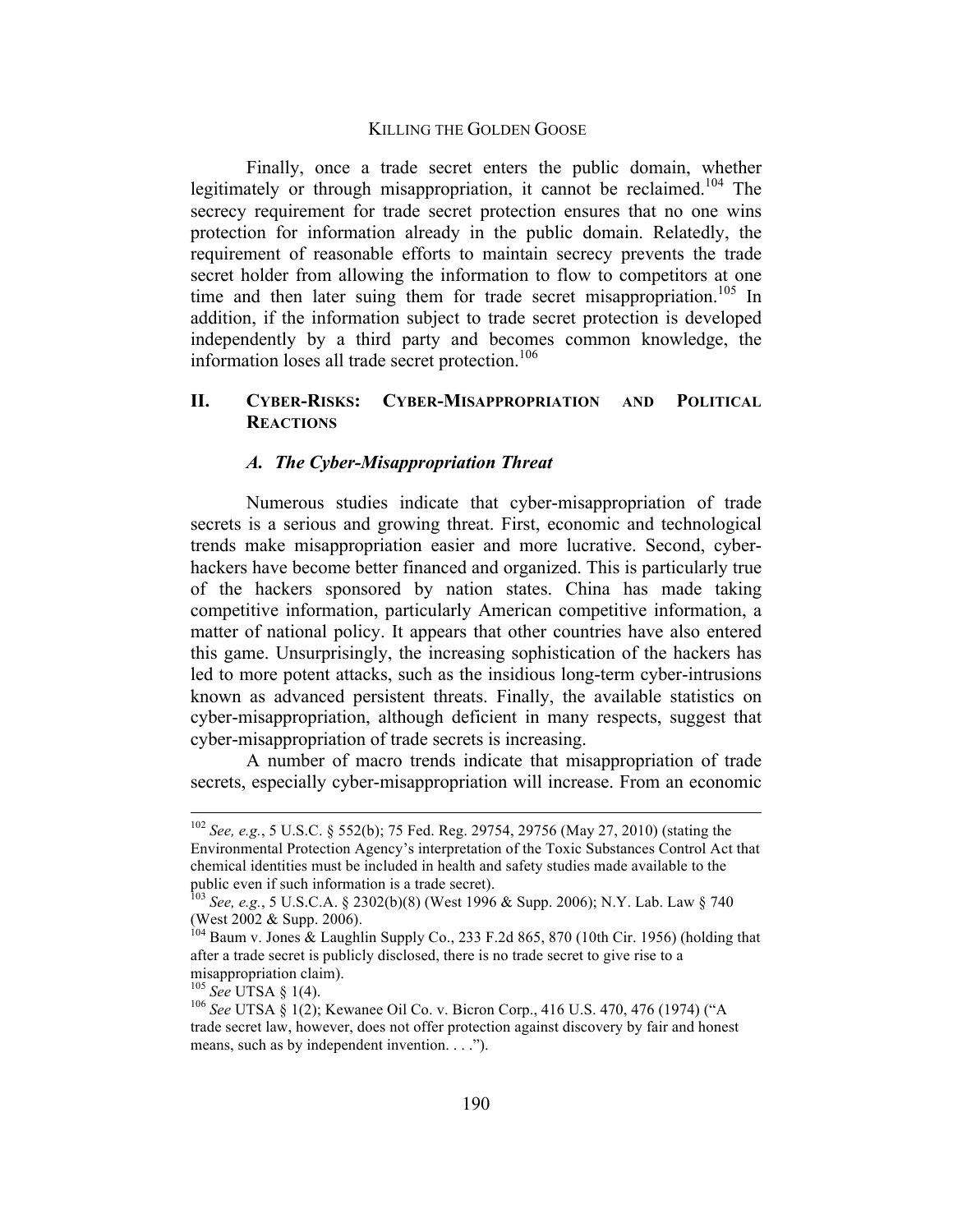perspective, companies rely heavily on increasingly valuable trade secrets for competitive advantage.<sup>107</sup> In an increasingly information-based economy, companies must rely on trade secrets to protect their competitive advantage.<sup>108</sup> This is vividly reflected in the increase in trade secret litigation. Trade secret litigation in federal court appears to have doubled between 1988 and 1995, and again between 1995 and 2004.<sup>109</sup> Trade secret litigation in state courts has also grown at a steady rate.<sup>110</sup> Given the high cost of trade secret litigation,<sup>111</sup> these numbers suggest that trade secrets are increasingly important to companies.

Cyber-misappropriation will likely make up an increasing share of trade secret misappropriation.<sup>112</sup> Not only are trade secrets more accessible through computers, but cyber-misappropriation is also often an easier way to acquire data than through physical means. In the past, physically retrieving, removing, storing, and transferring documents involved a

http://www.patentinsurance.com/custdocs/2013AIPLA%20Survey.pdf.

 <sup>107</sup> *See generally* David S. Almeling, *Seven Reasons Why Trade Secrets are Increasingly Important*, 27 BERKELEY TECH. L.J. 1091, 1104-1106 (2012) (providing seven reasons that trade secrets have become more important, including the increasing competitive need for trade secrets in a knowledge-based economy); Vincent Chiappetta*, Myth, Chameleon or Intellectual Property Olympian? A Normative Framework Supporting Trade Secret Law*, 8 GEO. MASON L. REV. 69, 71-72 (1999) (noting the "dramatically increased importance of trade secret law in the world of commerce," and that "businesses and their legal advisors clearly believe that trade secret law matters").

<sup>108</sup> *See* Catherine L. Fisk, *Knowledge Work: New Metaphors for the New Economy*, 80 CHI.-KENT L. REV. 839, 857 (2005) ("Virtually every observer from every possible perspective agrees that changes in the economy of industrial and postindustrial nations and the world as a whole have increased the importance of intellectual capital"); David S. Almeling, *Seven Reasons Why Trade Secrets are Increasingly Important*, 27 BERKELEY TECH. L.J. 1091, 1104-1106 (2012); *see generally* Wesley M. Cohen et al., *Protecting Their Intellectual Property Assets: Appropriability Conditions and Why U.S. Manufacturing Firms Patent (or Not)* 7 (Nat'l Bureau of Econ. Research, Working Paper No. 7552, 2000), *available at* http://www.nber.org/papers/w7552 (finding that American firms most heavily rely on secrecy to protect product innovations).

<sup>&</sup>lt;sup>109</sup> *Federal Study*, *supra* note 28, at 293. This study analyzed cases "in which a U.S. district court expressly decided a substantive issue based on trade secret law." *Id.* at 298. As a result, it does not perfectly reflect all trade secret litigation in federal courts or trade secret litigation generally, much of which may result in settlements.<br><sup>110</sup> *State Study, supra* note 26, at 68.<br><sup>111</sup> Gilson, *supra* note 74, at 599; SHARON SANDEEN & ELIZABETH ROWE, TRADE SECRET

LAW IN A NUTSHELL § 4.12.3 (West 2013); American Intellectual Property Law Association, 2013 Report of the Economic Survey (2013),

<sup>112</sup> *See* Aaron J. Burstein, *Trade Secrecy as an Instrument of National Security? Rethinking the Foundations of Economic Espiona*ge, 41 ARIZ. ST. L.J. 933, 944-46 (2009) (outlining the increasing concern in US government counterintelligence reports about cyberespionage).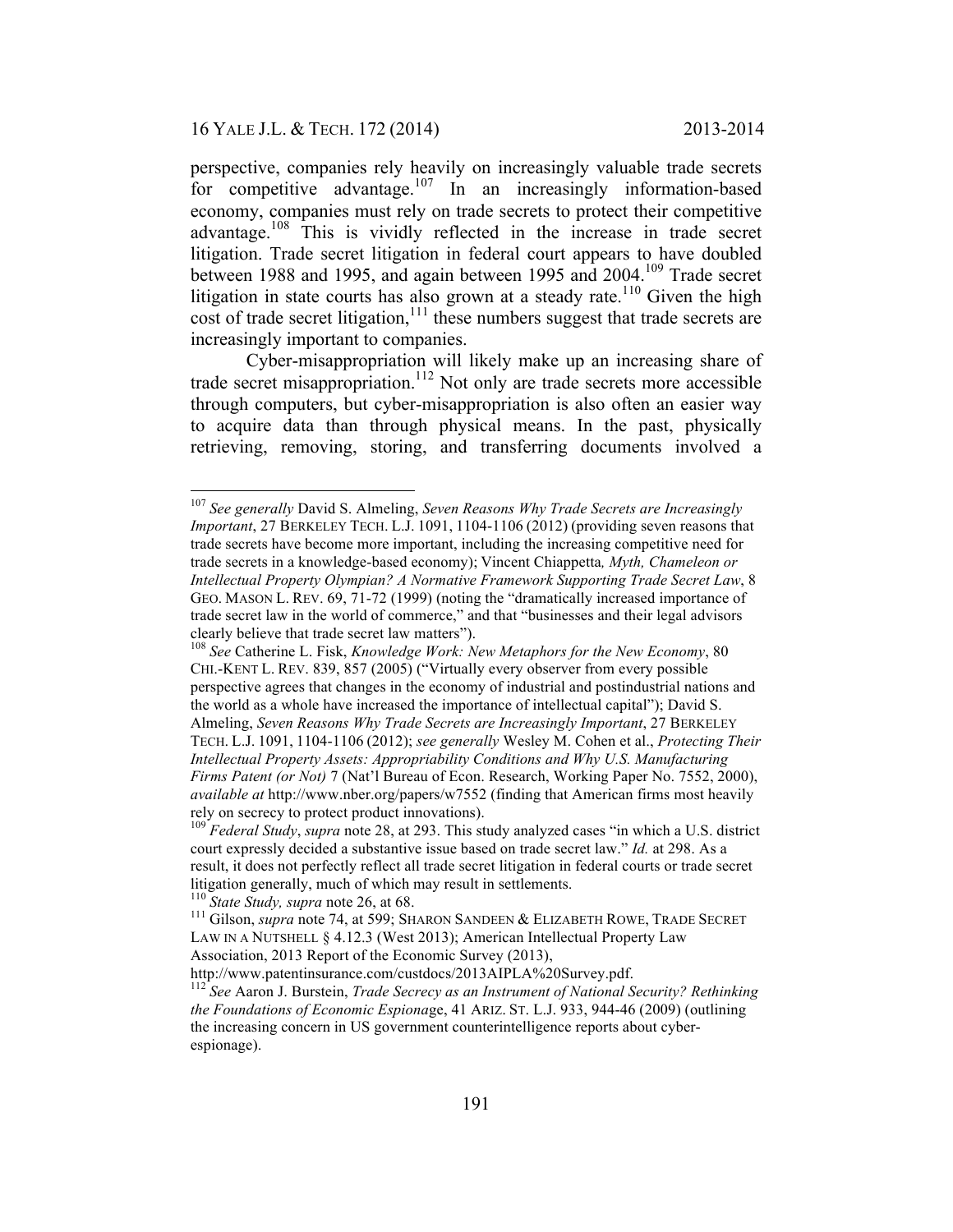significant logistical challenge.<sup>113</sup> Now, as companies digitize their information, hundreds of thousands of documents can easily be stored on a CD or a flash drive.<sup>114</sup> The information can then be sent anywhere there is internet access at the push of a button. The internet also broadens the field of possible misappropriators.115 Any computer system linked to the internet is vulnerable to hackers all over the world.<sup>116</sup> Finally, the increase in cloud computing, mobile devices, and employees working from remote locations makes data available from many more points, often across national boundaries. $117$ 

The Chinese government, and to a lesser degree, the Russian government, encourage and, in some cases, directly participate in the appropriation of other countries' technologies and business information.<sup>118</sup> In the case of China, developing its technological capabilities is a key component of its plan to transform its economy.<sup>119</sup> The latest form of this

<sup>&</sup>lt;sup>113</sup> OFFICE OF THE NATL. COUNTERINTELLIGENCE EXECUTIVE, FOREIGN SPIES STEALING US ECONOMIC SECRETS IN CYBERSPACE: REPORT TO CONGRESS ON FOREIGN ECONOMIC COLLECTION AND INDUSTRIAL ESPIONAGE 2009-2011 2 (2011), *available at* 

http://www.ncix.gov/publications/reports/fecie\_all/Foreign\_Economic\_Collection\_2011.pd f [hereinafter ONCIX 2011].<br><sup>114</sup> ONCIX 2011, *supra* note 113, at 2.

<sup>&</sup>lt;sup>115</sup> See ERIC M. DOBRUSIN & RONALD A. KRASNOW, INTELLECTUAL PROPERTY CULTURE: STRATEGIES TO FOSTER SUCCESSFUL PATENT AND TRADE SECRET PRACTICES IN EVERYDAY BUSINESS 234 (2008) ("With [new ideas and the internet] also grew the opportunity for misappropriation of the ideas and the technological means for achieving such misappropriations."); ONCIX 2011, *supra* note 113, at 1-2.<br><sup>116</sup> *Id.* at 1-2.<br><sup>117</sup> ONCIX 2011, *supra* note 113, at 6-7; Cert 2013 Survey, *supra* note 46, at 1 ("Leaders

are unknowingly increasing their digital attack vulnerabilities by adopting social collaboration, expanding the use of mobile devices, moving the storage of information to the cloud, digitizing sensitive information, moving to smart grid technologies, and embracing workforce mobility alternatives. . . ."); *see also* Sharon K. Sandeen, *Lost in the Cloud: The Implications of Cloud Computing for Trade Secret Protection*, *available at*  http://papers.ssrn.com/sol3/papers.cfm?abstract\_id=1685402 (Apr. 4, 2012).

<sup>&</sup>lt;sup>118</sup> ONCIX 2011, *supra* note 113, at 5; THE COMMISSION ON THE THEFT OF AMERICAN INTELLECTUAL PROPERTY, THE IP COMMISSION REPORT 14-19 (May 2013), *available at*  http://www.ipcommission.org/report/IP\_Commission\_Report\_052213.pdf [hereinafter IP

COMMISSION REPORT].<br><sup>119</sup> IP COMMISSION REPORT, *supra* note 118, at 7 (technological industries); JAMES MCGREGOR, U.S. CHAMBER OF COMMERCE, CHINA'S DRIVE FOR 'INDIGENOUS INNOVATION'—A WEB OF INDUSTRIAL POLICIES 17 (July 28, 2010), *available at*  http://www.uschamber.com/sites/default/files/reports/100728chinareport\_0.pdf ("Premier Wen himself in December 2007 urged faster progress on the indigenous innovation program, saying that 'in today's world, science and technology is the ultimate deciding factor of a nation's overall competitiveness, with indigenous innovation acting as the bones to support the rise of a nation.'").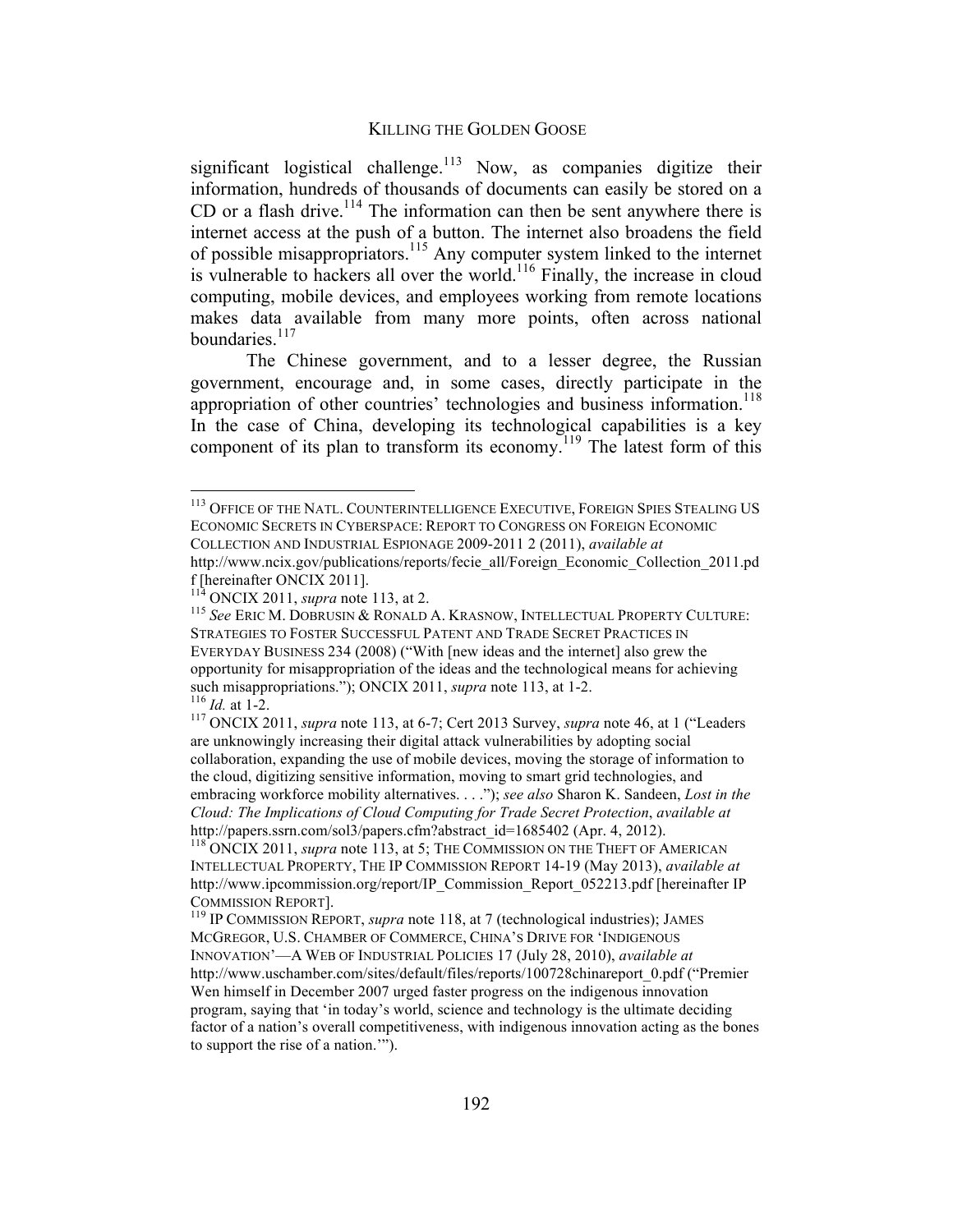strategy is the "indigenous innovation policy."<sup> $120$ </sup> Ironically, the "indigenous innovation policy" espouses copying innovation from other countries, both openly, for example, by requiring that foreign companies disclose trade secrets as a condition for operating in China,<sup>121</sup> and covertly, through sponsoring the cyber-misappropriation of trade secrets.<sup>122</sup>

Cybersecurity experts had suspected for years that the Chinese government supported hacking into foreign organizations, especially American organizations, to obtain useful confidential information.<sup>123</sup> In February 2013, the security company Mandiant provided the first convincing public evidence that the Chinese government directly sponsors the hacking of American companies to take trade secrets.<sup>124</sup> Mandiant traced 141 cases of cyber-misappropriation—115 in the United States—to one unit of the Chinese People's Liberation Army, Unit 61398.<sup>125</sup> This unit was a substantial enterprise. Mandiant estimated that the work involved over 1,000 servers and dozens—perhaps hundreds—of staff, including linguists, malware authors, industry experts, and IT personnel.<sup>126</sup> As Mandiant stated, "the most probable conclusion is that [this unit] is able to wage such a long-running and extensive cyber espionage campaign because it is acting with the full knowledge and cooperation of the government."<sup>127</sup>

The intrusions identified by Mandiant are not an isolated set of attacks. The Chinese government has likely provided support for many other instances of cyber-misappropriation.128 Indeed, Verizon estimated that of the 125 cases of confirmed breaches involving trade secret espionage that

<sup>&</sup>lt;sup>120</sup> MCGREGOR, *supra* note 119, at 17.<br><sup>121</sup> MCGREGOR, *supra* note 119, at 30. 122 ONCIX 2011, *supra* note 118, at 43; MANDIANT APT 1, *supra* note 1, at 2.<br><sup>123</sup> See, e.g., U.S.-China Economic and Security Review Commission, 2008 Report to

Congress, 110th Cong., 2d Sess. 164 (2008) ("The Chinese government closely monitors Internet activities and is likely aware of the hackers' activities."); ONCIX 2011, *supra* note 113, at 5, 7-8; MCAFEE, REVEALED: OPERATION SHADY RAT 6 (2011), AVAILABLE AT http://www.mcafee.com/us/resources/white-papers/wp-operation-shady-rat.pdf [hereinafter

<sup>&</sup>lt;sup>124</sup> MANDIANT APT 1, *supra* note 1, at 2.<br>
<sup>125</sup> *Id.* at 3, 21.<br>
<sup>126</sup> *Id.* at 5.<br>
<sup>127</sup> *Id.* at 60.<br>
<sup>128</sup> U.S.-China Economic and Security Review Commission, 2012 Report to Congress: Executive Summary and Recommendations, 112th Cong., 2d Sess. 12 (2012), *available at*  http://origin.www.uscc.gov/sites/default/files/annual\_reports/2012-Report-to-Congress-Executive%20Summary.pdf.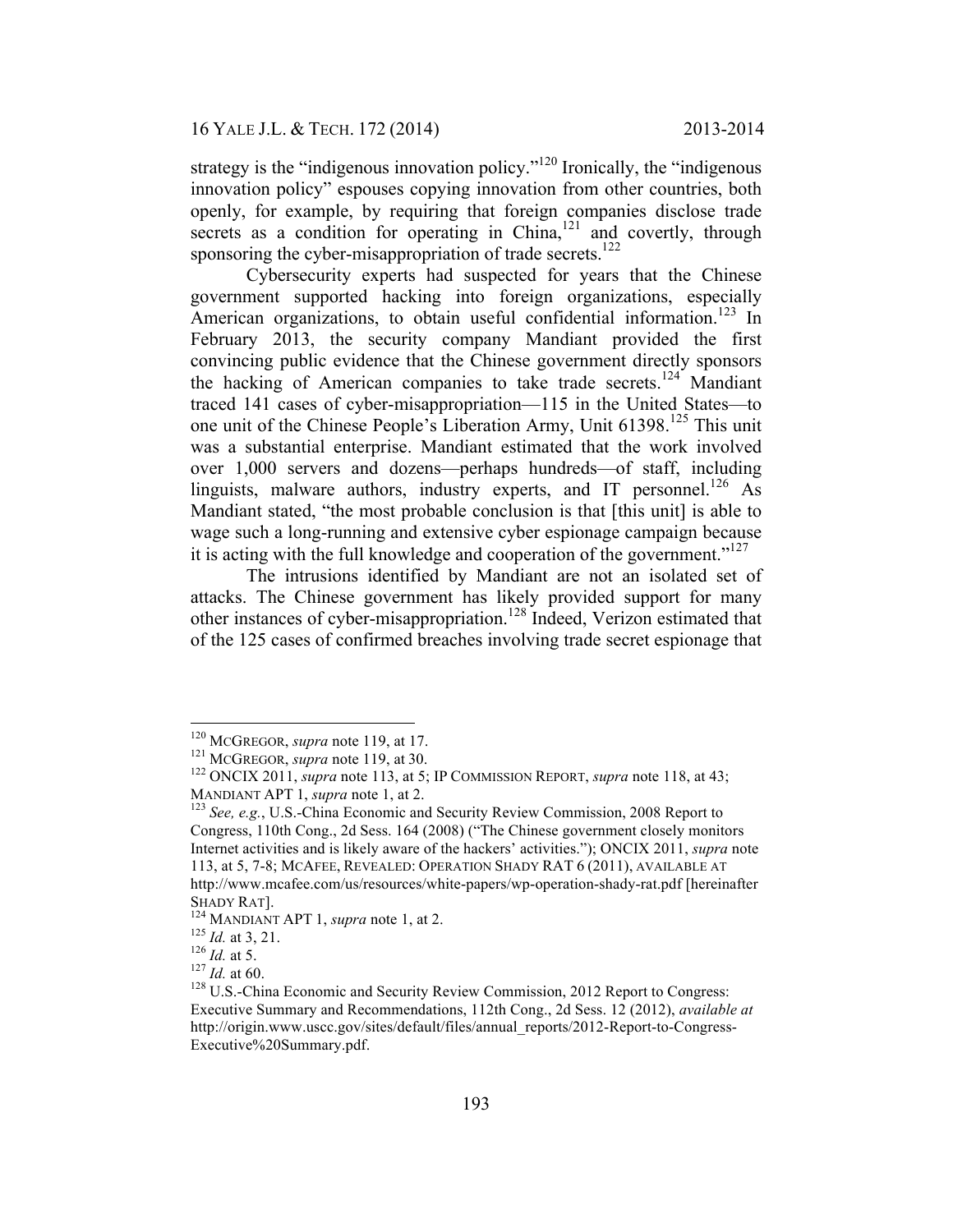it collected in 2013, 96 percent were attributable to Chinese state-affiliated actors.<sup>129</sup>

Although Russia has not been linked as directly as China to specific cases of economic cyber-espionage, Russian leaders have explicitly stated that intelligence collection serves the goal of developing Russian science and technology for economic purposes.<sup>130</sup> America arrested Russian spies allegedly tasked with collecting economic and technology information in 2010, and there is evidence to suggest that Russia uses cyber means to collect such information.<sup>131</sup>

International organized crime supplies another group of highly organized and well-financed hackers. The resources and organization of criminal gangs of course pale in comparison to the capabilities of the Chinese or Russian governments. Nevertheless, these criminal gangs are sometimes so large and well organized that they employ hundreds of people, including their own research and development departments.<sup>132</sup> Up to this point, cyber-criminals have focused more on stealing credit card information and personal credentials, but studies find that they are now turning their attention to misappropriating trade secrets, too.<sup>133</sup>

The combination of trade secret holders' reliance on computer systems and the rise of the highly organized attackers just described appear to have combined to produce a dangerous new form of threat in the last few years—the advanced persistent threat (APT). The hackers engaged in APTs

 <sup>129</sup> VERIZON 2013 REPORT, *supra* note 46, at 11 n.9, 21. Not all hacking by Chinese citizens is necessarily sponsored by the government. China has a widespread culture of hacking including many enterprises that openly provide hacking services. Edward Wong, *Hackers Find China Is Land of Opportunity*, N.Y. TIMES, May 22, 2013,

http://www.nytimes.com/2013/05/23/world/asia/in-china-hacking-has-widespreadacceptance.html.<br><sup>130</sup> ONCIX 2011, *supra* note 113, at 6.

<sup>&</sup>lt;sup>131</sup> ONCIX 2011, *supra* note 113, at 5, Annex B-2 ("Germany's BfV notes that Russia uses [computer network exploitation] and e-mail interception to save billions of dollars on R&D in the energy, information technology, telecommunications, aerospace, and security sectors.")

<sup>&</sup>lt;sup>132</sup> MCAFEE, UNSECURED ECONOMIES: PROTECTING VITAL INFORMATION 15, 19 (Jan. 29, 2009), *available at*

http://www.cerias.purdue.edu/assets/pdf/mfe\_unsec\_econ\_pr\_rpt\_fnl\_online\_012109.pdf [hereinafter MCAFEE UNSECURED ECONOMIES] ("According to Tim Shimeall of Carnegie Mellon University, the biggest source of threat in Russia is its mafia. 'They have immense resources and proved to be ruthless. It is stated that eight percent of the world's deposits is owned by them. With resources like that, the mafia can build its own communication infrastructure.'").<br><sup>133</sup> MCAFEE UNSECURED ECONOMIES, *supra* note 132, at 18. This may be particularly in the

countries where companies have few scruples about taking proprietary information from competitors. *Id.* at 21.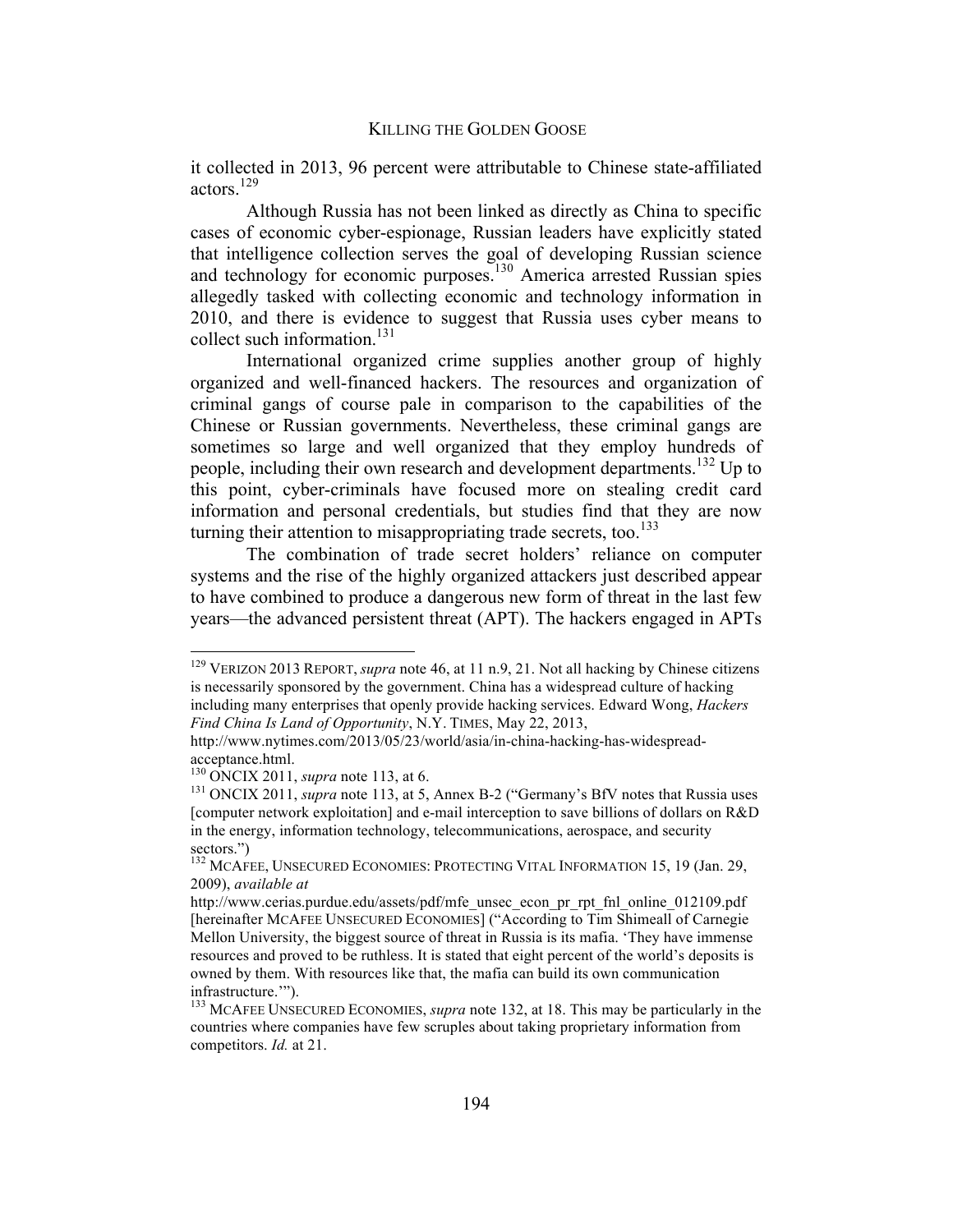breach the victims' computer systems and stealthily monitor their activities over the course of months, even years.<sup>134</sup> As a result, these intruders gain continuing access to trade secrets and other confidential information, a window into an organization's secrets.<sup>135</sup> APT attacks are highly sophisticated. They require constant monitoring and stealth from the attacker over a long period of time.<sup>136</sup> In the cases identified by Mandiant, for example, Unit 61398 took trade secrets from organizations over a period of six years. The material it took included technology blueprints, proprietary manufacturing processes, test results, business plans, pricing documents, partnership agreements, emails, and contact lists.<sup>137</sup>

Statistics in this area can be unreliable because organizations often do not know that they have been compromised.<sup>138</sup> Even when they are aware of the compromise, they may not report it.<sup>139</sup> In addition, the security companies that provide much of the statistics have a business incentive to report alarmingly large numbers on cyber-intrusion.<sup>140</sup> The responses from companies themselves may be misleading because respondents may not know the precise definition of a trade secret. They may report that any information breached is a "trade secret." Nevertheless, the available statistics suggest that the numbers are significant and increasing. For example, Verizon reported 120 cases of cyber-misappropriation in  $2012$ <sup>141</sup> In 2011, the Poneman Institute reported that the companies it surveyed experienced a stunning 1.4 successful attacks per company a week, and a 44

<sup>&</sup>lt;sup>134</sup> SHADY RAT, *supra* note 123, at 2.<br><sup>135</sup> *Id.* 136 *Id.* 136 *Id.* 136 *Id.* 137 MANDIANT APT 1, *supra* note 1, at 3. McAfee revealed another APT, which hacked and monitored 71 organizations for months and years. SHADY RAT, *supra* note 123, at 4, 9.<br><sup>138</sup> VERIZON 2013 REPORT, *supra* note 46, at 10; SHADY RAT, *supra* note 123, at 1.<br><sup>139</sup> VERIZON 2013 REPORT, *supra* note 46, at 10

where reporting is required, organizations do not always comply. For example, cleared defense contractors are required by law to file reports of suspicious contacts indicative of foreign threats. Defense Security Service, Targeting U.S. Technologies: A Trend Analysis of Cleared Industry Reports 10 (2013), *available at*

http://www.dss.mil/documents/ci/2013%20Unclass%20Targeting%20US%20Technologies \_FINAL.pdf. Only about ten percent of them, however, provide any sort of reporting.

ONCIX 2011, *supra* note 113, at A-1.<br><sup>140</sup> See Peter Maass & Megha Rajagopalan, *Does Cybercrime Really Cost \$1 Trillion?*, *ProPublica*, Aug. 1, 2012, http://www.propublica.org/article/does-cybercrime-really-cost-1-trillion (noting the observation of a cyber-security expert that security companies "have a vested interest in portraying a more dangerous environment because they stand to gain for it").

<sup>141</sup> VERIZON 2013 REPORT, *supra* note 46, at 11 n.9, 18 fig. 8.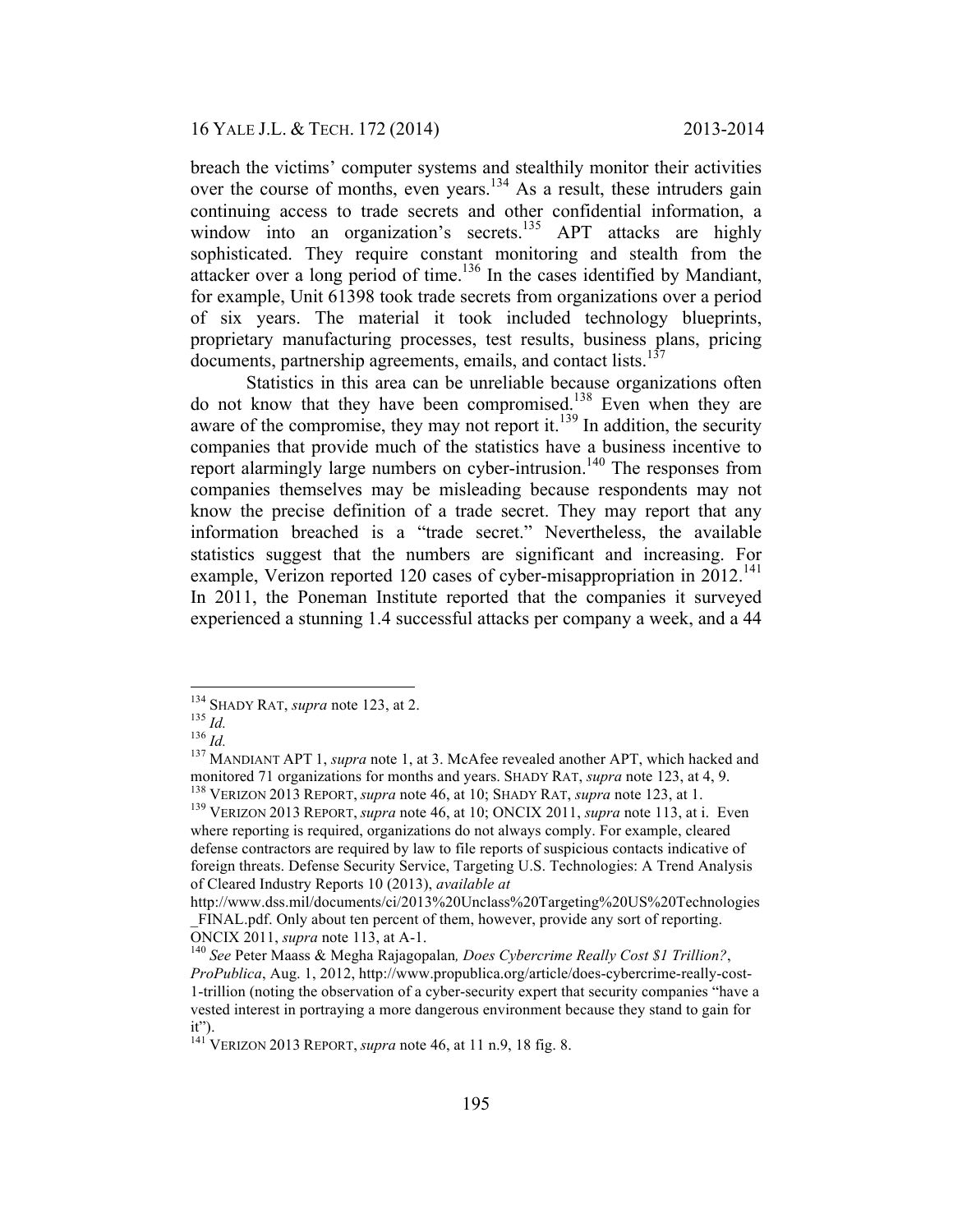percent increase in cyber-attacks over the previous year.<sup>142</sup> In another study, a full third of companies surveyed reported more cyber-attacks in 2013 than in 2012 $143$ 

# *B. The Protectionist Response to the Cyber-Misappropriation Threat*

In response to the threat of cyber-misappropriation, trade secret holders and leaders across the political spectrum have pushed for more trade secret protections. Congress has already enacted several statutes bolstering protection. More federal legislation seems likely. Indeed, the media attention and florid rhetoric surrounding cyber-misappropriation may be creating the momentum for radical change to trade secret law. In particular, it seems increasingly probable that trade secrets will join the other major branches of intellectual property by gaining a private cause of action under federal law. Such a sweeping law has the potential to remake trade secret law, which has, up to this point, been governed chiefly by state law. If trade secret law were federalized by simply adding a private right of action to the Economic Espionage Act, as many have proposed, the new law would dramatically strengthen trade secret law in this country.

# *1. The One-Sided and Inaccurate Rhetoric on Trade Secret Cyber-Misappropriation*

Politicians on both sides of the aisle have quickly recognized the political advantages of presenting themselves as tough on cyber-theft of trade secrets. The issue of cyber-misappropriation offers a potent mix of nationalism, property rights, moral outrage, and concerns about job security in already depressed economic times. The result has been one-sided, alarmist and often inaccurate rhetoric on the subject. The danger is that this rhetoric will lead to one-sided legislation that favors trade secret holders' interests over all other interests.

Apparently to emphasize the seriousness of the issue, political leaders have exaggerated the threat or relied on stunningly large but unverified numbers about the damage caused by cyber-hacking. Perhaps the

<sup>&</sup>lt;sup>142</sup> PONEMON STUDY, *supra* note 2, at 1. These attacks included cyber-attacks other than cyber-misappropriation. *Id.* Cisco System's report in 2011 shows similar numbers. Cisco Systems found a 46 percent increase in web malware during the first quarter of 2011 alone. CISCO SYSTEMS, CISCO 1Q11 GLOBAL THREAT REPORT 2 (2011), *available at*

http://www.cisco.com/web/about/security/intelligence/reports/cisco\_global\_threat\_report\_1 Q2011.pdf. <sup>143</sup> CERT <sup>2013</sup> SURVEY, *supra* note 46, at 14.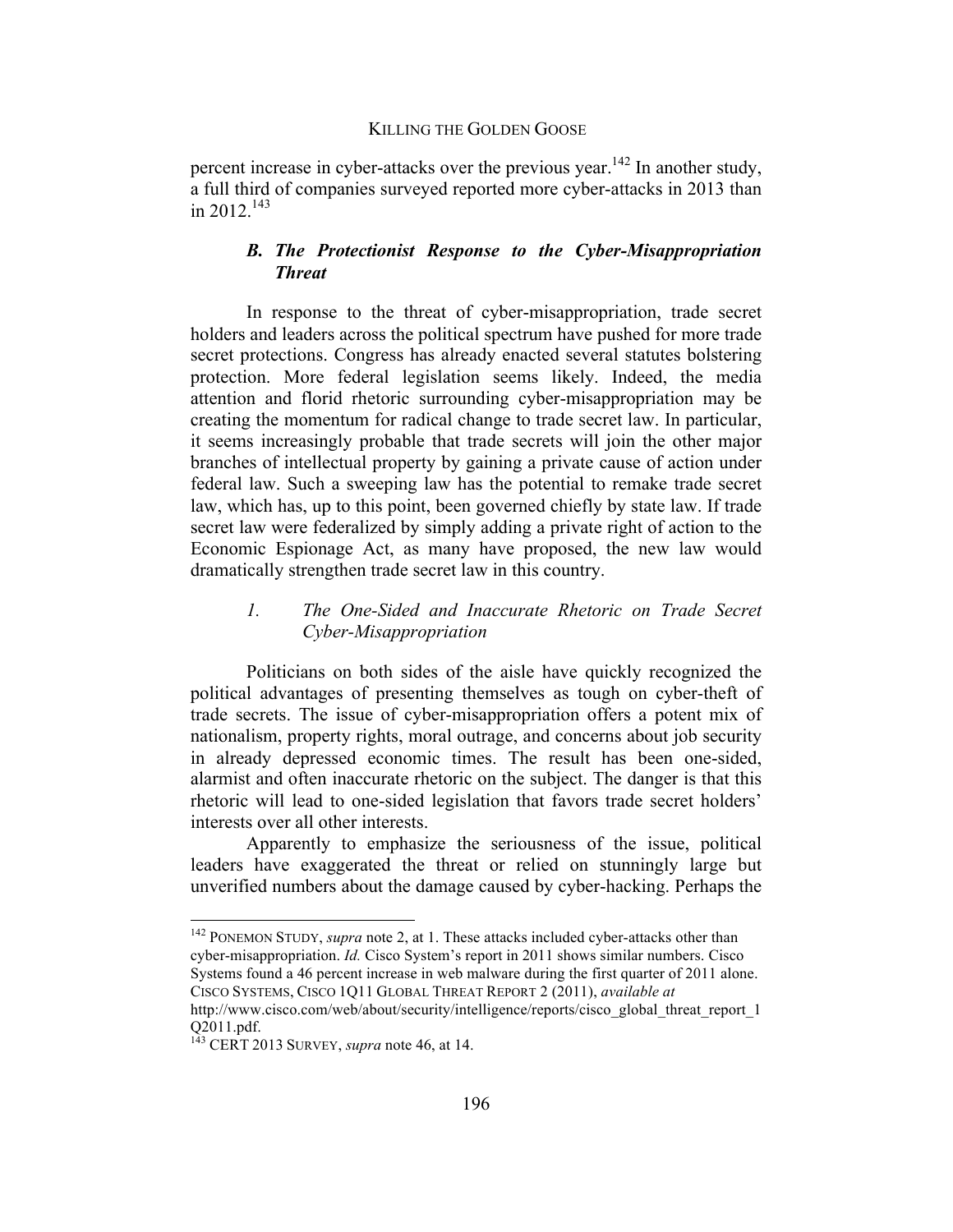best example of this exaggeration is the statement by the Director of the National Security Agency that cyberhacking has led to "the greatest transfer of wealth in history."144 Members of Congress and the press have repeated General Alexander's phrase *ad nauseam* and without question.<sup>145</sup> Nevertheless, the statement is absurd. One need only think of colonialism the exploitation of most of the world by a few countries—to imagine a greater transfer of wealth.<sup>146</sup>

Public rhetoric on the subject also regularly employs eye-popping numbers on the level of cyber-hacking damage. General Alexander has claimed at different points that intellectual property theft costs Americans \$250 billion or \$300 billion per year.<sup>147</sup> President Obama stated in a speech that cyber-criminals steal \$1 trillion worth of intellectual property

<sup>&</sup>lt;sup>144</sup> Gen. Keith B. Alexander, Director, National Security Agency, Keynote Address at American Enterprise Institute: Cybersecurity and American Power (July 9, 2012), *available at* http://www.aei.org/events/2012/07/09/cybersecurity-and-american-power/. <sup>145</sup> *See, e.g.*, Members of Congress: 159 CONG. REC. S3165-66 (daily ed. May 7, 2013)

<sup>(</sup>statement of Sen. Carl Levin); *Cyber Espionage and the Theft of U.S. Intellectual Property and Technology: Hearing Before the H. Subcommittee on Oversight and Investigations,*

<sup>113</sup>th Cong. (July 9, 2013) (statement of Rep. Tim Murphy), *available at* 

http://energycommerce.house.gov/sites/republicans.energycommerce.house.gov/files/Heari ngs/OI/20130709/HHRG-113-IF02-MState-M001151-20130709.pdf.

Media: Emil Protalinski, *NSA: Cybercrime is "the greatest transfer of wealth in history"*, ZDNET, July 10, 2012, *available at* http://www.zdnet.com/nsa-cybercrime-is-the-greatesttransfer-of-wealth-in-history-7000000598/; Chris Strohm & Nicole Gaouette, *U.S.* 

*Downplays Spying Accusations in China Hacking Talks*, BLOOMBERG NEWS, July 8, 2013, *available at* http://www.bloomberg.com/news/2013-07-08/spying-accusations-shadow-u-schina-cybersecurity-talks.html; Deborah Charles, *Senators Propose Law to Combat Cyber Theft*, NBC NEWS, May 7, 2013, *available at* 

http://www.nbcnews.com/id/51809261/ns/technology\_and\_science-security/t/senatorspropose-law-combat-cyber-theft/. 146 Spain alone transferred at least \$20 billion of gold and silver in today's dollars from the

Americas to Spain before 1600. *See* Murdo J. Macleod, *Spain and America: The Atlantic Trade, 1492-1720*, *in* 1 THE CAMBRIDGE HISTORY OF LATIN AMERICA 341, 358-59, 365 (Leslie Bethell ed., 1984). This calculation is based on estimates that Spain transferred at least 65 tons of gold and 25,000 tons of silver before 1600. *See id.* These numbers do not take into account the value of dyes, leathers, and other products, not to mention the

transfers of valuable minerals in all the centuries following 1600. *See id.* at 358-67. 147 Jim Garamone, *Cybercom Chief Details Cyberspace Defense*, AMERICAN FORCES PRESS SERVICE, Sep. 23, 2010, *available at* 

http://www.defense.gov/news/newsarticle.aspx?id=60987 (\$300 billion); Gen. Keith B. Alexander, Director, National Security Agency, Keynote Address at American Enterprise Institute: Cybersecurity and American Power (July 9, 2012), *available at* http://www.aei.org/events/2012/07/09/cybersecurity-and-american-power/ (\$250 billion).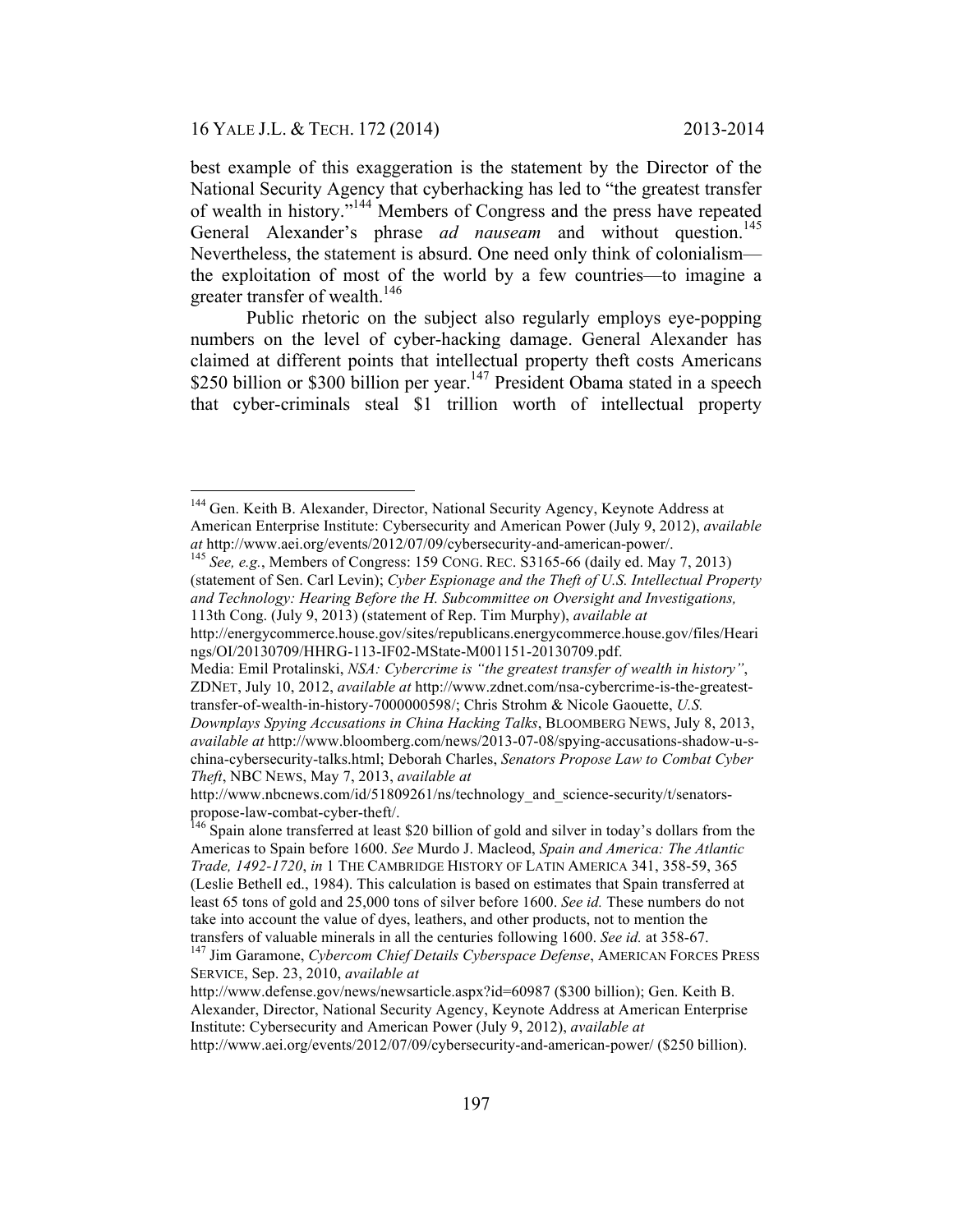annually.148 Members of Congress have repeated the \$300 billion number many times, variously attributing it to intellectual property theft generally or to trade secret theft specifically.<sup>149</sup>

In reality, there is little to no basis for these numbers.<sup>150</sup> The  $$300$ billion number has been attributed to a report by ASIS International, but no ASIS International report appears to provide that number.<sup>151</sup> The \$300 billion estimate may result from rounding up the \$250 billion estimate of intellectual property losses annually for U.S. companies in the 1997 ASIS report. <sup>152</sup> Alternatively, it may result from a miscalculation of numbers in

http://energycommerce.house.gov/sites/republicans.energycommerce.house.gov/files/Heari ngs/OI/20130709/HHRG-113-IF02-MState-M001151-20130709.pdf (intellectual property); *Cyber Espionage and the Theft of U.S. Intellectual Property and Technology Before the H. Subcommittee on Oversight and Investigations,* 113th Cong. (July 9, 2013)

(statement of Rep. Fred Upton), *available at*

http://energycommerce.house.gov/sites/republicans.energycommerce.house.gov/files/Heari ngs/OI/20130709/HHRG-113-IF02-MState-U000031-20130709.pdf (intellectual property).<br><sup>150</sup> For a full discussion of the problems with these statistics, see Peter Maass and Megha

Rajagopalan*, Does Cybercrime Really Cost \$1 Trillion?*, *ProPublica*, Aug. 1, 2012, *available at* http://www.propublica.org/article/does-cybercrime-really-cost-1-trillion (noting the observation of a cyber-security expert that security companies "have a vested interest in portraying a more dangerous environment because they stand to gain for it.") <sup>151</sup> For examples of other reports attributing the \$300 billion estimation to an ASIS

International report, *see* Ruth M. Corbin, *Managing Risk and Protecting Intellectual Property*, IVEY BUSINESS JOURNAL, January/February 2002, *available at* http://iveybusinessjournal.com/topics/the-organization/managing-risk-and-protectingintellectual-property; OFFICE OF THE NATIONAL COUNTERINTELLIGENCE EXECUTIVE, ANNUAL REPORT TO CONGRESS ON FOREIGN ECONOMIC COLLECTION AND INDUSTRIAL

ESPIONAGE—2002, 1-2 (2002), *available at* 

http://www.ncix.gov/publications/reports/fecie\_all/fecie\_2002.pdf. Despite a review of the ASIS International reports and the help of information specialists at ASIS International's O.P. Norton Information Resources Center, the author could not find an ASIS International report that expressly contained the \$300 billion estimate.

<sup>152</sup> *See, e.g.*, ASIS INTERNATIONAL, 1997 TRENDS IN INTELLECTUAL PROPERTY LOSS SURVEY REPORT 2 (1998).

<sup>&</sup>lt;sup>148</sup> Pres. Barack Obama, Remarks by the President on Securing Our Nation's Infrastructure (May 29, 2009), *available at* http://www.whitehouse.gov/the\_press\_office/Remarks-bythe-President-on-Securing-Our-Nations-Cyber-Infrastructure. <sup>149</sup> *See, e.g.*, Ryan Davis, *China Worries Improve Prospects Of Trade Secrets Bill*, LAW

<sup>360</sup> July 2, 2013, *available at* http://www.law360.com/articles/454818/china-worriesimprove-prospects-of-trade-secrets-bill (intellectual property); *Chinese* 

*Telecommunications Investigation Open Hearing Before the H. Permanent Select Comm. on Intelligence*, 112th Cong. (Sept. 13, 2012) (statement of Rep. Dutch Ruppersberger), *available at* 

http://intelligence.house.gov/sites/intelligence.house.gov/files/documents/09122012Dutch Opening.pdf (trade secrets); *Cyber Espionage and the Theft of U.S. Intellectual Property and Technology Before the H. Subcommittee on Oversight and Investigations,* 113th Cong. (July 9, 2013) (statement of Rep. Tim Murphy), *available at*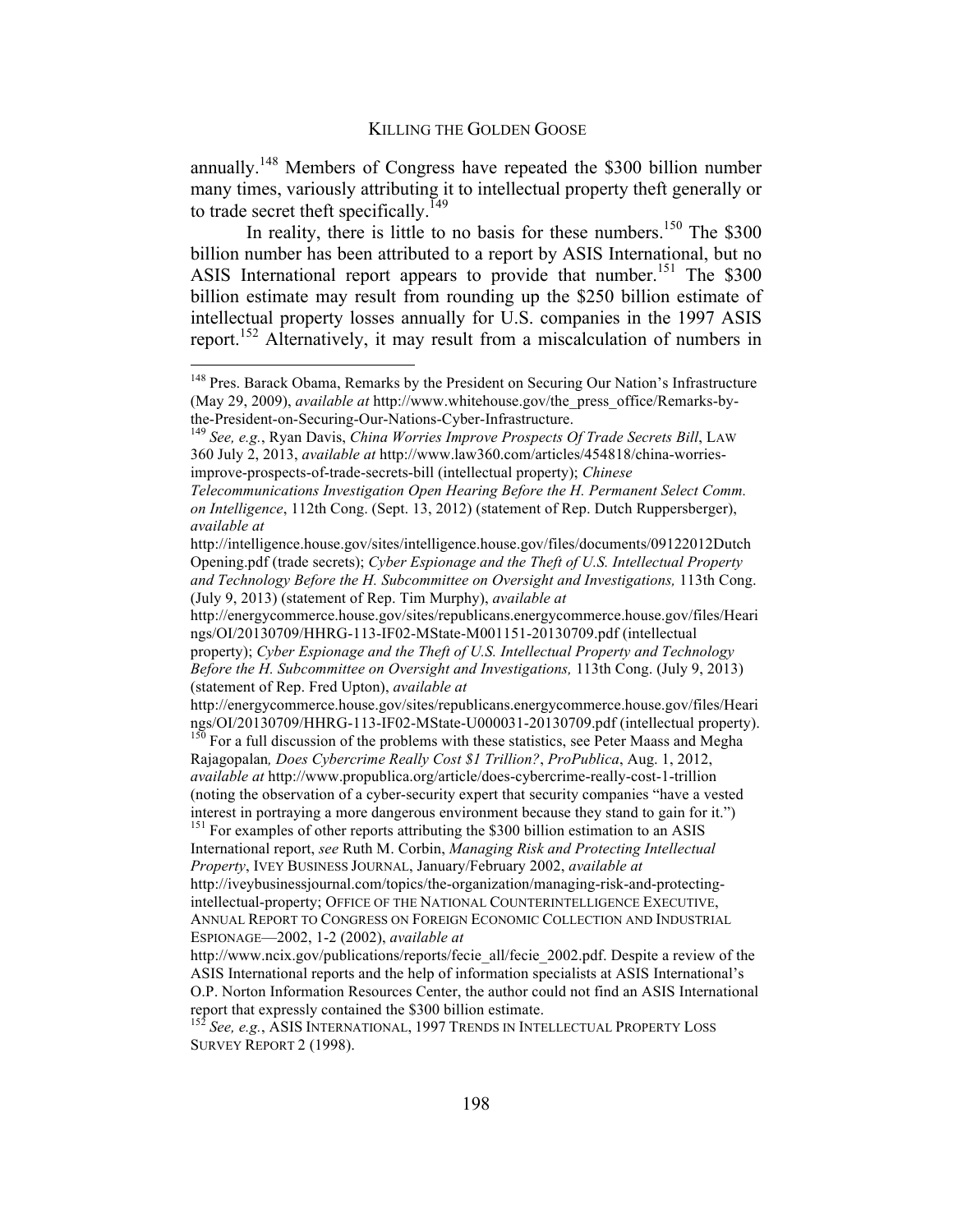the 1998 ASIS report.<sup>153</sup> ASIS reports, however, like many other reports on this subject, themselves admit that estimations on intellectual property loss are unreliable, and have refrained from calculating new estimates in later reports.154 As a chief economist at the Government Accountability Office's Applied Research and Methods division stated, "we don't find any basis for believing [\$300 billion] to be an accurate number."<sup>155</sup>

The truth is that calculating losses from the trade secret theft is very difficult.<sup>156</sup> A number of researchers have attempted to do so, and have produced wildly differing estimations.<sup>157</sup> One of the problems is that there is no clear market value for a given trade secret.<sup>158</sup> The reason for this is

<sup>&</sup>lt;sup>153</sup> ASIS calculated that Fortune 1000 companies lost \$45 billion worth of proprietary information in a 17-month period. ASIS INTERNATIONAL, 1998 TRENDS IN INTELLECTUAL PROPERTY LOSS SURVEY REPORT 29 (1999). Forty-five billion dollars in losses over a 17 month period would equate to about \$32 billion in losses on an annual basis. The 1998 ASIS report stated that it had a 10 percent response rate, so multiplying \$32 billion by ten would produce a number close to \$300 billion. *Id.* However, the \$45 billion estimate was already produced by extrapolating the response rate across the rest of the Fortune 1000. *Id.*  at 25. As a result, multiplying \$32 billion by ten is a miscalculation by an order of magnitude.

<sup>&</sup>lt;sup>154</sup> See, e.g., ASIS FOUNDATION, TRENDS IN PROPRIETARY INFORMATION LOSS 26 (2002); ASIS INTERNATIONAL, TRENDS IN PROPRIETARY INFORMATION LOSS 3 (June 2007), *available at* https://www.asisonline.org/ASIS-Store/Products/Pages/Trends-in-Proprietary-Information-Loss.aspx [hereinafter ASIS 2007 SURVEY]; IP COMMISSION REPORT, *supra* note 118, at 23; CERT 2013 SURVEY, *supra* note 46, at 3.<br><sup>155</sup> Natasha Dhillon, *Witnesses, Lawmakers at House Hearing On IP Theft, Cyber* 

*Espionage Take Aim at China, BNA Snapshot*, BUREAU OF NATIONAL AFFAIRS, July 9, 2013.

<sup>156</sup> IP COMMISSION REPORT, *supra* note 118, at 23; JAMES ANDREW LEWIS & STEWART BAKER, CENTER FOR STRATEGIC AND INTERNATIONAL STUDIES, THE ECONOMIC IMPACT OF CYBERCRIME AND CYBER ESPIONAGE 16 (July 2013), *available at* 

http://csis.org/publication/economic-impact-cybercrime-and-cyber-espionage [hereinafter CSIS REPORT] ("[A] precise single figure for the cost of cyber crime and cyber espionage is unattainable . . . ."); OFFICE OF THE NATIONAL COUNTERINTELLIGENCE EXECUTIVE, FOREIGN ECONOMIC COLLECTION AND INDUSTRIAL ESPIONAGE—2003 2 (2003), *available at* http://www.ncix.gov/publications/reports/fecie\_all/fecie\_2003/fecie\_2003.pdf ("The Counterintelligence (CI) Community cannot accurately establish the dollar cost to the nation of the loss of trade secrets, but we believe the flow has eroded the US global military and economic advantage.").

<sup>&</sup>lt;sup>157</sup> Estimates from academic literature on the losses from economic espionage range so widely as to be meaningless—from \$2 billion to \$400 billion or more a year—reflecting the scarcity of data and the variety of methods used to calculate losses. *See* ONCIX 2011, *supra* note 113, at 4; CSIS REPORT, *supra* note 156, at 6. <sup>158</sup> Even the market value fails to indicate the amount of the loss because the infringer

likely would not have purchased the information if it were available for sale. Moohr, *supra*  note 53, at 900-01 ("The estimates of lost value are often based on an assumption that infringers would have purchased the object if it was not otherwise available, and there is no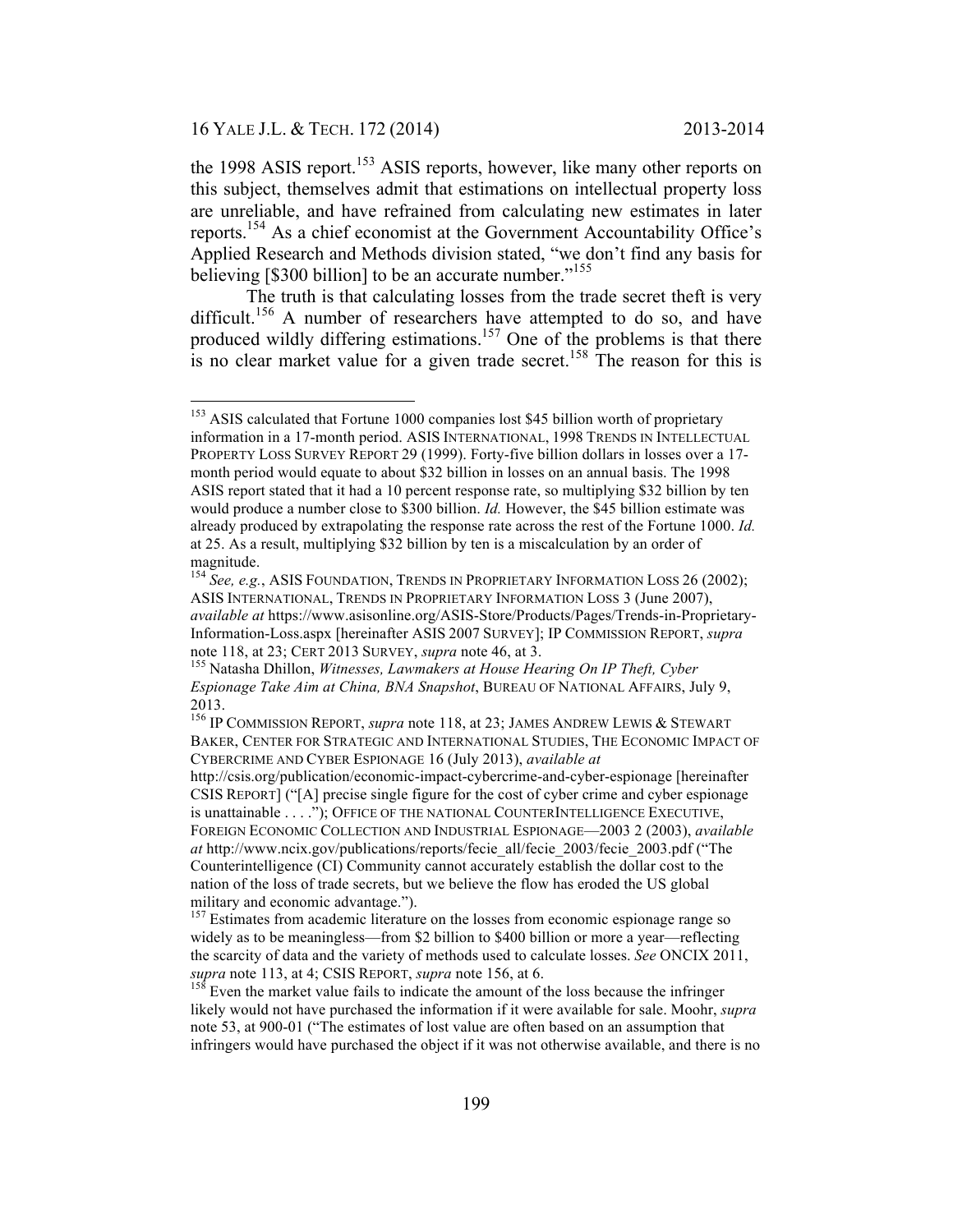simple: trade secrets are secret and not sold on an open market.<sup>159</sup> Without a readily identifiable market value, researchers are often thrown back on the biased estimates of the companies themselves. $160$ 

Of course, the fact that the amount of harm caused by cybermisappropriation is hard to ascertain does not prove that the threat is negligible. As discussed in Part II.A, *infra*, there are many reasons to be worried about cyber-misappropriation. But politicians' willingness to espouse these unverifiable numbers indicates their interest in provoking public concern—and likely their hope to reap the political benefits of taking action on trade secret theft.

Moreover, politicians' acceptance of these numbers suggests a basic misconception about trade secrets—or at least a readiness to engage in misleading rhetoric on the subject. The misconception is that the taking of a trade secret results in an absolute loss of that information to the trade secret holder. The reality is more complicated. President Obama's claim in a speech that a "single employee of an American company was convicted of stealing intellectual property reportedly worth \$400 million" illustrates the problem.161 The statement implies that the company suffered \$400 million in losses. In fact, this particular company, DuPont, apparently lost nothing. The government prosecutors admitted that there was no evidence that any of the information that the employee had copied was transferred to a third party.162

But even if the employee had conveyed DuPont's trade secrets to a competitor, it is highly unlikely that the damages to DuPont would amount to \$400 million. As discussed above, the market for trade secrets is difficult to determine. Trade secret losses are hard to calculate for another basic reason. Because trade secrets are information, they are typically not stolen in the sense that the thief obtains the item and the victim loses it. Instead, as

evidence that this is the case."); *State Study*, *supra* note 26, at 292 ("There is little data on the exact value of trade secrets because trade secrets are, by definition, secret.").<br><sup>159</sup> *State Study, supra* note 26, at 292.<br><sup>160</sup> For example, in United States v. Min, DuPont valued the trade secrets taken by the

defendant at \$400 million. Memorandum of Plea Agreement at 2, United States v. Min, No. 1:06-cr-00121-SLR (D. Del. Nov. 13, 2006). However, DuPont did not suffer \$400 million in damages. *See* Government's Response to Defendant's Motion for Downward Departure at 7-8, United States v. Min, No. 1:06-cr-00121-SLR (D. Del. Nov. 5, 2007). <sup>161</sup> Pres. Barack Obama, Remarks by the President on Securing Our Nation's Infrastructure

<sup>(</sup>May 29, 2009), *available at* http://www.whitehouse.gov/the\_press\_office/Remarks-bythe-President-on-Securing-Our-Nations-Cyber-Infrastructure.<br><sup>162</sup> Government's Response to Defendant's Motion for Downward Departure at 7-8,

United States v. Min, No. 1:06-cr-00121-SLR (D. Del. Nov. 5, 2007).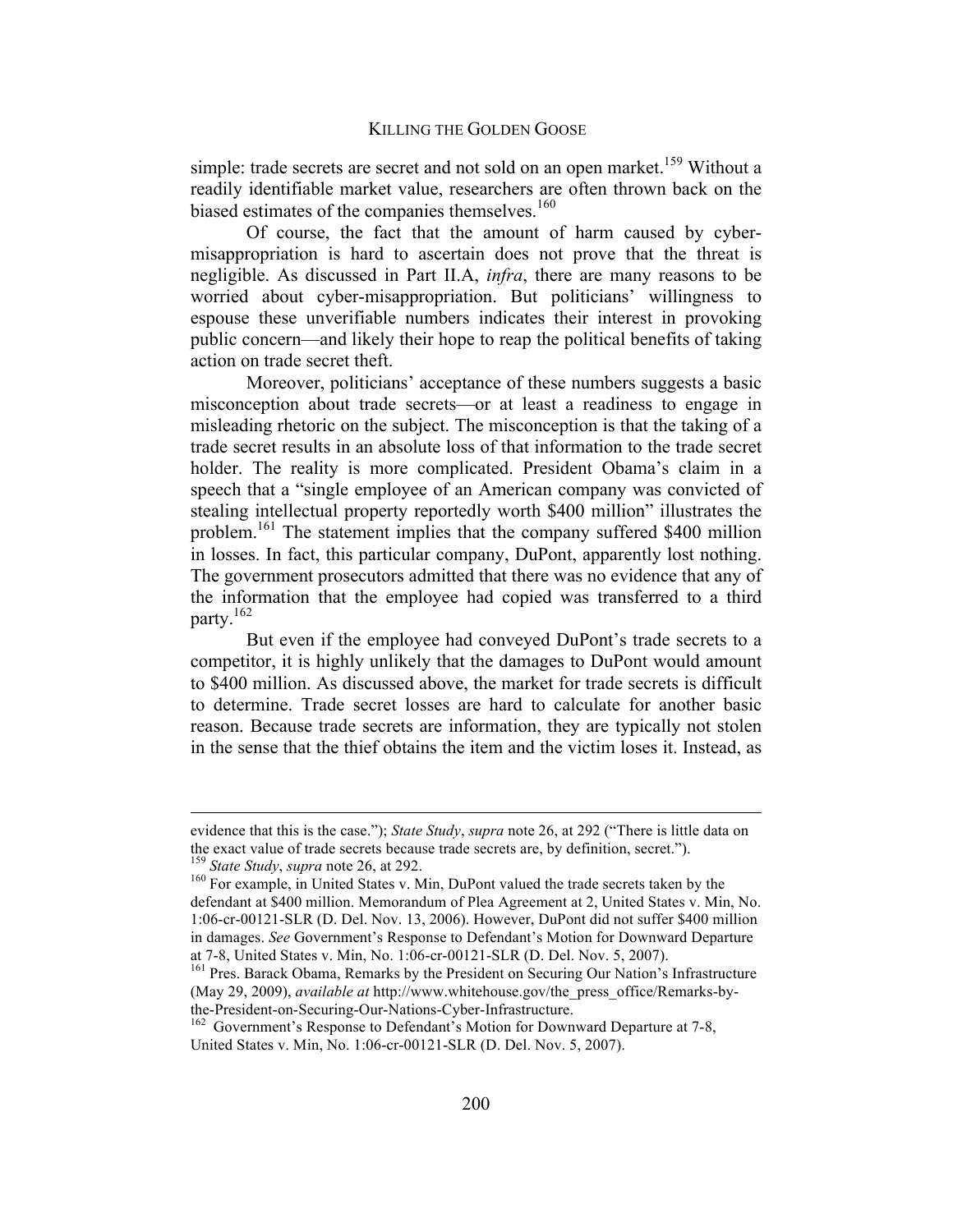in the DuPont case, trade secret misappropriators copy the information.<sup>163</sup> Thus, the loss to the trade secret holder is not the loss of the information; it is instead the loss of the competitive advantage the information provided with regard to the party that obtained the information.<sup>164</sup> Depending on how well the new possessor takes advantage of that information and how directly it competes with the initial trade secret holder, the victim may suffer heavy losses, or none at all.<sup>165</sup> Where the victim does not know the identity of the misappropriator, as is often the case in cyber-misappropriation, the loss can be almost impossible to determine with accuracy.<sup>166</sup>

The language of the debate on trade secrets not only simplifies and exaggerates damages, it conflates the taking of trade secrets with "theft," "stealing," and "robbery," appropriating the emotional and moral connotations of these terms.<sup>167</sup> For example, Senator Carl Levin fumed, "[i]t is outrageous that American trade secrets are being stolen,"<sup>168</sup> and Representative Mike Rogers stated dramatically that China is "robbing U.S. ingenuity and innovation."169 But, as the Supreme Court observed, interference with intellectual property "does not easily equate to theft." $170$ 

 $163$  Government's Response to Defendant's Motion for Downward Departure at 4-5, United States v. Min, No.  $1:06$ -cr-00121-SLR (D. Del. Nov. 5, 2007).

<sup>&</sup>lt;sup>164</sup> UNIF. TRADE SECRETS ACT § 3; Moohr, *supra* note 53, at 918; *see generally* CSIS REPORT, *supra* note 156.

<sup>&</sup>lt;sup>165</sup> See UNIF. TRADE SECRETS ACT § 3; *see, e.g.*, University Computing Co. v. Likes-Youngstown Corp., 504 F.2d 518, 536 (5th Cir. 1974) (identifying the plaintiff's lost profits and the "benefits, profits, and advantages gained by the defendant in the use of the trade secret" as potential measure of damages); In re Jonatzke, 47 B.R. 846 (Bkrtcy. E.D. Mich. 2012) (identifying lost profits, erosion of market share, and out-of-pocket expenses as possible measures of damages).

<sup>&</sup>lt;sup>166</sup> IP COMMISSION REPORT, *supra* note 118, at 40. For a discussion of how difficult it can be to estimate losses due to another kind of intellectual property rights infringement copyright infringement—see Julian Sanchez, *750,000 Lost Jobs? The Dodgy Digits Behind the War on Piracy*, ARS TECHNICA, Oct. 7, 2008, *available at* http://arstechnica.com/techpolicy/news/2008/10/dodgy-digits-behind-the-war-on-piracy. <sup>167</sup> *See, e.g.*, Eamon Javers, *White House Mobilizes to Stop Theft of Trade Secrets*, CNBC,

<sup>(</sup>Feb. 21, 2013, 3:55 PM), *available at* http://www.cnbc.com/id/100481542 ("The Obama administration is mobilizing the full force of the federal government in an effort to stop theft of trade secrets from American companies.").<br><sup>168</sup> 159 CONG, REC, S3165-66 (daily ed. May 7, 2013) (statement of Sen, Carl Levin).

<sup>&</sup>lt;sup>169</sup> Press Release, U.S Senate Committee on Homeland Security & Governmental Affairs, Financial & Contracting Oversight Subcommittee, Bipartisan Effort to Punish Nation-State Cyber Hackers (June 6, 2013), *available at*

http://www.hsgac.senate.gov/subcommittees/fco/media/ranking-member-johnson-joinsbipartisan-effort-to-punish-nation-state-cyber-hackers.<br><sup>170</sup> Dowling v. United States, 473 U.S. 207, 216-17 (1985). The Supreme Court was

discussing copyright, but the same observations apply to trade secrets. *See id.* A trade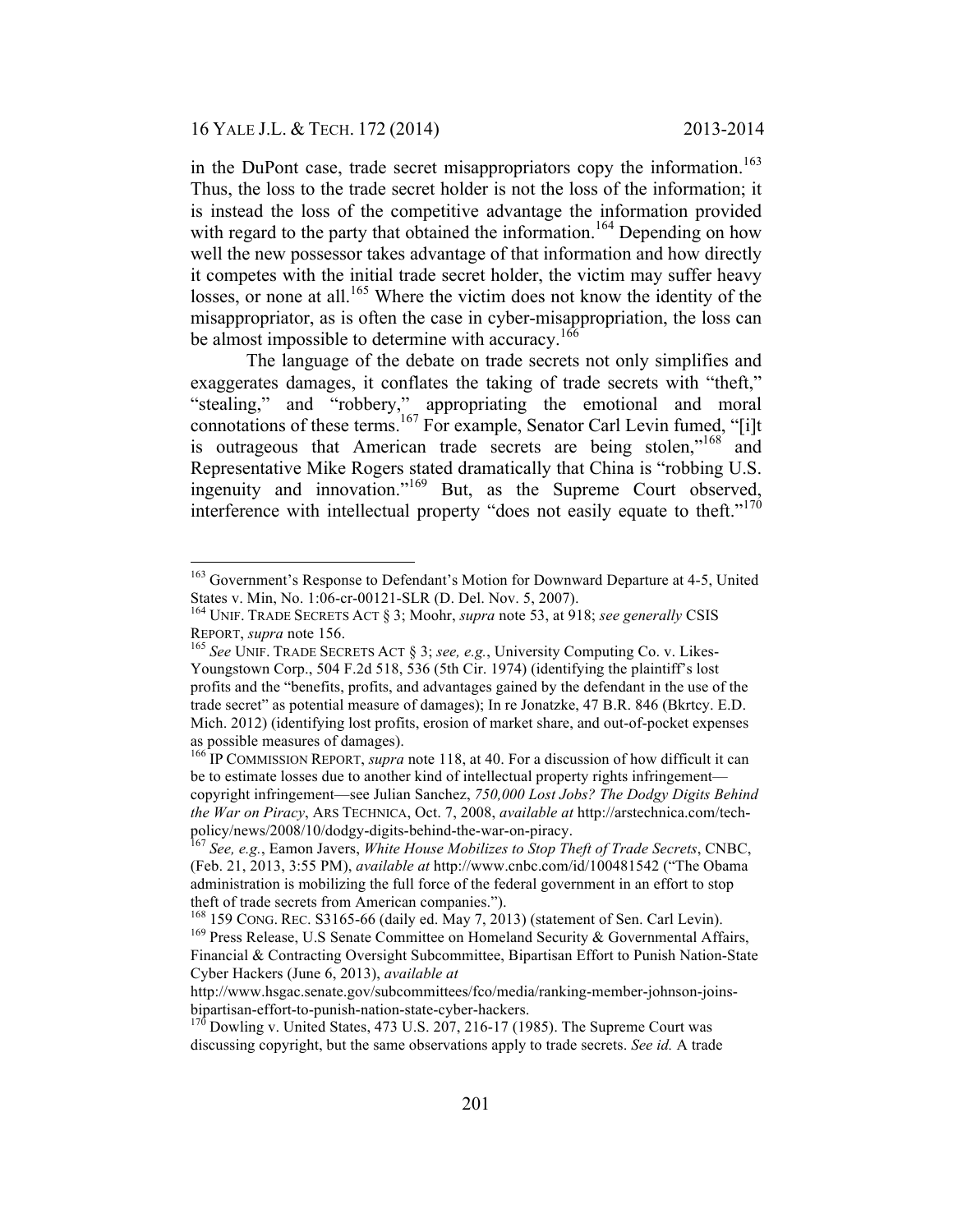The simple binary formulation in personal property law that any unauthorized taking is a theft and therefore morally wrongful does not apply in trade secret law. Instead, trade secret law countenances many ways in which trade secrets may be acquired without authorization—reverse engineering, accidental disclosure, and so on—because the dissemination of useful information serves the public interest.<sup>171</sup> Referring to trade secret misappropriation as theft simplifies misappropriation into black and white moral terms. Those who take information held by another become "thieves," regardless of whether the information meets the specific criteria of a trade secret or qualifies as misappropriation.<sup>172</sup> This rhetoric no doubt appeals to deeply rooted American notions on the sanctity of property, but it does not accurately reflect the risks to trade secrets.<sup>173</sup>

Of course, no one expects politicians to discuss legal issues with perfect precision. But the rhetoric displays a one-sided focus on information holder's interests, according them an apparently unlimited right to information as their property. This language disregards the policy concerns favoring public access to information. More fundamentally, it discounts the basic rationale underlying trade secret law: trade secret rights are intended to serve the public interest, not trade secret holders specifically.<sup>174</sup>

Public discussion of cyber-misappropriation also plays on the public's fears by linking the issue to job loss and threats to national security. Again, these concerns are real, but they present a one-sided and emotional picture of the cyber-misappropriation problem.

Political leaders emphasize repeatedly that trade secret theft threatens American jobs. Senator John McCain, for example, stated that cyber-espionage "kills American jobs."175 In this area too, the rhetoric relies on massive, unverified numbers, such as Congressman Tim Murphy's claim that the theft of intellectual property "translates into roughly 2.1 million lost

secret also "comprises . . . [a] delimited interest[] to which the [common] law affords correspondingly exact protections." *See id.* at 216.<br><sup>171</sup> *See supra* notes 78-81 and accompanying text.

<sup>&</sup>lt;sup>172</sup> See, e.g., 159 CONG. REC. S3165-66 (daily ed. May 7, 2013) (statement of Sen. Carl Levin).

<sup>&</sup>lt;sup>173</sup> See, e.g., JENNIFER NEDELSKY, PRIVATE PROPERTY AND THE LIMITS OF AMERICAN CONSTITUTIONALISM 4 (University of Chicago Press, 1990) (arguing that a concern with private property rights shapes American institutions, its political system, and its conception of limited government).<br><sup>174</sup> See supra Part I.B.

<sup>&</sup>lt;sup>175</sup> Press Release, Office of U.S. Senator Carl Levin, Bipartisan Group of Senators Introduces Legislation to Combat Cyber Theft (May 7, 2013), *available at*  http://www.levin.senate.gov/newsroom/press/release/bipartisan-group-of-senatorsintroduces-legislation-to-combat-cyber-theft.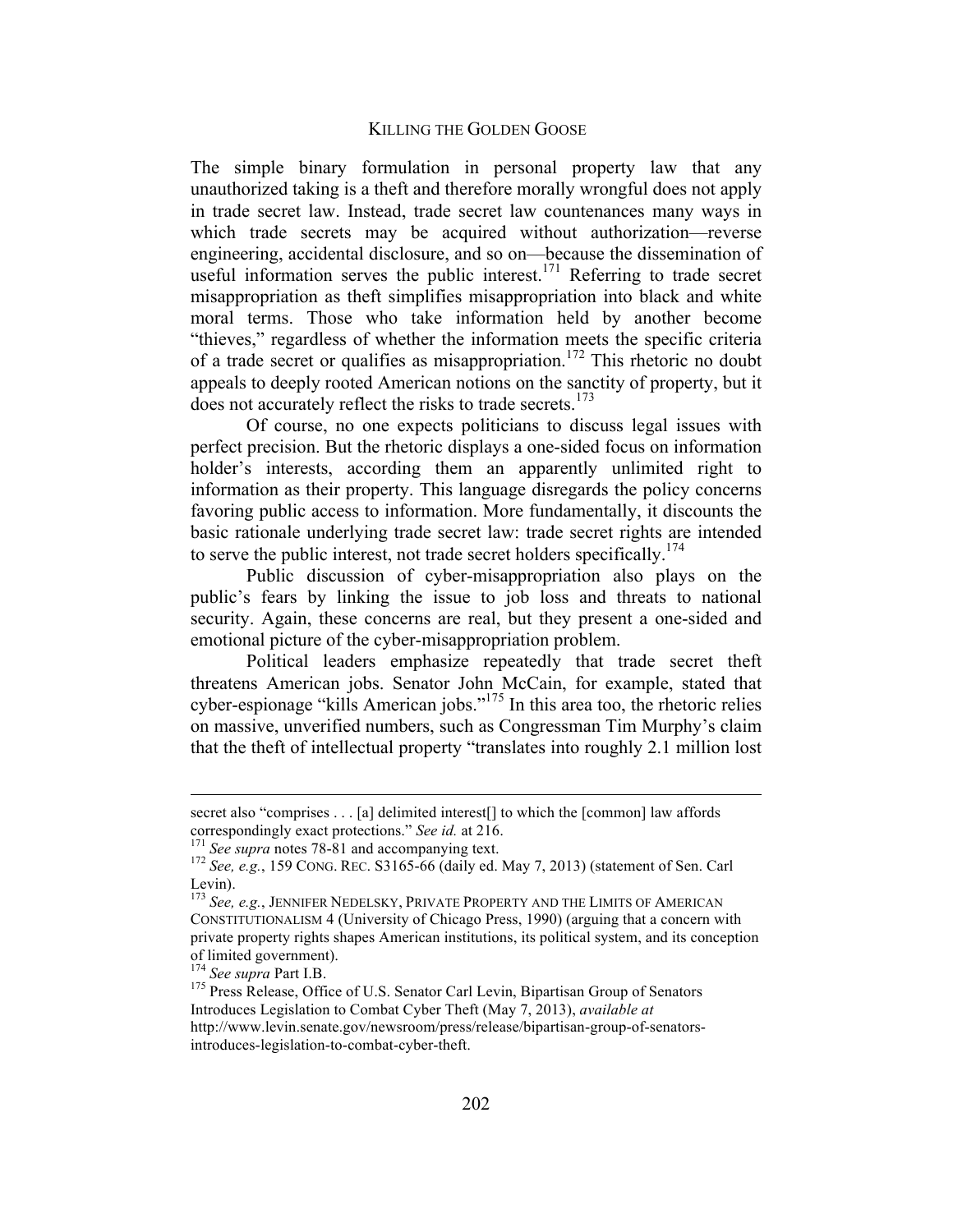jobs."<sup>176</sup> As a recent report observed, such numbers are highly uncertain.<sup>177</sup> Nevertheless, threats to jobs are an emotionally resonant issue for the public, especially in the current economy of persistently high unemployment. $178$ 

Finally, the rhetoric tends to subsume risks to trade secrets into risks to national security.179 Some trade secrets directly implicate national security, such as secrets related to military contractors. Political leaders have tended to emphasize this connection by highlighting instances in which cyber-hackers have taken information about military technology from defense contractors.<sup>180</sup> But cyber-crime losses inflicted on defense contractors appear to comprise only a fraction of cyber-crime losses overall $^{181}$ 

Members of Congress and the Obama Administration have not just linked the limited instances of trade secret misappropriation from defense contractors to national security concerns. They have conflated economic

 <sup>176</sup> *Cyber Espionage and the Theft of U.S. Intellectual Property and Technology Before the H. Subcomm. on Oversight and Investigations,* 113th Cong. (July 9, 2013) (statement of Tim Murphy, H. Rep.), *available at*

http://energycommerce.house.gov/sites/republicans.energycommerce.house.gov/files/Heari

<sup>&</sup>lt;sup>177</sup> CSIS REPORT, *supra* note 156, at 17.<br><sup>178</sup> *See* Labor Force Statistics from the Current Population Survey, *Databases, Tables & Calculators By Subject,* U.S. BUREAU OF LABOR STATISTICS (data extracted Nov. 13,

<sup>2013),</sup> http://data.bls.gov/timeseries/LNS14000000<br><sup>179</sup> For example, Senator Ron Johnson declared: "Theft of U.S. intellectual property . . . costs American jobs, innovation, and threatens national security." Press Release, U.S. Senate Comm. on Homeland Sec. & Governmental Affairs, Fin. & Contracting Oversight Subcomm., Bipartisan Effort to Punish Nation-State Cyber Hackers (June 6, 2013), *available at* http://www.hsgac.senate.gov/subcommittees/fco/media/ranking-memberjohnson-joins-bipartisan-effort-to-punish-nation-state-cyber-hackers; *see also* Fahmida Y. Rashid, *U.S. Senators Introduce 'Deter Cyber Theft Act' to Help Protect Trade Secrets*, SECURITYWEEK, May 9, 2013, *available at* http://www.securityweek.com/us-senatorsintroduce-deter-cyber-theft-act-help-protect-trade-secrets; Press Release, Office of U.S. Senator Carl Levin, Bipartisan Group of Senators Introduces Legislation to Combat Cyber Theft (May 7, 2013), *available at* 

http://www.levin.senate.gov/newsroom/press/release/bipartisan-group-of-senatorsintroduces-legislation-to-combat-cyber-theft (Cyber-espionage "kills American jobs, undermines the competitiveness of our businesses and compromises U.S. economic and national security interests, and it must stop now.").<br><sup>180</sup> For example, in introducing the Deter Cyber Theft Act, Senator Levin gave the example

of cyber-espionage against QinetiQ, a defense contractor, that "jeopardized the [victim] company's sensitive technology involving drones, satellites, the U.S. Army's combat helicopter fleet, and military robotics." 159 CONG. REC. S3165-66 (daily ed. May 7, 2013) (statement of Sen. Carl Levin).

<sup>181</sup> PONEMON STUDY, *supra* note 2, at 11.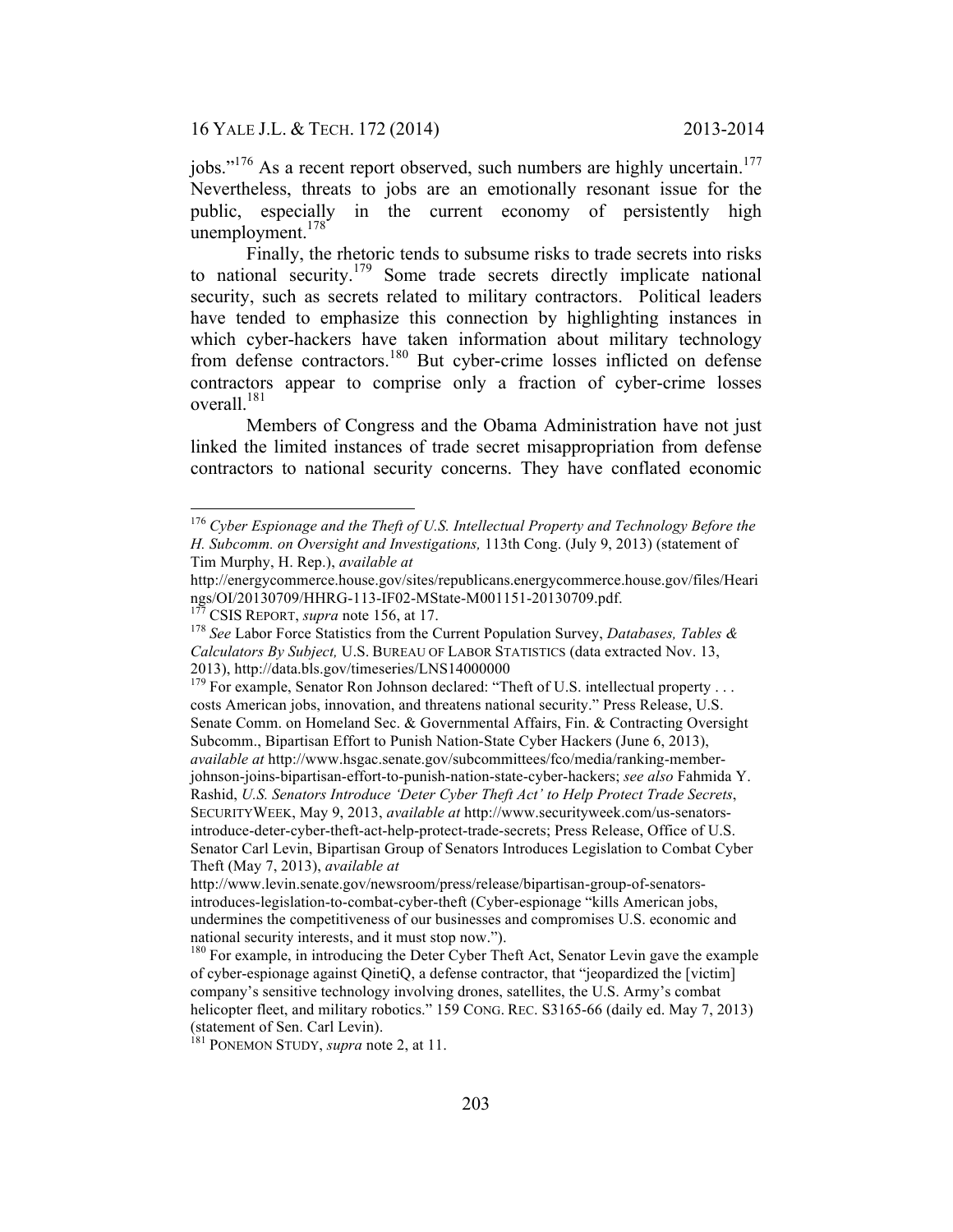harm caused by taking any business secret with harm to national security.<sup>182</sup> The House Report on the Cyber Intelligence Sharing and Protection Act illustrates the conflation of economic and national security risks:

Perhaps most troubling, these [efforts by advanced nationstate actors to penetrate American computer systems and networks] are targeted not only at sensitive national security and infrastructure information, but are also often aimed at stealing the corporate research and development information that forms the very lifeblood of the American economy. . . . There can be no question that in today's modern world, economic security is national security.  $\ldots$ <sup>183</sup>

This reasoning makes little sense from a policy perspective. First, it disregards any meaningful limit on national security risks. If economic loss is the measure of a national security risk, traffic congestion is a national security risk. $184$ 

Second, the policy goals in the two areas are in tension with each other.<sup>185</sup> Trade secret law protects information as a means for providing incentives to invent and to exchange information.<sup>186</sup> In contrast, the goal of protecting information for national security reasons is to prevent disclosures that would harm national interests.<sup>187</sup> As a result, trade secret holders and the government will not always act in ways that serve each other's interests. For example, trade secret misappropriation by a foreign actor has no effect on a trade secret holder's economic interest if that actor does not compete in the same market. As a result, a trade secret holder may not enforce its rights against the foreign actor even if the loss of the trade secret harms national

 $182$  H. REP. NO. 113-039 at 9 (2013). This reasoning goes back at least to the passage of the EEA when the House Report stated: "There can be no question that the development of proprietary economic information is an integral part of America's economic well-being. Moreover, the nation's economic interests are a part of its national security interests. Thus, threats to the nation's economic interest are threats to the nation's vital security interests."

H.R. Rep. No. 104-788, *reprinted in* 1996 U.S.C.C.A.N. 4021, 4023.<br><sup>183</sup> H.R. Rep. No. 104-788, *reprinted in* 1996 U.S.C.C.A.N. 4021, 4023.<br><sup>184</sup> Burstein, *supra* note 112, at 947.<br><sup>185</sup> See id. at 963-68.<br><sup>186</sup> See, e. 1991). The other chief rationale for trade secret law—enforcing standards of commercial morality—is also in tension with national security concerns. *See* Burstein, *supra* note 112, at 966-69. 187 Burstein, *supra* note 112, at 965.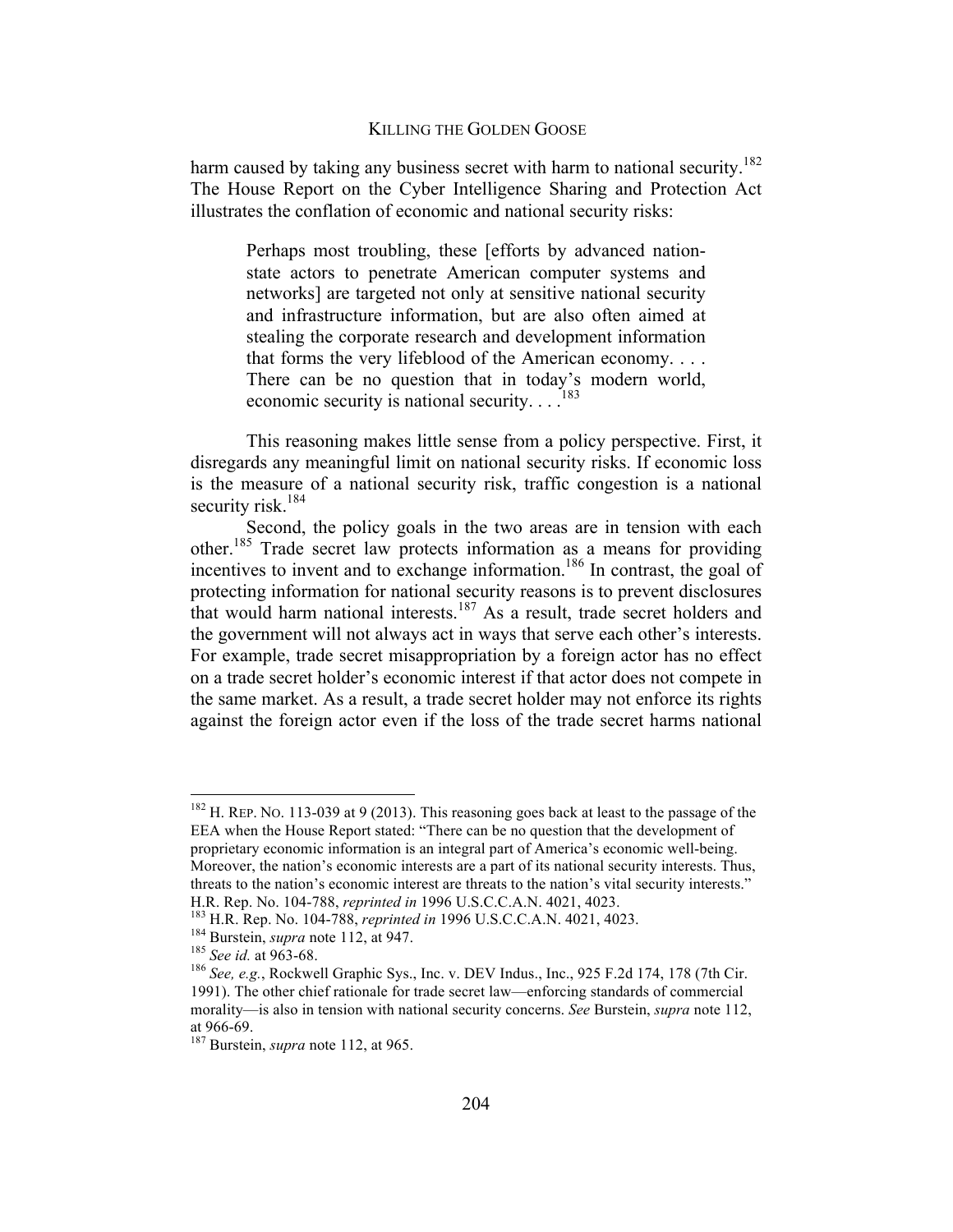security.<sup>188</sup> Conversely, from a national security perspective, trade secret misappropriation among American companies is not worth pursuing, because it causes little harm to national interests.

Thus, it seems that the principal benefit from classifying trade secret cyber-misappropriation as a national security threat is to increase the public sense of urgency with respect to protecting trade secrets. Stronger trade secret protections will seem imperative if risks to trade secrets threaten our national security.

It is unclear whether politicians act from ignorance or political expediency in disregarding countervailing policy concerns. Ignorance may be the reason. Compared to other areas of intellectual property law, trade secrets have received little attention on a federal level. Trade secrets, unlike patent, copyright, and trademark, are primarily governed by state law, not federal law.<sup>189</sup> From a common familiarity point of view, politicians, like the public, may be less familiar with trade secret information simply because such information is secret. In contrast, the average person encounters material protected by copyright, trademark, or patent law on a daily basis.<sup>190</sup> In any case, it may not matter why members of Congress and the Obama administration discuss trade secret law in one-sided terms based on lack of knowledge or political opportunism. Whatever the reason, the result is that they promote policies heavily weighted toward trade secret holders' rights.

## *2. Strengthening Trade Secret Rights through Federal Law*

The combination of cyber-risks and protectionism may lead to a radical strengthening of trade secret law. Congress has already enacted statutes increasing trade secret protection under criminal law. The logical next step is to strengthen civil trade secret law through a federal law. A federal civil trade secret law could provide advantages over the current state

<sup>&</sup>lt;sup>188</sup> As the ONCIX 2011 report observed, U.S. private industry representatives cared little about whether their information was collected by foreign intelligence services or by criminals, although collection by the former has greater impact on national security. ONCIX 2011, *supra* note 113, at 1-2.<br><sup>189</sup> See supra Part I.A. and *infra* note 205 and accompanying text. Although Congress

passed the EEA, it has not been a high profile law. Since its passage in 1996, there have been only around one hundred indictments and a handful of convictions. Peter J. Toren, *An Analysis of Economic Espionage Act Prosecutions: What Companies Can Learn From It and What the Government Should Be Doing About It!*, 84 BNA PATENT, TRADEMARK, &

COPYRIGHT J. 884, 2 (2012).<br><sup>190</sup> An average American citizen listens to copyright-protected music or sees a trademark every day. To a lesser extent, Americans may be familiar with the label "patented" or "patent pending" on ordinary products.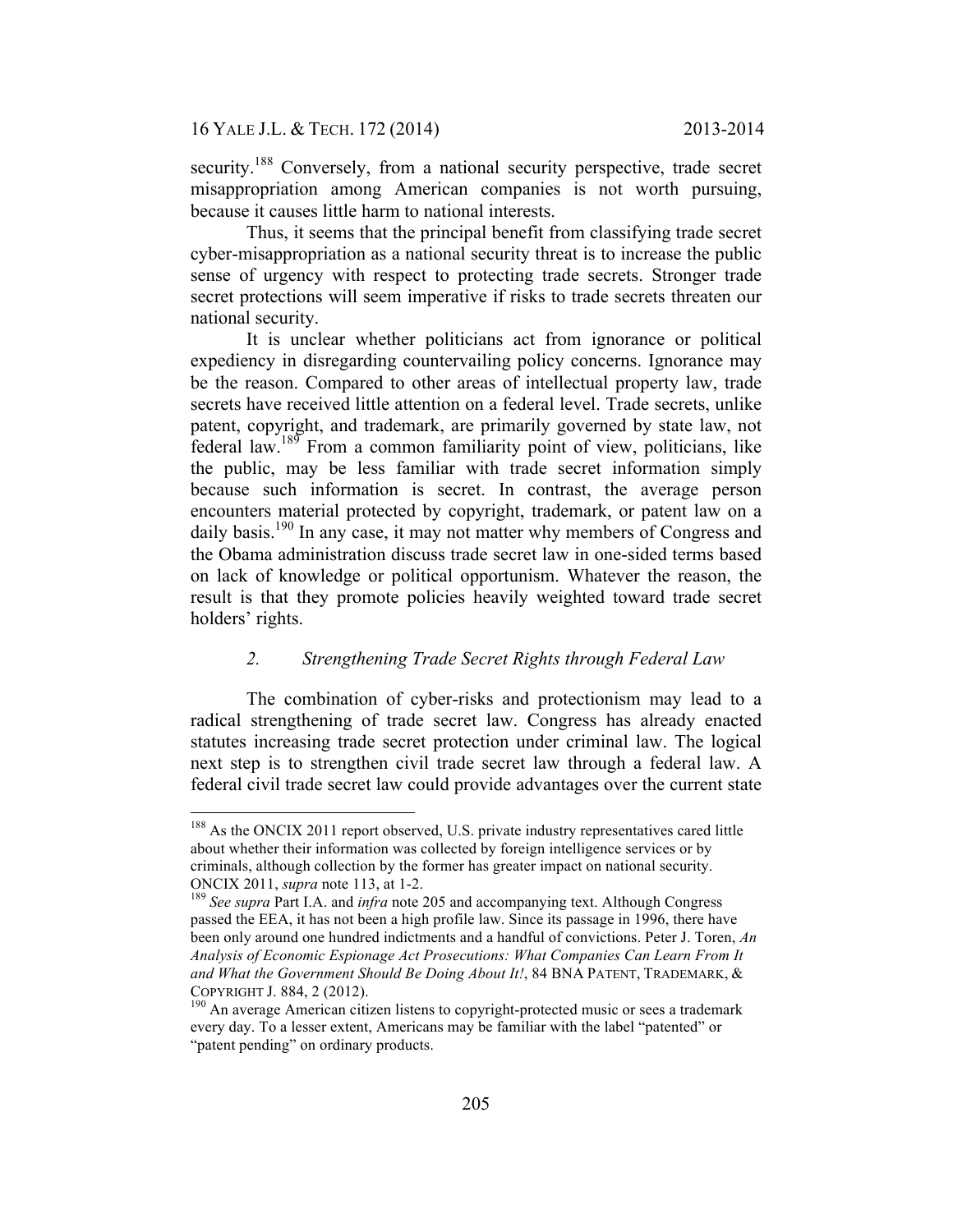system, but it need not grant stronger rights to trade secret holders than state law to provide the advantages of federalization. Nevertheless, due to Congress's one-sided concern with protecting trade secrets, any federal civil trade secret law enacted now is likely to grant much stronger rights to trade secret holders than existing state law.

In 2012, Congress upped the penalties for violating the EEA and broadened its reach to apply to a broader range of interstate activity.<sup>191</sup> More legislation appears likely. The Obama administration is now conducting a legislative review to determine if additional legislation is needed to enhance enforcement against trade secret theft.<sup>192</sup> Meanwhile, a number of bills have been proposed or are now pending in Congress to provide additional protection to trade secret holders.<sup>193</sup>

One obvious legislative change would be to create a private party cause of action for trade secret misappropriation under federal law. Some commentators on trade secret law have advocated a federal civil trade secret law for years.<sup>194</sup> Now, however, due to concerns about cybersecurity,

<sup>&</sup>lt;sup>191</sup> The Theft of Trade Secrets Clarification Act of 2012, Pub. L. No. 112-236 (codified at 18 U.S.C. § 1832(a) (2013)); The Foreign and Economic Espionage Penalty Enhancement Act of 2012, Pub. L. No. 112-269 (codified at 18 U.S.C. §§ 1831(a)-(b) (2013)).<br><sup>192</sup> Office of the President of the United States, Administration Strategy on

MITIGATING THE THEFT OF U.S. TRADE SECRETS 12 (Feb. 2013), *available at*  http://www.whitehouse.gov/sites/default/files/omb/IPEC/admin\_strategy\_on\_mitigating\_th e\_theft\_of\_u.s.\_trade\_secrets.pdf [hereinafter ADMINISTRATION STRATEGY].  $\frac{193}{193}$  Defend Trade Secrets Act of 2014, S. 2267, 113th Cong. (2014); Future of American

Innovation and Research Act of 2013, S. 1770, 113th Cong. (2013); Private Right of Action Against Theft of Trade Secrets Act of 2013, H.R. 2466, 113th Cong. (2013); Protecting American Trade Secrets and Innovation Act of 2012, S. 3389, 112th Cong. (2012); Cyber Economic Espionage Accountability Act, S. 1111, 113th Cong. (2013); Cyber Economic Espionage Accountability Act, H.R. 2281, 113th Cong. (2013); Deter Cyber Theft Act, S. 884, 113th Cong. (2013).

<sup>194</sup> *See* Christopher Rebel J. Pace, *The Case for a Federal Trade Secrets Act*, 8 HARV. J.L. & TECH. 427 (1995); Moohr, *supra* note 53, at 920; R. Mark Halligan, *Protection of U.S. Trade Secret Assets: Critical Amendments to the Economic Espionage Act of 1996*, 7 J. MARSHALL REV. INTELL. PROP. L. 656, 668 (2008) (proposing amending the EEA to add a private civil cause of action without preempting state law); *see* David S. Almeling, *Four Reasons to Enact a Federal Trade Secrets Act*, 19 FORDHAM INTELL. PROP. MEDIA & ENT. L.J. 769, 773 (2009) [hereinafter *Four Reasons*]; Lao, *supra* note 23, at 1667. No commentator appears to offer a robust defense of the state law system. The American Intellectual Property Law Association wrote a report in 2004 concluding that the benefits of a federal civil trade secret were outweighed by the costs: the additional burden on federal courts and the loss of state control over the regulation of their economies. Report of the Trade Secrets Committee, American Intellectual Property Law Association, (2004), *available at* 

http://www.aipla.org/committees/committee\_pages/Trade\_Secret\_Law/Pages/default.aspx. However, the AIPLA appears to have changed its mind, at least in part, because it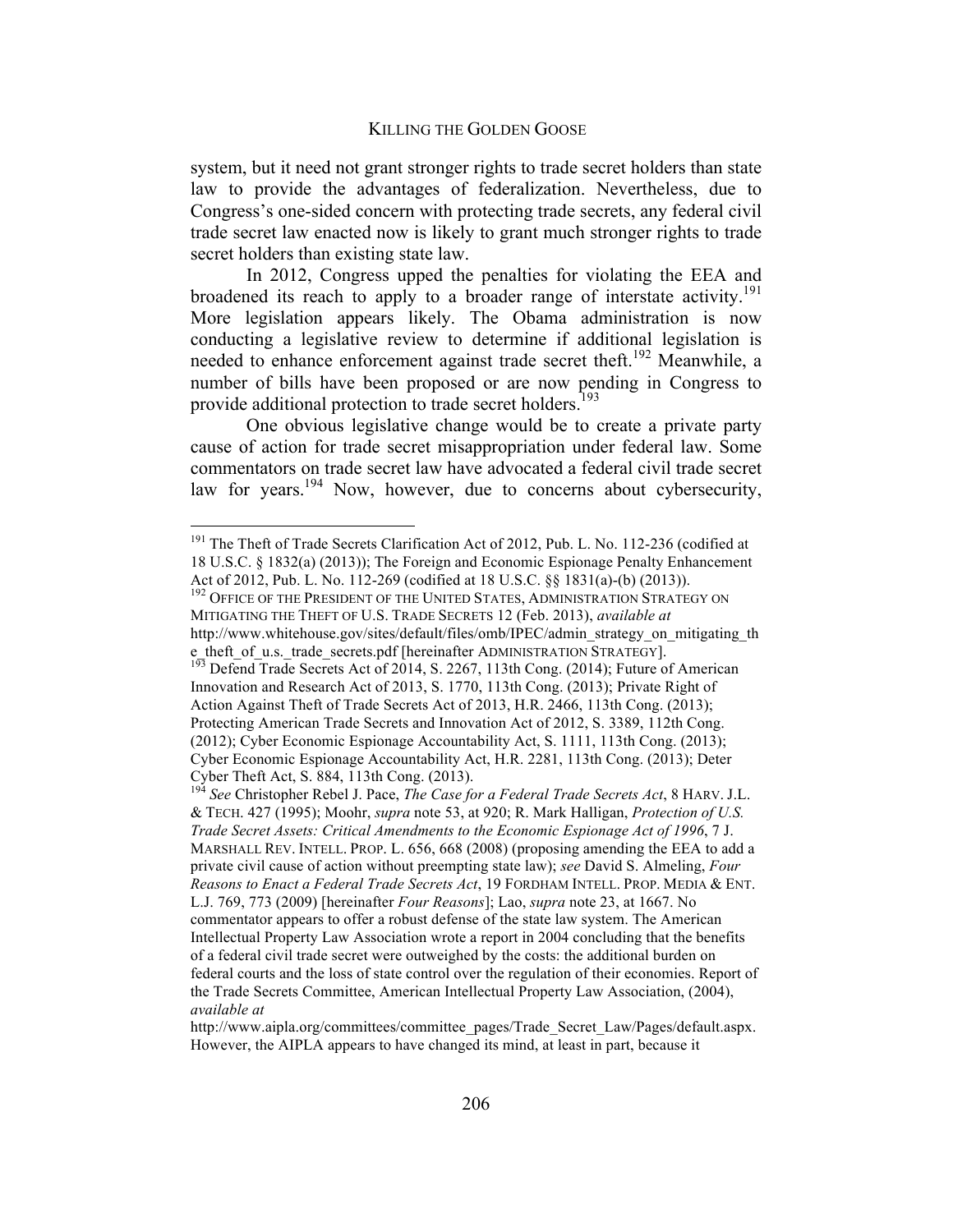$\overline{a}$ 

advocacy for federalizing trade secret law has intensified. Four bills in Congress propose federalizing civil trade secret law.<sup>195</sup> And more than half of the parties that responded to the Obama administration's request for public comments on legislation to combat foreign trade secret theft specifically recommended a federal civil trade secret law.<sup>196</sup> More recently, the IP Commission, a bipartisan commission on the theft of American intellectual property, advocated a federal civil trade secret law in May 2013. 197

<sup>195</sup> Defend Trade Secrets Act of 2014, S. 2267, 113th Cong. (2014); Future of American Innovation and Research Act of 2013, S. 1770, 113th Cong. (2013); Private Right of Action Against Theft of Trade Secrets Act of 2013, H.R. 2466, 113th Cong. (2013); Protecting American Trade Secrets and Innovation Act of 2012, S. 3389, 112th Cong. (2012).

http://www.regulations.gov/#!documentDetail;D=OMB-2013-0002-0001. Parties calling for a general federal civil cause of action included the Intellectual Property Owner's Association and the Alliance for Clean Technology Innovation. Intellectual Property Owner's Association, Request for Public Comments on "Trade Secret Theft Strategy Legislative Review" 78 Fed. Reg. 16875 (Mar. 19, 2013), at 1, Apr. 22, 2013, *available at* http://www.regulations.gov/#!documentDetail;D=OMB-2013-0002-0001; Alliance for Clean Technology Innovation, Response to the Request of the U.S. Intellectual Property Enforcement Coordinator for Public Comments: Legislative Review Related to Enforcement Against Economic Espionage and Trade Secret Theft, at 8, Apr. 22, 2013, *available at* http://www.regulations.gov/#!documentDetail;D=OMB-2013-0002-0001.

Others, including the American Intellectual Property Law Association and Intel Corporation called for a private party cause of action under federal law only against foreign trade secret misappropriation. *See* Jeffrey Lewis, Response to Request for Public Comments for "Trade Secret Theft Strategy Legislative Review" (78 Fed. Reg. 16875,

http://www.aipla.org/committees/committee\_pages/Trade\_Secret\_Law/Committee%20Doc uments/4.%20AIPLA%20Letter%20to%20IPEC%20on%20Trade%20Secrets%204-22- 2013.pdf.

Intel Corp., IPEC Request for Comments on Trade Secret Theft Strategy Legislative Review, at Pt. III, Apr. 22, 2013, *available at*

http://www.regulations.gov/#!documentDetail;D=OMB-2013-0002-0001.<br><sup>197</sup> IP COMMISSION REPORT, *supra* note 118, at 5.

recommended a private party cause of action against foreign misappropriation under federal law to IPEC. *See* Jeffrey Lewis, Response to Request for Public Comments for "Trade Secret Theft Strategy Legislative Review" (78 Fed. Reg. 16875, March 19, 2013), AIPLA, Apr. 22, 2013, *available at* 

http://www.aipla.org/committees/committee\_pages/Trade\_Secret\_Law/Committee%20Doc uments/4.%20AIPLA%20Letter%20to%20IPEC%20on%20Trade%20Secrets%204-22- 2013.pdf.

 $196$  IPEC specifically invited "the public to submit recommendations for legislative changes to enhance enforcement against, or reduce the risk of, trade secret theft for the benefit of foreign companies or foreign governments." U.S. Intellectual Property Enforcement Coordinator Request for Public Comments, Docket ID: OMB-2013-0002, FR Doc. 2013- 06226, filed Mar. 18, 2013, *available at*

Mar. 19, 2013), AIPLA, at 2, Apr. 22, 2013, *available at*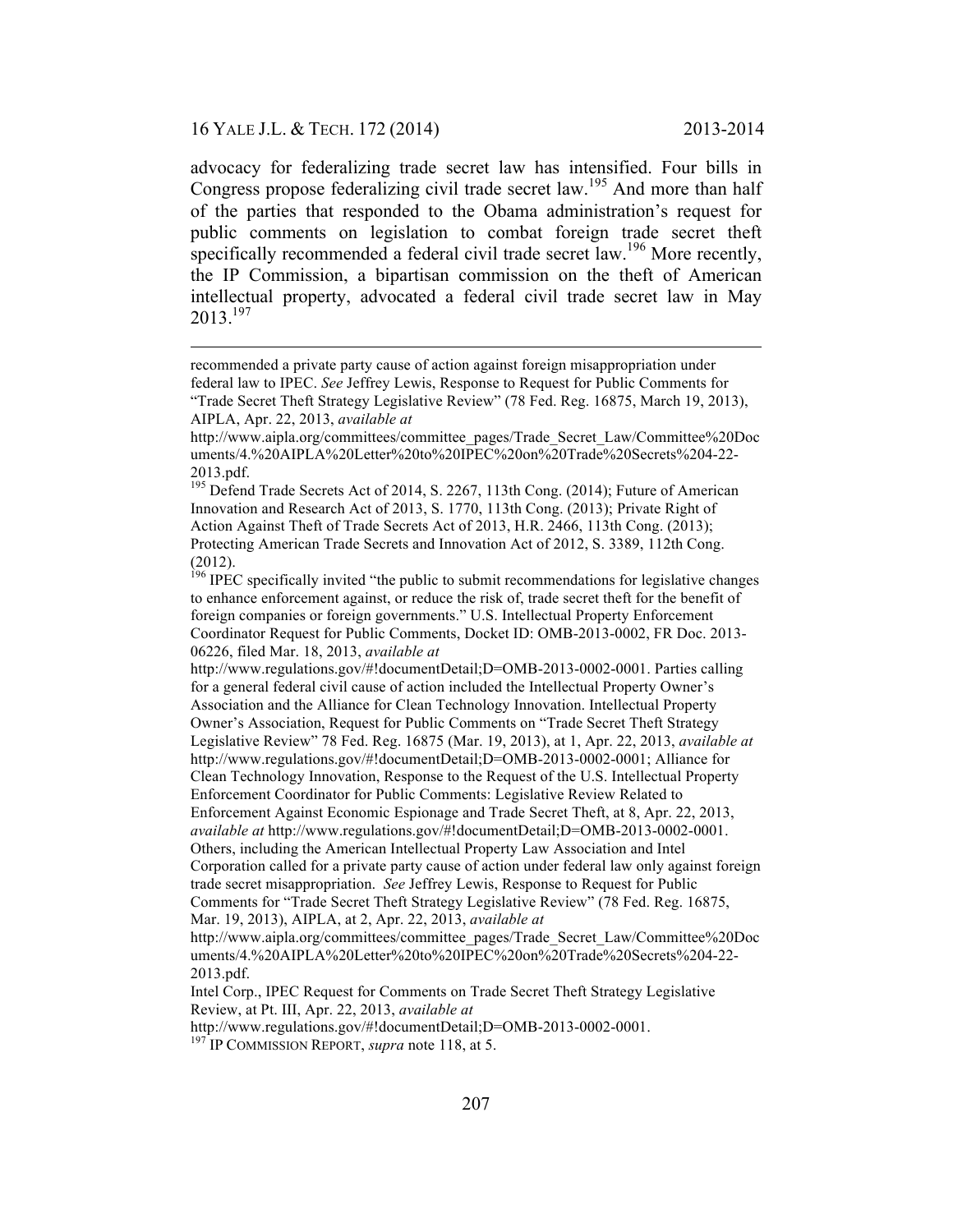Trade secret law is now the only one of the four major branches of intellectual property law lacking a federal private party cause of action.<sup>198</sup> Congress could do so under its Commerce Clause power, in the same way that the federal trademark law and the EEA are enacted under Congress's power to regulate interstate commerce.<sup>199</sup>

Ever since the UTSA was adopted, there has been a law review article written every decade or so that advocates for a civil cause of action under federal law.<sup>200</sup> The EEA has not satisfied this demand, since it is only a criminal federal trade secret law.<sup>201</sup> A civil federal trade secret law, according to advocates, could decrease both transactional and enforcement costs for many trade secret holders by improving uniformity in trade secret law across the country.<sup>202</sup>

Although all but two states have adopted the Uniform Trade Secrets Act (UTSA) in some form, $203$  almost every state has adopted a slightly different version.<sup>204</sup> As a result, supporters of a civil federal trade secret law

§ 1836(a). The Computer Fraud and Abuse Act (CFAA), which provides both criminal and civil remedies, may be a stronger contender as a federal trade secret law. Courts have interpreted the CFAA to create liability for the cyber-misappropriation of trade secrets. *See, e.g.*, Shurgard Storage Ctrs., Inc. v. Safeguard Self Storage, Inc., 119 F. Supp. 2d 1121, 1126-27 (W.D. Wash. 2000); George S. May Int'l Co. v. Hostetler, No. 04 C 1606, 2004 U.S. Dist. LEXIS 9740, at \*10 (N.D. Ill. May 28, 2004) (finding that infringement of copyrighted material taken from a computer qualifies as impairment of integrity of data under the CFAA). Courts, however, have split on this point. Some courts have held that misappropriation of trade secrets alone fails to satisfy the damage and loss provisions of the CFAA. *See* Consulting Prof'l Res., Inc. v. Concise Techs., LLC, No. 09-1201, 2010 U.S. Dist. LEXIS 32573, at \*22 (concluding that a "compromise or decrease in the competitive value of  $\ldots$  confidential information does not satisfy the [CFAA's] damage requirement"); *see also* Lockheed Martin Corp. v. Speed, No. 6:05-cv-1580-Orl-31KRS, 2006 U.S. Dist. LEXIS 53108, at \*26 (M.D. Fla. Aug. 1, 2006) (holding that taking confidential information is not damage under the CFAA).

<sup>&</sup>lt;sup>198</sup> *Four Reasons, supra* note 194, at 771.<br><sup>199</sup> *See* U.S. CONST. art. I, § 8, cl. 3; 15 U.S.C.A. § 1127 ("'commerce' means all commerce which may lawfully be regulated by Congress"); 18 U.S.C. § 1832(a) (limiting protection to trade secrets "used in or intended for use in interstate or foreign commerce").

<sup>200</sup> For more complete discussions of the arguments in favor, *see generally* Almeling, *Four Reasons*, *supra* note 194; Lao, *supra* note 23; Christopher Rebel J. Pace, *The Case for a Federal Trade Secrets Act*, 8 HARV. J.L. & TECH. 427 (1995).<br><sup>201</sup> With the exception of the provision for civil claims by the Attorney General, 18 U.S.C.

<sup>202</sup> *See Four Reasons*, *supra* note 194, at 770; Lao, *supra* note 23, at 1636; Christopher Rebel J. Pace, *The Case for a Federal Trade Secrets Act*, 8 HARV. J.L. & TECH. 427, 442 (1995).<br> $203$  See Lao, supra note 23.

<sup>203</sup> *See* Lao, *supra* note 23. 204 States vary on what constitutes misappropriation, the definition of a trade secret, the length of injunctions, exemplary damages, attorney fees, and the statute of limitations. Lao, *supra* note 23, at 1661-65; *see also* Linda B. Samuels & Bryan K. Johnson, *The Uniform*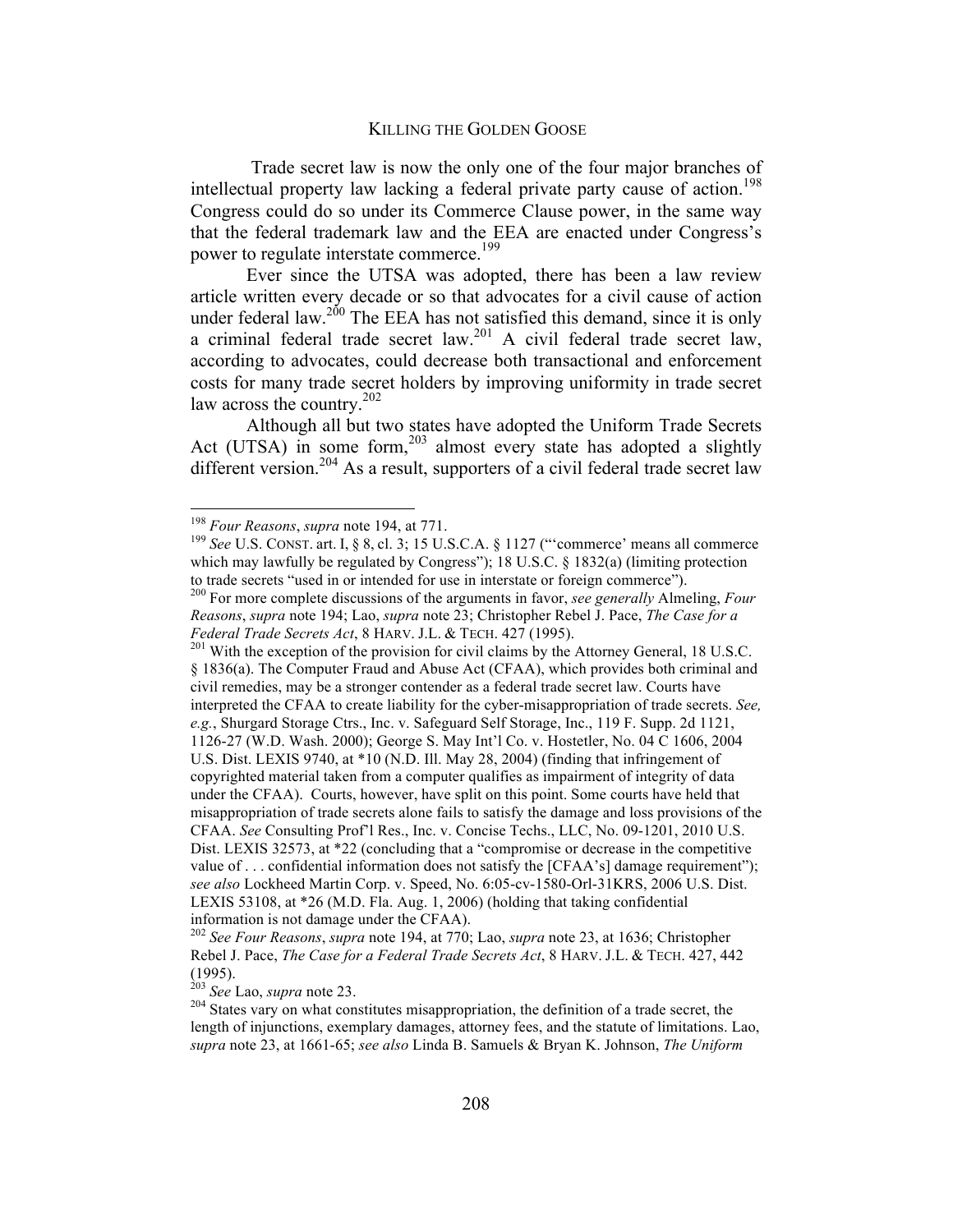### 16 YALE J.L. & TECH. 172 (2014) 2013-2014

 $\overline{a}$ 

argue that companies that operate across state lines must invest time and money to investigate the different rules in each state in which it operates.<sup>205</sup> They contend that enforcement costs are higher, too, because of the time involved in researching the specific laws of each state in which the misappropriation occurred and litigating choice-of-law issues.<sup>206</sup> They conclude that a uniform federal law would decrease these  $costs$ <sup>207</sup>

This argument may be overstated. Although the statutes differ in some details, state courts typically agree on the core principles of trade secret law.<sup>208</sup> To the extent that trade secret law varies between states, however, growth in cyber-misappropriation bolsters the argument for a federal civil trade secret law. Due to the fact that cyber-hackers may misappropriate data from wherever they have internet access, the defendants

*Trade Secrets Act: The States' Response*, 24 CREIGHTON L. REV. 49, 51 52 (1990); *Four Reasons*, *supra* note 194, at 779-82. For example, by setting a high standard for misappropriation, Alabama's trade secret law provides considerably less trade secret protection than the UTSA. *See* Long, *The Alabama Trade Secrets Act*, 18 CUMB. L. REV. 557, 567 (1988). Under the Alabama statute, misappropriation requires that the defendant take the trade secret embodied in physical form with intent to use the trade secret in a trade or business. Ala. Code § 8-27-2(1) (1993); Lao, *supra* note 23, at 1662, 1678. The UTSA's definition of misappropriation requires neither that the trade secret be embodied in physical form nor that the defendant intend to use the trade secret in a trade or business. *See* UNIF. TRADE SECRETS ACT § 1(4), 14 U.L.A. 433, 438 (1985). Conversely, North Carolina version of the UTSA sets a much higher standard for misappropriation than the UTSA, thereby providing more protection for trade secret holders. *See* N.C. Gen. Stat. § 66-152(1) (1997); Lao, *supra* note 23, at 1663.<br><sup>205</sup> See Four Reasons, *supra* note 194, at 779-82.

<sup>&</sup>lt;sup>206</sup> The court must determine what law applies to a legal dispute whenever the dispute implicates the substantive law of more than one state. *See* Hanson v. Denckla, 357 U.S. 235, 254 (1958). This is a different question than personal jurisdiction. *See id.* A court may have personal jurisdiction over a defendant yet still be obliged to apply the law of a different state. *See id.*; *see also Federal Study*, *supra* note 28, at 312. <sup>207</sup> *Four Reasons*, *supra* note 194, at 776-78; Lao, *supra* note 23, at 1673. Of course,

federal laws are interpreted differently in different circuits, but at least courts would be starting from the same statutory language. The Supreme Court also steps in occasionally to resolve circuit splits. U.S. Sup. Ct. Rule 10(a) (stating that the U.S. Supreme Court may review a case on a writ of certiorari where "a United States court of appeals has entered a decision in conflict with the decision of another United States court of appeals on the same important matter"); Supreme Court Procedures: Writs of Certiorari,

http://www.uscourts.gov/educational-resources/get-informed/supreme-court/supremecourt-procedures.aspx (noting that the U.S. Supreme Court only accepts 100-150 of the more than 7,000 cases that it is asked to review each year).

<sup>208</sup> *See* JAMES POOLEY, TRADE SECRETS § 2.03[7](c) (2013) ("It is true that the similarities in substance among state enactments are far greater than the differences in language used") Even where the language of the law differs, courts' interpretations are similar. *See id.* at § 2.01[1] ("Usually what is seen as 'improper means' in Illinois will be similarly seen in California. . . .").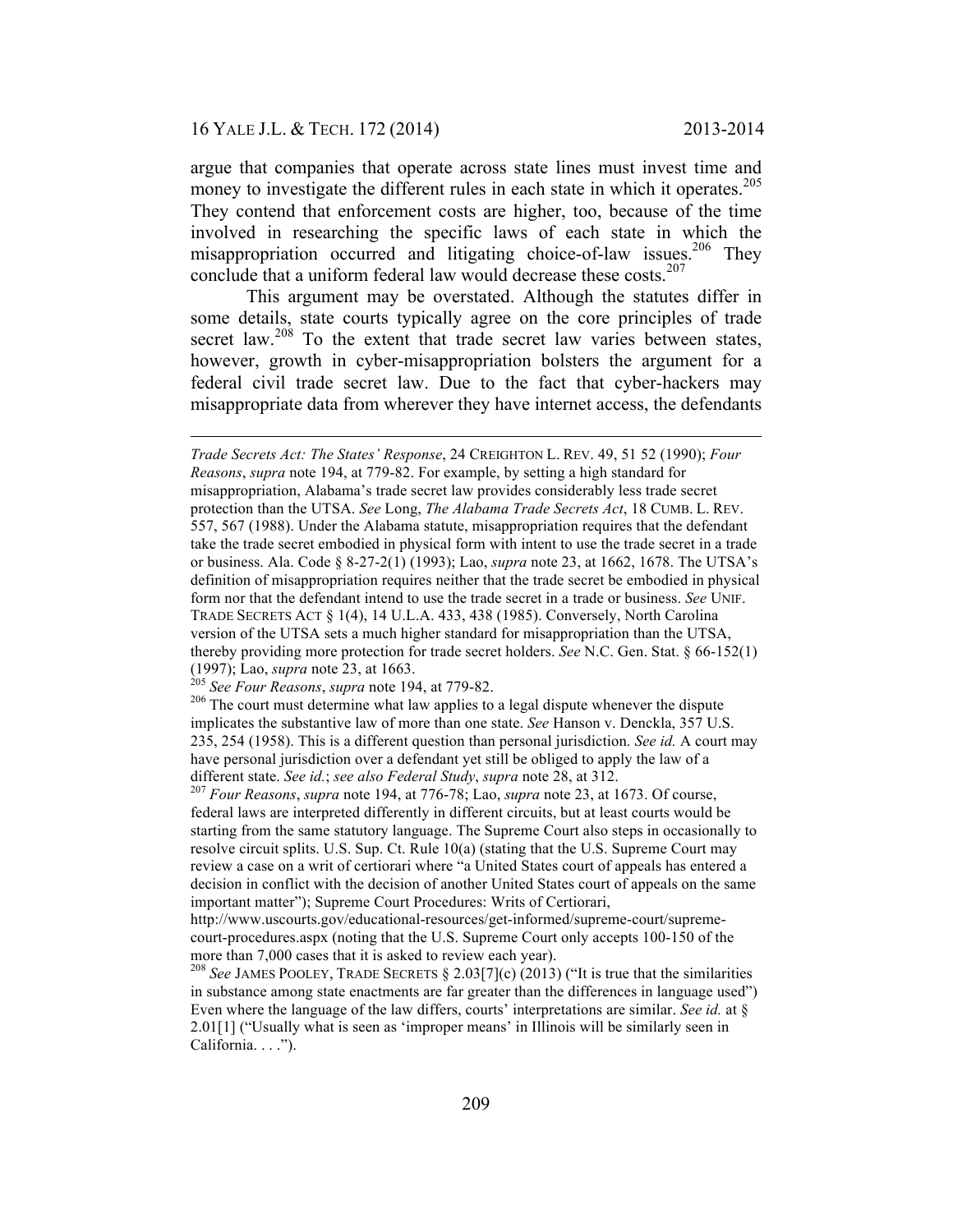in cases of cyber-misappropriation are more likely to reside in a different state or even a different country than traditional defendants.<sup>209</sup> Further, determining where the wrong occurred may be quite difficult in the digital context when the defendant committed the wrong while located in one state, yet the actual cyber-intrusion took place on computer servers in another state.  $210$  As a result, choice-of-law issues become quite complicated in cyber-misappropriation cases, thereby significantly increasing the cost of litigation.<sup>211</sup> A civil federal law would obviate the choice-of-law problem.

In addition, suing out-of-state and out-of-country defendants is easier in federal court because of liberal discovery rules and broader jurisdictional reach. Unlike in federal courts, trial counsel do not have  $\alpha$  access to nationwide subpoenas in most state courts.<sup>212</sup> To give an example of the discovery challenges, a plaintiff in an Illinois court cannot depose a witness in California without petitioning both the Illinois and California courts.213 Therefore, for jurisdictional and procedural reasons, direct access to federal courts through subject-matter jurisdiction under a federal civil trade secret law might facilitate suits against cyber-misappropriators.<sup>214</sup>

This would only be true, however, in a very limited number of cases because parties in cyber-misappropriation cases would generally have access to federal courts anyway. Because cyber-misappropriators are likely to be out-of-state defendants, plaintiffs can assert these claims in federal courts under their diversity jurisdiction.<sup>215</sup> The parties would also have access to federal courts through supplemental subject-matter jurisdiction due to the fact that cyber-misappropriation cases often involve federal claims under the Computer Fraud and Abuse Act as well other federal  $laws.$ <sup>216</sup>

 <sup>209</sup> *See* ERIC M. DOBRUSIN & RONALD A. KRASNOW, INTELLECTUAL PROPERTY CULTURE: STRATEGIES TO FOSTER SUCCESSFUL PATENT AND TRADE SECRET PRACTICES IN EVERYDAY BUSINESS 234 (2008) ("With [new ideas and the Internet] also grew the opportunity for misappropriation of the ideas and the technological means for achieving

such misappropriations.").<br>
<sup>210</sup> *See* Lao, *supra* note 23, at 1668-74.<br>
<sup>211</sup> *See supra* note 206.<br>
<sup>212</sup> R. Mark Halligan, *Protection of U.S. Trade Secret Assets: Critical Amendments to the Economic Espionage Act of 1996*, 7 J. MARSHALL REV. INTELL. PROP. L. 656, 667-68  $(2008)$ .<br><sup>213</sup> Id. at 668.

<sup>214 28</sup> U.S.C. § 1331.<br><sup>215</sup> 28 U.S.C. § 1332(a). This is true as long as the amount in controversy exceeds \$75,000. *Id.* If the losses through cyber-espionage are as great as advocates of strengthening trade secret law claim, then plaintiffs should not have difficulty alleging damages in this amount.<br><sup>216</sup> 28 U.S.C. § 1367 (2006) (defining the civil procedure mechanism of supplemental jurisdiction).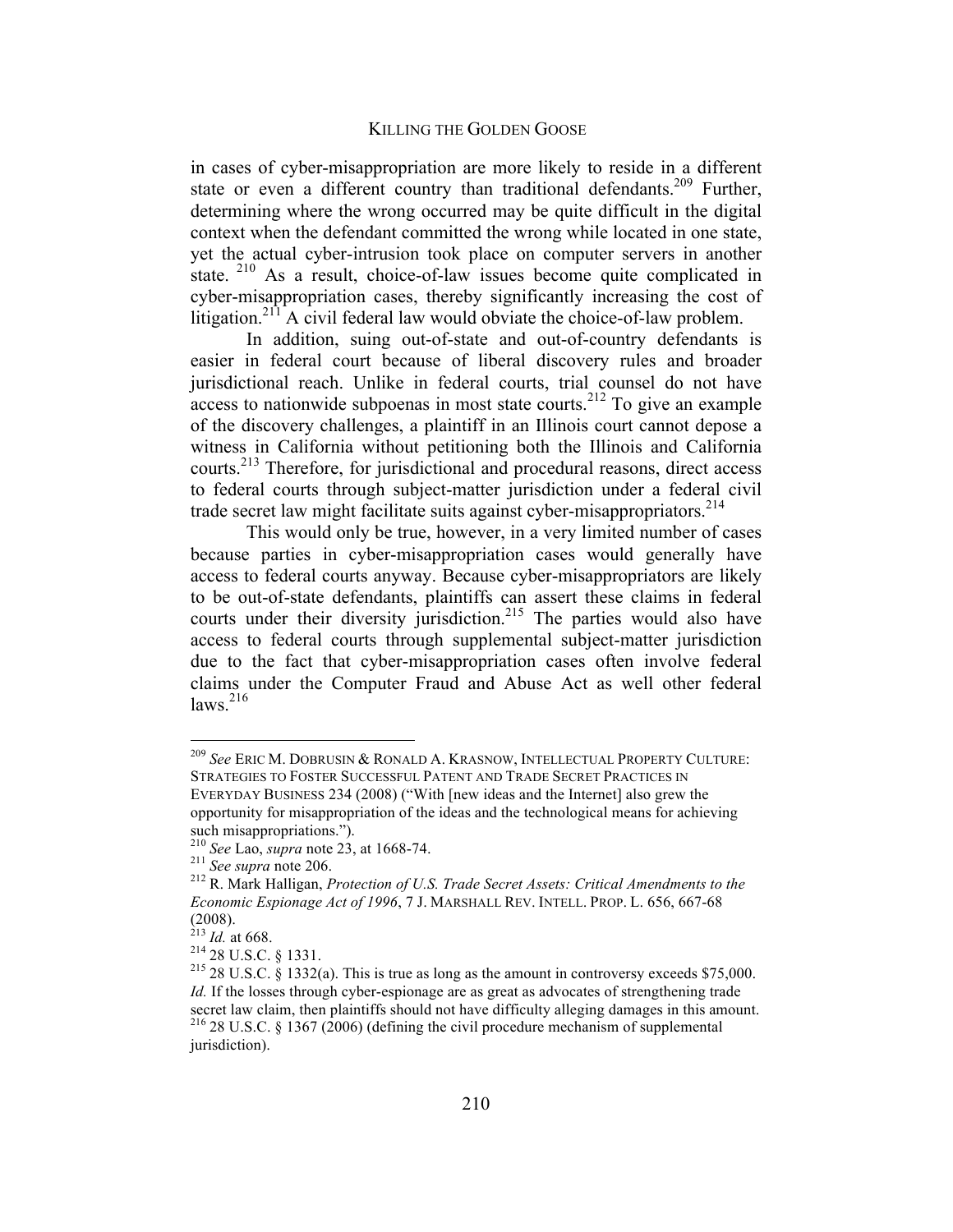In addition, a civil federal trade secret law would pose new hurdles to trade secret owners. Due to the fact that such a law would be enacted under Congress's Commerce Clause power, trade secret holders would have to show use of the trade secret in interstate commerce as a threshold matter.<sup>217</sup> Being forced to prove use in interstate commerce early in the litigation would increase the risk that the trade secret would be disclosed to the public.<sup>218</sup> To lessen this risk, trade secret owners might prefer to pursue their trade secret claims under state law.

To summarize, it is possible that in some cases, a federal law might overcome inefficiencies in the state law system. But that does not mean that a federal law must grant broader rights to trade secret holders. Given the desire among political leaders to take action on cyber-misappropriation, this may be a dangerous time for Congress to enact a federal civil trade secret law. As shown in the preceding subsection, political leaders appear to be deeply concerned about cyber-misappropriation of trade secrets – or, at least, they find it politically advantageous to appear tough on cyber trade secret theft. Consequently, countervailing concerns may get short shrift in the deliberations.

Indeed, the most likely version of a federal civil trade secret law illustrates precisely this danger. The easiest route to federalizing trade secret law would be to add a private right of action to the Economic Espionage Act (EEA). The EEA is a federal criminal statute with two main provisions.219 The foreign espionage provision prohibits the misappropriation of trade secrets to benefit foreign governments.<sup>220</sup> The more general trade secret provision codified in Section 1832 of Title 18 prohibits trade secrets misappropriation generally, in terms roughly similar to the UTSA.221 Amending the EEA to allow private parties to sue for violations of Section 1832 would effectively create a federal civil trade secret law.

 <sup>217</sup> *See supra* note 206; U.S. CONST. art. I, § 8, cl. 3; 15 U.S.C. § 1127 ("'commerce' means all commerce which may lawfully be regulated by Congress");18 U.S.C. § 1832 (limiting protection to trade secrets "used in or intended for use in interstate or foreign commerce"); Steel Co. v. Citizens for a Better Env't, 523 U.S. 83, 93-102 (1998) (rejecting doctrine of "hypothetical jurisdiction" that would allow a court to rule on issues of law before adjudicating jurisdiction).

 $^{218}$  Sharon Sandeen & Elizabeth Rowe, Trade Secret Law in a Nutshell  $\S~4.10$ (West 2013).

<sup>&</sup>lt;sup>219</sup> The EEA does provide for civil claims by the Attorney General, but not by private parties. *See* 18 U.S.C. § 1836.<br><sup>220</sup> 18 U.S.C. § 1831.<br><sup>221</sup> *See* 18 U.S.C. §§ 1831, 1832, 1839; UNIF. TRADE SECRETS ACT § 1.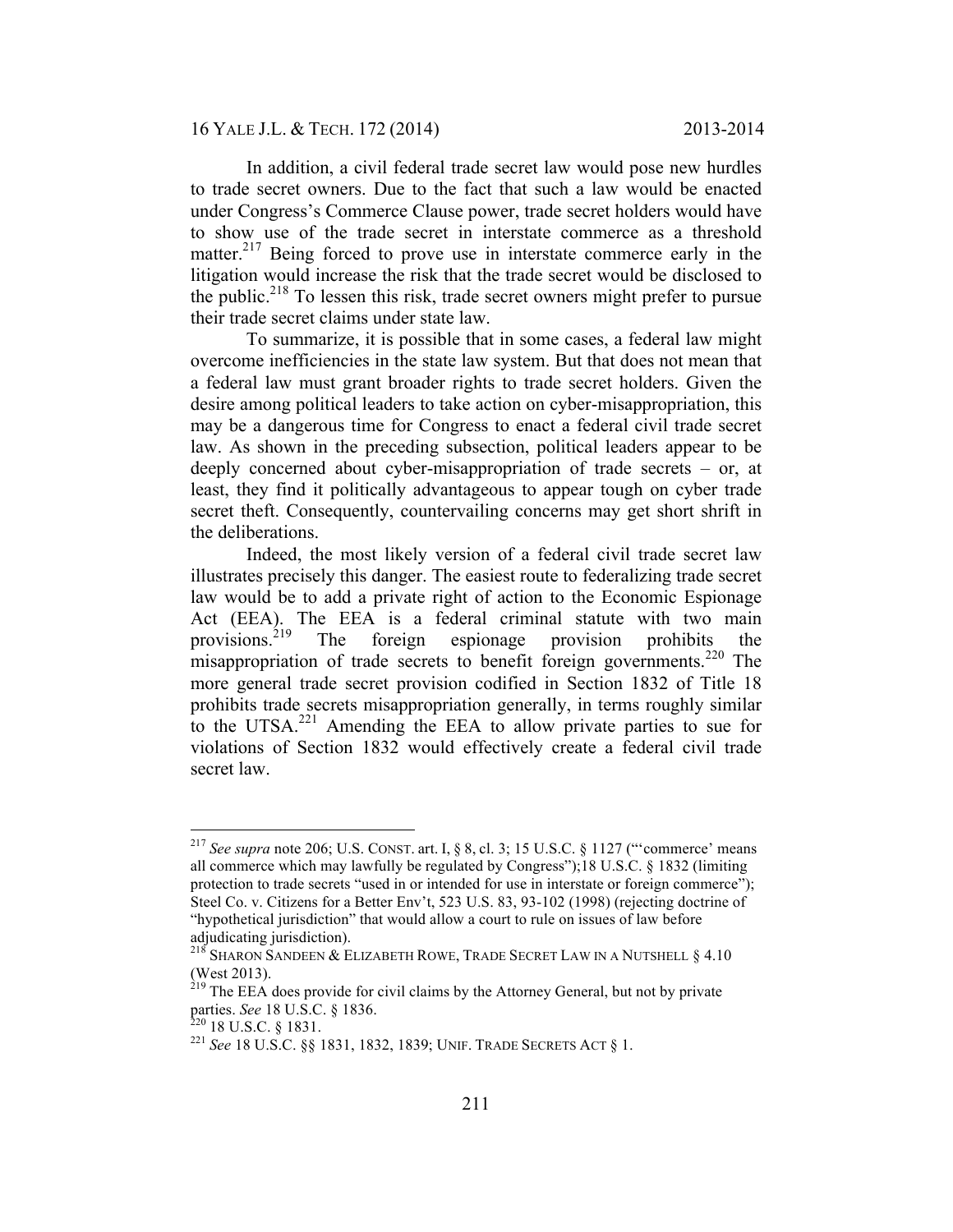The additional language necessary to add a private right of action to the EEA would raise few drafting disputes because it would require no more than a sentence.<sup>222</sup> Tacking onto the EEA rather than creating a new statute would have the advantage of using language from a statute that has existed without major controversy for almost two decades.<sup>223</sup> The idea also has considerable support.

Advocates have called for a private right of action under the EEA since the act was enacted in  $1996$ .<sup>224</sup> Like calls for a federal civil trade secret law generally, calls for adding a private claim to the EEA have multiplied in response to rising concern about cyber-threats. Practicing attorneys, the bipartisan commission on intellectual property law, and numerous other organizations have all recommended giving private parties the right to sue for violations of the EEA.<sup>225</sup> Two years ago, Senators Kohl, Coons, and Whitehouse sponsored the Protecting American Trade Secrets and Innovation Act of 2012 (PATSIA), which would have granted private parties the right to sue for violations of the existing EEA, ex parte seizure orders, and a federal version of the UTSA.<sup>226</sup> In June 2013, Representative

 $222$  For example, a bill proposed by Rep. Zoe Lofgren adds a single sentence providing a private right of action to the EEA. *See* Private Right of Action Against Theft of Trade Secrets Act of 2013, H.R. 2466, 113th Cong. (2013).<br><sup>223</sup> The EEA was enacted in 1996. Pub. L. No. 104-294, Oct. 11, 1996.

 $224$  As Sen. Arlen Specter stated, "We have been made aware that available civil remedies may not be adequate to the task and that a federal civil cause of action is needed. This is an issue we need to study carefully, and will do so next year." 104 Cong. Rec. S12201, S12208 (daily ed. Oct. 2, 1996). The EEA already includes a civil cause of action in that the Attorney General may obtain an injunction for violation of the EEA. 18 U.S.C. § 1836. The EEA, however, currently has no provision for suits by private parties. *See* 18 U.S.C. §§ 1831-1836. <sup>225</sup> IP COMMISSION REPORT, *supra* note 118, at 5; R. Mark Halligan, *Protection of U.S.* 

*Trade Secret Assets: Critical Amendments to the Economic Espionage Act of 1996*, 7 J. MARSHALL REV. INTELL. PROP. L. 656, 678 (2008); Intellectual Property Owner's Association, Request for Public Comments on "Trade Secret Theft Strategy Legislative Review" 78 Fed. Reg. 16875 (Mar. 19, 2013), at 1, Apr. 22, 2013 *available at* http://www.regulations.gov/#!documentDetail;D=OMB-2013-0002-0001;

Peter Toren, *Trade Secret Theft Strategy Legislative Review*, *available at* 

http://www.regulations.gov/#!documentDetail;D=OMB-2013-0002-0001; Russell Beck, Response to Request for Public Comments for Trade Secret Theft Strategy Legislative Review (78 Fed. Reg. 16875, Mar. 19, 2013) Docket number IPEC-2013-0002, Apr. 22, 2013, *available at* http://www.regulations.gov/#!documentDetail;D=OMB-2013-0002- 0001.

<sup>&</sup>lt;sup>226</sup> Protecting American Trade Secrets and Innovation Act of 2012, S. 3389, 112th Cong. (2012).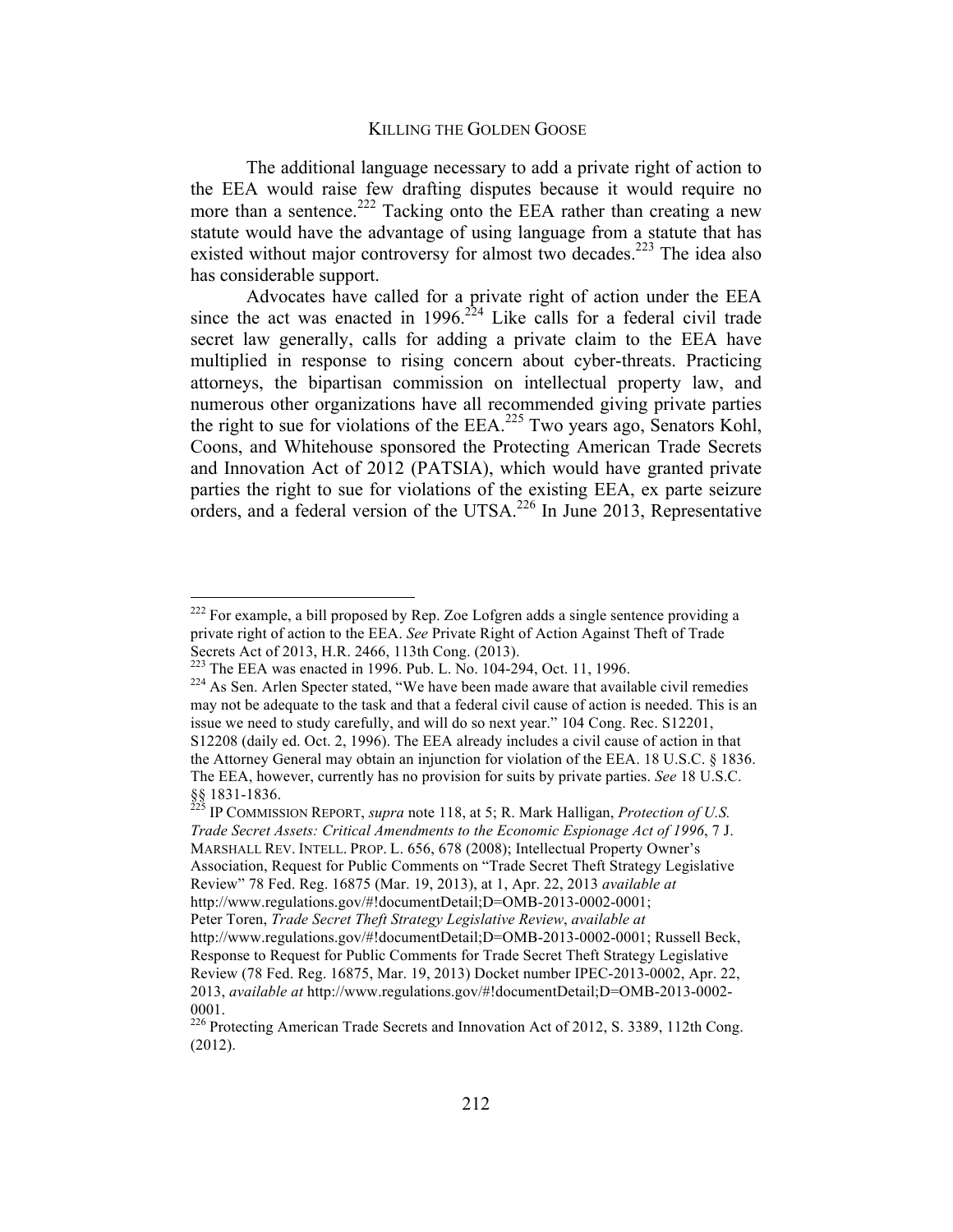16 YALE J.L. & TECH. 172 (2014) 2013-2014

Zoe Lofgren introduced a bill that added a private right of action to the EEA.<sup>227</sup> Other similar bills are pending.<sup>228</sup>

### **III. THE COSTS OUTWEIGH THE BENEFITS OF STRENGTHENING TRADE SECRET LAW TO COMBAT CYBER-MISAPPROPRIATION**

At first blush, the logic of enacting stronger trade secret laws to counter cyber-misappropriation makes sense. If the goal of the property theory of trade secret law is to balance incentives to develop useful information against public access, then trade secret law should strengthen trade secret protections to counter cyber-misappropriation. Otherwise, it would seem that the increased vulnerability of trade secrets to cyber-threats will result in decreased incentive to develop trade secrets. Logically, trade secret holders will invest less in developing useful information if that information can be easily cyber-misappropriated and used by competitors.<sup>229</sup> To protect the economy and innovation then, the law should strengthen trade secret rights.

But in fact, broadly strengthening trade secret laws will likely harm innovation and the economy with little compensating benefit.

First, trade secret holders will benefit little from increased rights to pursue cyber-misappropriation in the courts. Despite the evidence of growing misappropriation of business information through cyber-hacking, cases involving cyber-misappropriation constitute only a small percentage of overall trade secret cases in the courts. It may be that the litigation statistics do not reflect the percentage of cyber-misappropriation that actually occurs. However, trade secret holders are reluctant to pursue cybermisappropriators in court for a number of reasons unrelated to trade secret law. As a result, greater rights and protections are unlikely to encourage trade secret holders to enforce their rights more vigorously in the courts.

Second, a law to increase rights and protections for all trade secret holders would dramatically tip the balance of trade secret law against public access. Follow-on development of the trade secret information would suffer, as well as other public interests in trade secret information.

<sup>&</sup>lt;sup>227</sup> Private Right of Action Against Theft of Trade Secrets Act of 2013, H.R. 2466, 113th Cong. (2013). Notably, Representative Lofgren's bill excludes reverse engineering and independent derivation from misappropriation. See id.

<sup>&</sup>lt;sup>228</sup> Defend Trade Secrets Act of 2014, S. 2267, 113th Cong. (2014); Future of American Innovation and Research Act of 2013, S. 1770, 113th Cong. (2013).<br><sup>229</sup> Similarly under the tort theory, if increased vulnerability to cyber-misappropriation

leads trade secret holders to wasteful expenditures on security, then the law should provide greater protection to trade secrets. *See* Part I.A, *supra*, for a discussion of the tort theory of trade secret law.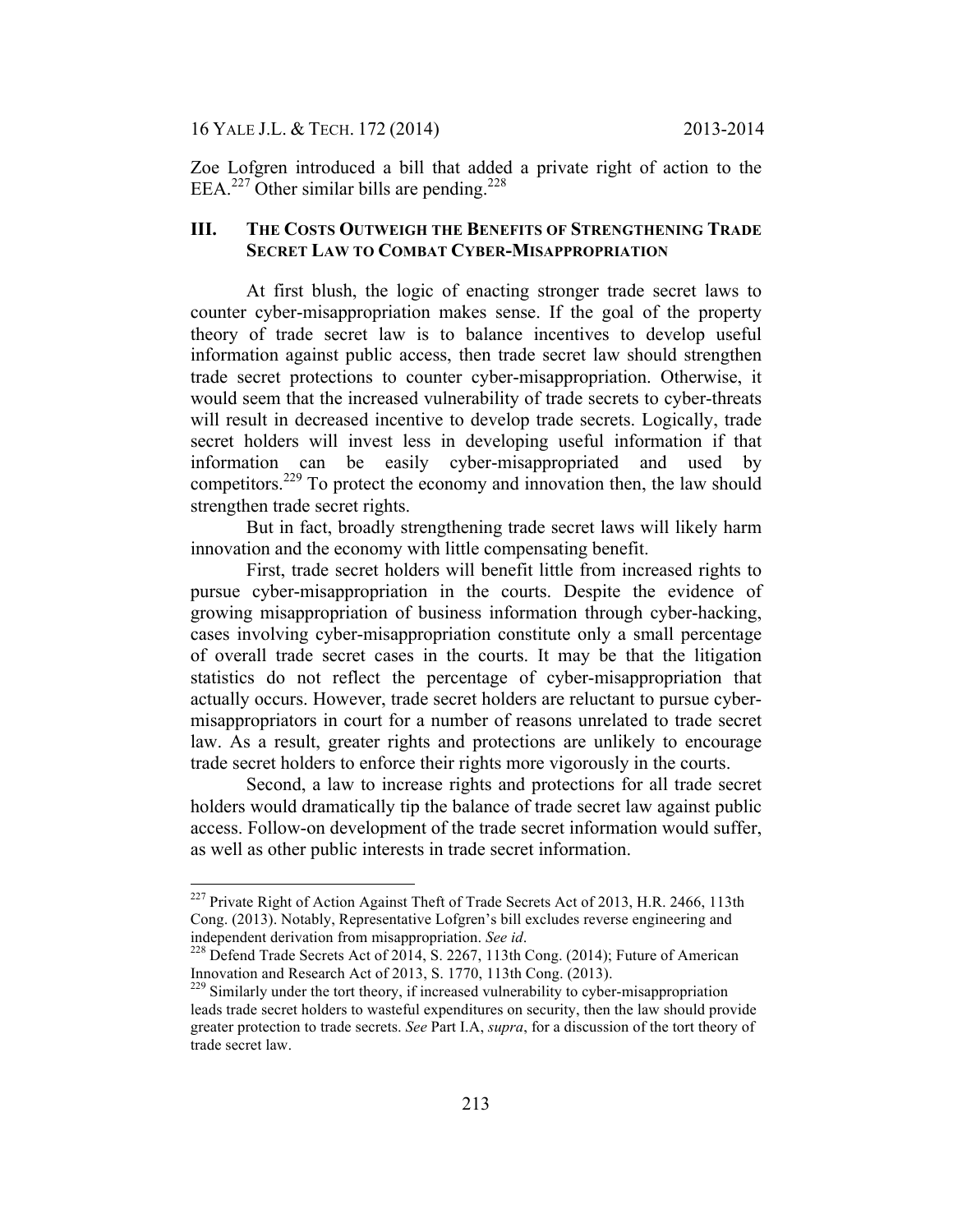### *A. Strengthening Trade Secret Law Would Have Little Effect on Cyber-Misappropriation*

As this section will explain, granting trade secret holders stronger legal rights will do little to help them protect their trade secrets. First, trade secret holders often refrain from suing cyber-misappropriators for reasons related to technical and strategic concerns, not to weaknesses in the law. Second, although a federal civil trade secrets law may offer trade secret holders some procedural advantages in suits against cybermisappropriation, cyber-misappropriation does not pose unique substantive challenges. To the contrary, establishing a substantive claim of trade secret misappropriation based on cyber-hacking is relatively straightforward.

# *1. Trade Secret Holders Have Technological and Business Reasons for not Suing Cyber-Misappropriators*

Trade secret holders are unlikely to sue cyber-misappropriators for a number of non-legal reasons: failure to detect the misappropriation, inability to identify the perpetrator, embarrassment, concern about disclosing the trade secret, business diplomacy, and convenience.

In many cases of trade secret misappropriation by cyber-hacking, the victim may not even realize it has been hacked.<sup>230</sup> Even where it is aware of the intrusion, the firm may not be able to identify whom to sue. The internet makes it relatively easy for cyber-hackers to hide their identities.<sup>231</sup> Cyber-intruders often route their operations through other computer systems to hide the origin of their activity.<sup>232</sup> And cyber-hackers increasingly share tools across the internet, making it hard to identify a group by its tactics.233 Foreign entities even hire independent hackers to do their work for them, providing plausible deniability.<sup>234</sup> As a result, even sophisticated cyber-security companies struggle to identify the culprits behind cyber-intrusions.<sup>235</sup> Indeed, Mandiant made headlines when it

 <sup>230</sup> ONCIX 2011, *supra* note 113, at 3; ONCIX, ANN. REP. TO CONGRESS ON FOREIGN ECON. COLLECTION & INDUS. ESPIONAGE v (2005); OFFICE OF THE NATIONAL COUNTER INTELLIGENCE EXECUTIVE, FOREIGN ECONOMIC COLLECTION AND INDUSTRIAL ESPIONAGE—2003 at 2 (2003), *available at* 

http://www.ncix.gov/publications/reports/fecie\_all/fecie\_2003/fecie\_2003.pdf.<br><sup>231</sup> ONCIX 2011, *supra* note 113, at 1.

<sup>232</sup> *Id.* 2011, *supra* note 113, at 1.<br>
<sup>232</sup> *Id.* 233 *Id.* 233 *Id.* 234 *Id.* 234 *Id.* 235 *See, e.g.*, MANDIANT, THE ADVANCED PERSISTENT THREAT, M-TRENDS 2 (2010), *available at* https://www.mandiant.com/resources/m-trends/ [hereinafter M-TRENDS 2010] (cyber-security firm admitting to inability to determine the identities of advanced persistent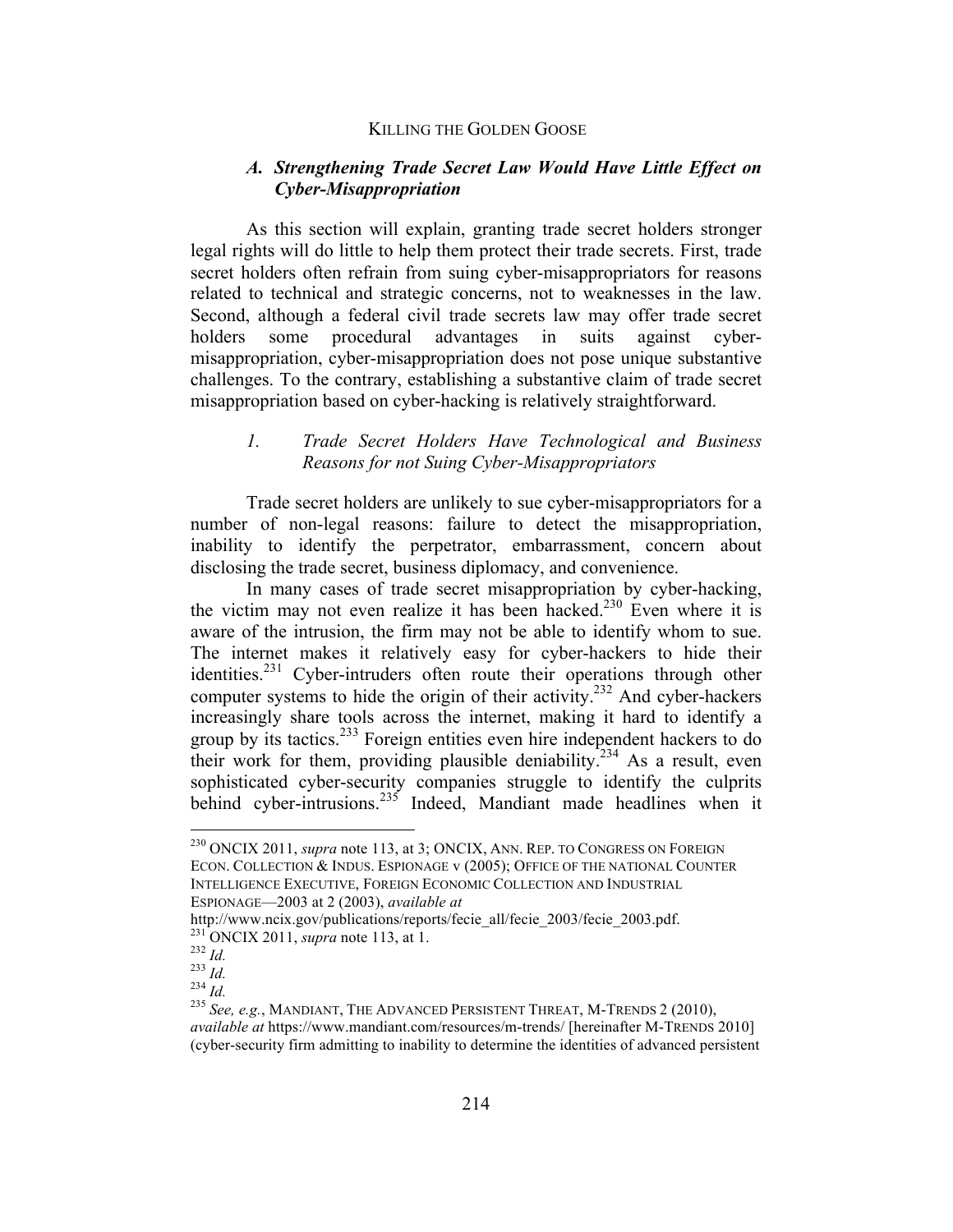managed to identify one advanced persistent threat as a unit of the Chinese army.<sup>236</sup> Although attribution techniques will likely improve, so will the evasion tactics of cyber-intruders.<sup>237</sup> In the meantime, many individual companies will not have the time or resources to find the perpetrator.

Determining whether an insider has misappropriated data is easier.<sup>238</sup> The insider typically has an assigned identifier. The company can simply check the computer system logs to determine what information he or she accessed. $239$ 

Even where trade secret holders know they have been compromised and can identify the culprit, they hesitate to pursue cyber-misappropriators because of unwillingness to publicly disclose that they have been compromised.240 Companies generally have no obligation to report cyberintrusions to law enforcement or intelligence agencies.<sup>241</sup> Except for the limited case of activists, the parties that misappropriated the trade secret try to keep their actions secret because of concerns about legal liability and a desire to maintain the competitive advantage of the trade secret.<sup>242</sup> As a result, information about the trade secret loss will generally not become

 $\overline{a}$ 

threats); SHADY RAT, *supra* note 123, at 4, 6 (cyber-security unable to identify cyberintruder despites gaining access to the culprit's command and control server and

identifying 71 of the compromised parties). <sup>236</sup> *See* David E. Sanger, et al., *China's Army Seen as Tied to Hacking Against U.S.*, N.Y. TIMES, Feb. 18, 2013, http://www.nytimes.com/2013/02/19/technology/chinas-army-is-<br>seen-as-tied-to-hacking-against-us.html.<br><sup>237</sup> See generally MANDIANT APT 1, *supra* note 1.

<sup>&</sup>lt;sup>238</sup> CERT 2013 SURVEY, *supra* note 46, at 11 (discussing the tools available to companies to detect insider attacks).

<sup>&</sup>lt;sup>239</sup> For example, in *United States v. Min*, the discovery by the employer's IT department that the defendant employee had accessed an unusual number of documents within a few days triggered an investigation that led to criminal charges. Government's Response to Defendant's Motion for Downward Departure at 5, United States v. Min, No. 1:06-cr-00121-SLR (D. Del. Nov. 5, 2007).<br><sup>240</sup> COMPUTER SECURITY INSTITUTE, 2010/2011 COMPUTER CRIME AND SECURITY SURVEY

<sup>24 (2011),</sup> *available at* http://www.ncxgroup.com/wp-

content/uploads/2012/02/CSIsurvey2010.pdf (reporting that breached organizations did not report breaches to law enforcement because of concerns about negative publicity); OFFICE OF THE NATIONAL COUNTER INTELLIGENCE EXECUTIVE, FOREIGN ECONOMIC COLLECTION AND INDUSTRIAL ESPIONAGE—2003 at 2 (2003), *available at* 

http://www.ncix.gov/publications/reports/fecie\_all/fecie\_2003/fecie\_2003.pdf 241 *See generally* SAMUELSON LAW, TECH. & PUB. POLICY CLINIC, UNIV. OF CAL. AT BERKELEY SCH. OF LAW, *Security Breach Notification Laws: Views from Chief Security Officers* (2007) (discussing public notification laws and their effect on the information security industry), *available at* http://www.law.berkeley.edu/files/cso\_study.pdf. <sup>242</sup> In some cases, however, confidential information is misappropriated by posting it on the

internet for public disclosure. Elizabeth A. Rowe, *Proposing a Mechanism for Removing Trade Secrets from the Internet*, 12 NO. 3 J. INTERNET L. \*3 (2008).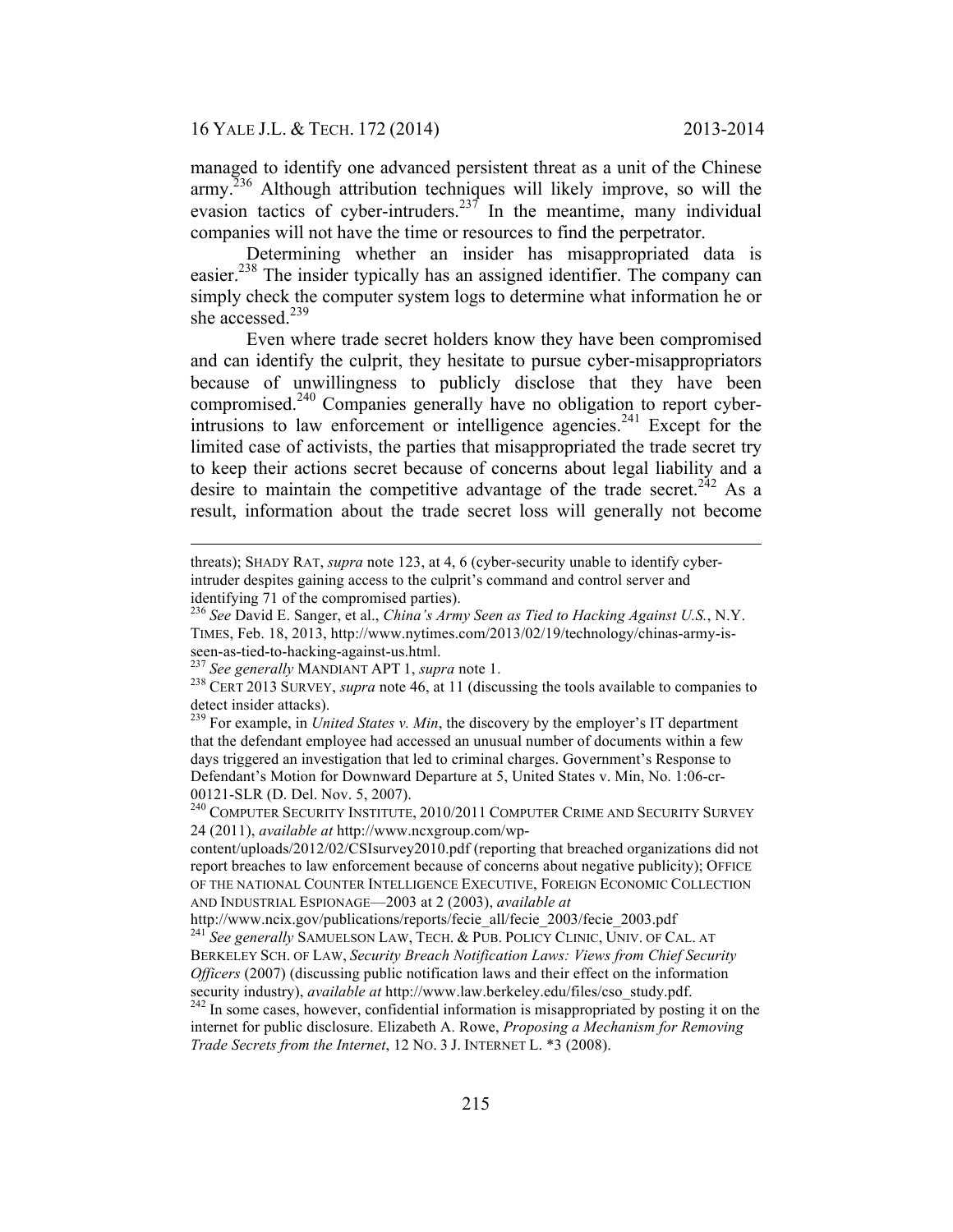public unless the trade secret holder files suit or otherwise publicizes the matter. Trade secret holders, however, face several disincentives against disclosure.

In general, firms are reluctant to disclose trade secret losses because of concerns about the effect on their stock price, $243$  losing control of the investigation to the government prosecutors,  $2^{44}$  and further dissemination of the trade secret.<sup>245</sup> The loss of trade secrets through cyber-intrusion raises additional concerns about loss of public reputation and trust.<sup>246</sup> A trade secret theft by an insider who exploits access necessary for her job does not necessarily suggest incompetence. Organizations must give their insiders access to trade secrets in order to use them, and occasionally a firm employs a bad apple.<sup>247</sup> However, a cyber-intrusion by an outsider suggests that all data stored in the organizations' computer systems are vulnerable to cyberattacks from around the world. This raises concerns among customers and the public at large that the organization cannot protect consumer privacy, credit card information, financial information, or any other data which members of the public have entrusted to the organization.<sup>248</sup> For example, a

 <sup>243</sup> *See* Chris Carr & Larry Gorman, *The Revictimization of Companies by the Stock Market Who Report Trade Secret Theft Under the Economic Espionage Act*, 57 BUS. LAW. 25, 52 (2001).

<sup>244</sup> *Corporate and Industrial Espionage and Their Effects on American Competitiveness: Hearing Before the Subcomm. on Int'l Econ. Pol'y & Trade of the H. Comm. on Int'l Relations*, 106th Cong. 180 (2000) (statement of Scott Charney, Partner, PricewaterhouseCoopers).<br><sup>245</sup> See Economic Espionage: Hearing Before the Subcomm. on Crime of the H. Comm. on

*the Judiciary*, 104th Cong. 7, 94 (1996) (statement of Thomas W. Brunner, Partner, Wiley, Rein & Fielding); *see generally* Gerald O'Hara, *Cyber-Espionage: A Growing Threat to the American Economy*, 19 COMMLAW CONSPECTUS 241, 271 (2010).<br><sup>246</sup> For example, a survey of chief information security officers conducted by the

Samuelson Law, Technology & Public Policy Clinic at University of California-Berkeley School of Law found that all respondents were concerned that a public notification of a breach would damage their organizations' reputations and the trust behind their name. *See*  SAMUELSON LAW, TECH. & PUB. POLICY CLINIC, *supra* note 241 at 15.<br><sup>247</sup> *See* Wexler v. Greenberg, 160 A.2d 430, 435 (Pa. 1960) ("[I]t must be recognized that

modern economic growth and development has pushed the business venture beyond the size of the one-man firm, forcing the businessman to a much greater degree to entrust confidential business information relating to technological development to appropriate employees."). <sup>248</sup> *See* SAMUELSON LAW, TECH. & PUB. POLICY CLINIC, *supra* note 241 at 14-15. For

example, a CSI/FBI survey found that 48 percent of respondents cited negative publicity as a reason for not reporting a computer security breach to law enforcement. *Id. See also* Paul M. Schwartz & Edward J. Janger, *Notification of Data Security Breaches*, 105 MICH. L. REV. 913, 929 (2007) ("Companies sometimes invest in data security because they care about the regard in which they are held by outsiders, whether consumers, citizens, communities, or social activists. . . . Today, fear of unauthorized access to such information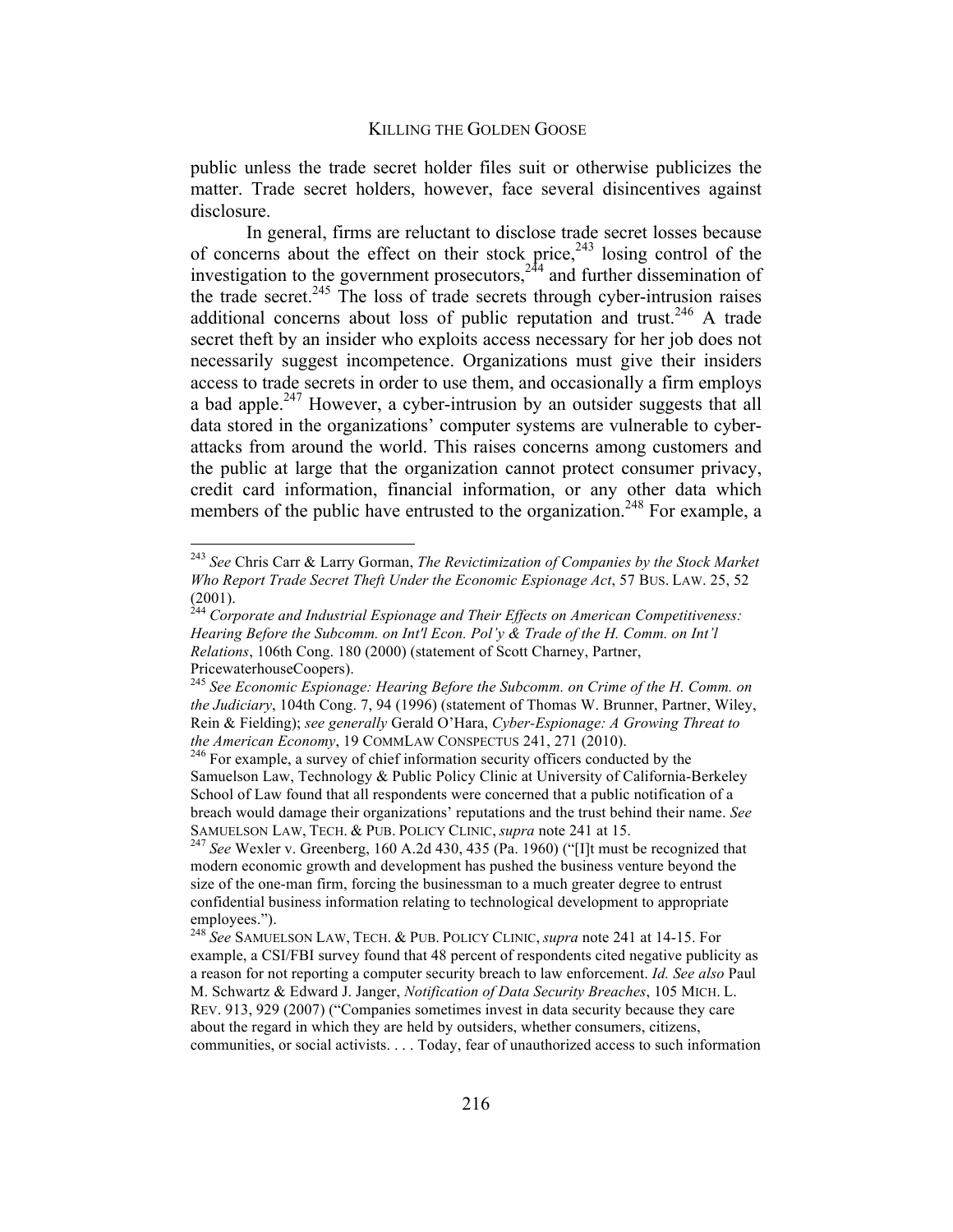survey showed that over three-quarters of marketing professionals believed that security breaches negatively impacted the reputations of companies.<sup>249</sup>

In addition, trade secret owners fear that their trade secrets will be disclosed during the litigation process.<sup>250</sup> Although courts may agree to issue protective orders during the pleading and discovery stages, trade secrets can still leak through these protections.<sup>251</sup> At the trial stage, courts hesitate to restrict public access to court proceedings because of the strong public interest in open access to judicial proceedings.<sup>252</sup>

Firms may also hesitate to pursue cyber-misappropriation for reasons of business diplomacy. Publicly accusing a foreign government or corporate rival of trade secret misappropriation could alienate potential business partners and offend potential customers.<sup>253</sup> Moreover, the advantages of doing business in a profitable market may outweigh the costs of some trade secret losses.254

Finally, the loss of trade secrets through cyber-misappropriation may often be a low priority for trade secret holders. Again, misappropriation of a trade secret usually does not deprive a firm of the information itself.<sup>255</sup> The loss to the firm is the loss of the competitive

 $\overline{a}$ 

and the possibility of identity theft would add another level of concern."); ONCIX 2011, *supra* note 113, at 3 ("[A]nnouncing a security breach of this kind could tarnish a company's reputation and endanger its relationships with investors, bankers, suppliers, customers, and other stakeholders.");

U.S.-CHINA ECONOMIC AND SECURITY REVIEW COMMISSION, 112TH CONG., ANNUAL REPORT TO CONGRESS 10 (2012), available at

http://origin.www.uscc.gov/sites/default/files/annual\_reports/2012-Report-to-Congress-Executive%20Summary.pdf.

<sup>249</sup> CMO COUNCIL, *Secure the Trust of Your Brand: How Security and IT Integrity Influence Corporate Reputation*, 7 (2006).<br><sup>250</sup> SHARON SANDEEN & ELIZABETH ROWE, TRADE SECRET LAW IN A NUTSHELL § 4.10

<sup>(</sup>West 2013).<br> $^{251}$  *Id.* at § 4.10.1.

<sup>&</sup>lt;sup>252</sup> *See, e.g.*, Citizens First Nat. Bank of Princeton v. Cincinnati Ins. Co., 178 F.3d 943, 945 (7th Cir. 1999) ("[T]he public at large pays for the courts and therefore has an interest in what goes on at all stages of a judicial proceeding. . . . That interest does not always trump the property and privacy interests of the litigants, but it can be overridden only if the latter interests predominate in the particular case, that is, only if there is good cause for sealing a part or the whole of the record in that case.").<br><sup>253</sup> ONCIX 2011, *supra* note 113, at 3 ("Second, identifying IP theft almost necessarily

requires identifying the source of the theft. If the origin of the theft is in a strategically important market for a company, then a certain level of theft may be written off as merely a 'cost of doing business' in an otherwise profitable market."); IP COMMISSION REPORT, *supra* note 118, at 23.<br><sup>254</sup> IP COMMISSION REPORT, *supra* note 118, at 23.

<sup>&</sup>lt;sup>255</sup> CSIS REPORT, *supra* note 156, at 8 ("[C]yber spying is not a zero-sum game. Stolen information is not really gone. Spies can take a company's product plans, its research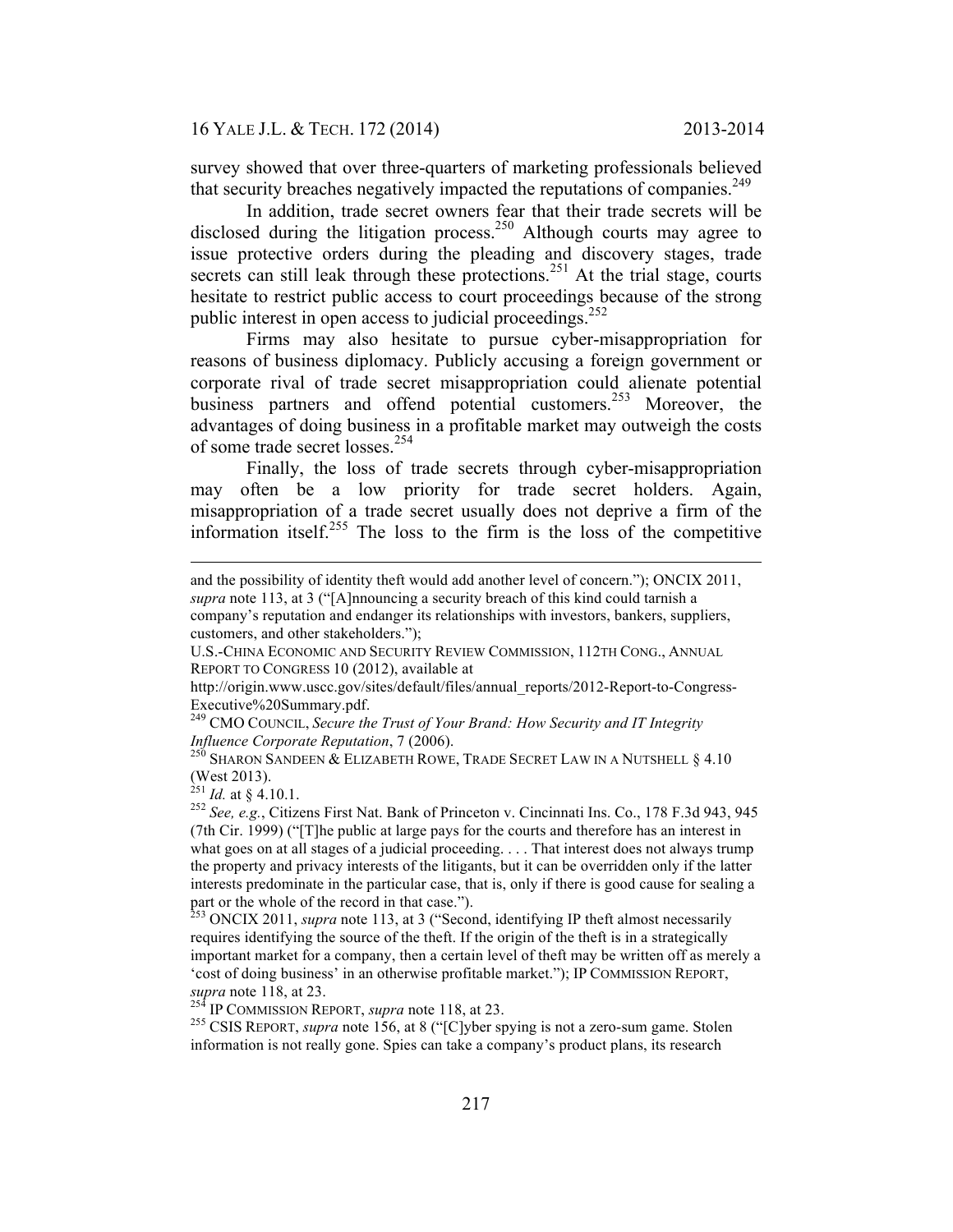advantage that the trade secret provided.<sup>256</sup> By definition, a firm loses no competitive advantage when companies use its trade secret in a market in which it does not compete.<sup>257</sup> Although the media and the political establishment loudly deplore cyber-misappropriation from afar by foreign actors—especially foreign governments—this type of misappropriation may not concern companies without operations in these foreign countries.<sup>258</sup> In addition, developing a piece of complicated technology requires expertise and know-how that a trade secret misappropriator may lack.<sup>259</sup> Even if the companies that receive the trade secrets use that information to eventually compete, the initial trade secret holder may by that point rely on new innovations for a competitive advantage.<sup>260</sup> As a result, firms may decide that pursuing the loss of trade secrets to non-competitors or even potential competitors operating in remote markets is not worth the effort.

# *2. Strengthening Substantive Trade Secret Law Would Have Little Impact on Cyber-Misappropriation*

From a legal perspective, however, suits against cybermisappropriators do not pose greater substantive challenges than conventional trade secret cases. To the contrary, cases involving outside hacking may be easier to assert than cases involving insiders.

To prove trade secret misappropriation under the UTSA, a plaintiff must prove: 1) the information at issue derives independent economic value from not being generally known or readily ascertainable by competitors; 2) the information at issue was subject to reasonable efforts to keep it secret; and 3) misappropriation.<sup>261</sup> Of these, the latter two elements will be relatively easy to prove in cases involving outside cyber-hackers. The first element will involve the same challenges as in any other trade secret case.

Hacking into a database to obtain trade secrets easily satisfies the misappropriation element of a trade secret claim.<sup>262</sup> Again, state trade secret

results, and its customer lists today, and the company will still have them tomorrow. The company may not even know that it no longer has control over that information.").<br>
<sup>256</sup> *Id.* at 9.<br>
<sup>257</sup> Burstein, *supra* note 112, at 947.<br>
<sup>258</sup> *Id.*<br>
<sup>259</sup> CSIS REPORT, *supra* note 156, at 9 ("[Acquirers] may lac

manufacturing capacity or skill needed to produce military or high tech products."). <sup>260</sup> *See* CSIS REPORT, *supra* note 156, at 9 (noting that putting a competing product on the market containing misappropriated trade secrets may take years).<br><sup>261</sup> See UNIF. TRADE SECRETS ACT § 1.

<sup>&</sup>lt;sup>262</sup> Improper means include illegal conduct, E.I. DuPont De Nemours v. Christopher, 431 F.2d 1012, 1014 (5th Cir. 1970) and a number of independent laws, including the CFAA, prohibit hacking. *See, e.g.*, 18 U.S.C.A. § 1030(a)(2)(C) ("Whoever intentionally accesses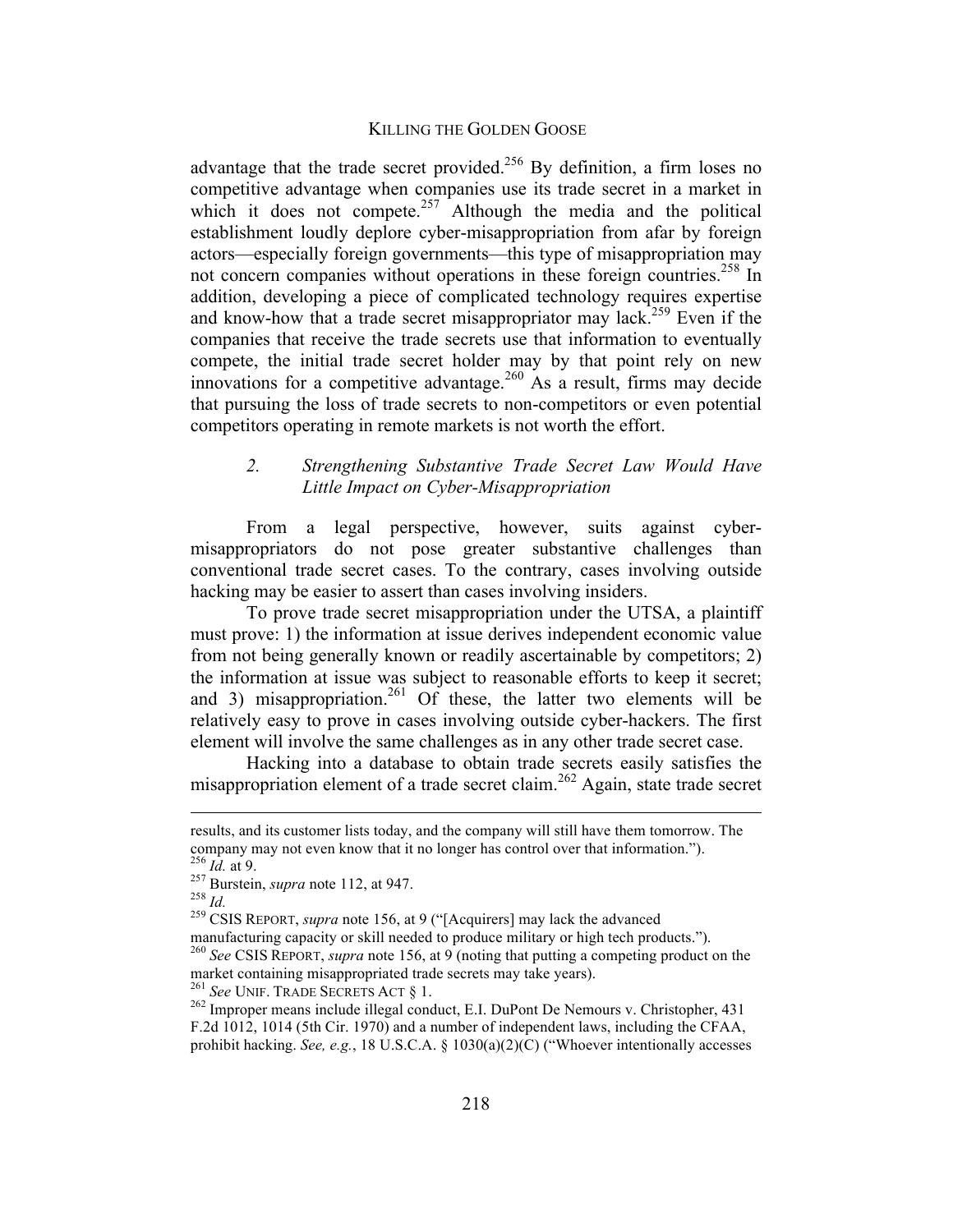laws modeled on the UTSA effectively divide misappropriation into two types: improper means and breach of a confidence.<sup>263</sup> The UTSA explicitly states that "espionage through electronic means" is a form of improper means.<sup>264</sup> "[E]spionage through electronic means" rather clearly refers to hacking computer systems to obtain access to trade secrets and courts have adopted that interpretation.<sup>265</sup>

With regard to the second requirement, if the computer system could only be breached by some form of unauthorized and sophisticated cyberhacking, then the computer system itself would not fail the requirement of reasonable efforts to maintain secrecy.<sup>266</sup> The trade secret holder might fail to satisfy the reasonable efforts requirement in other ways—for example, by failing to sign non-disclosure agreements with business partners—but these measures are not specific to cases involving misappropriation through a computer system. As a result, proving misappropriation of a trade secret in a case involving cyber-misappropriation does not involve additional legal challenges specific to cyber-misappropriation.

To the contrary, the features inherent to cyber-misappropriation make a claim of trade secret misappropriation relatively easy to prove. Because a trade secret holder can satisfy the misappropriation element by showing espionage through electronic means, the trade secret holder need not undertake the more complicated task of proving a breach of a confidence or one of the other more complex types of misappropriation.<sup>267</sup>

a computer without authorization or exceeds authorized access, and thereby obtains information from any protected computer . . . shall be punished . . . ."); CAL. PENAL CODE § 502(c). There may be gray areas at the boundaries concerning, for example, whether hacking in some instances constitutes permissible reverse engineering. *See* GABRIEL M. RAMSEY ET AL., 2 INTERNET LAW AND PRACTICE § 18:19 (2013). Most scenarios involving hacking are, however, indisputably a form of improper means.<br><sup>263</sup> UNIF. TRADE SECRETS ACT  $\S$  1(2).

<sup>&</sup>lt;sup>264</sup> UNIF. TRADE SECRETS ACT §§ 1(1), (2).<br><sup>265</sup> See, e.g., Physicians Interactive v. Lathian Systems, Inc., 2003 WL 23018270, \*8 (E.D. Va. 2003) ("There can be no doubt that the use of a computer software robot to hack into a computer system and to take or copy proprietary information is an improper means to obtain a trade secret, and thus is misappropriation under the VUTSA."); *see also* Four Seasons Hotels and Resorts B.V. v. Consorcio Barr, S.A., 267 F. Supp. 2d 1268, 1326 (S.D. Fla. 2003) (finding that hacking into a computer system constitutes misappropriation by espionage through electronic means).<br> $^{266}$  UNIF. TRADE SECRETS ACT § 1(4)(i).

<sup>&</sup>lt;sup>267</sup> UNIF. TRADE SECRETS ACT § 1(2)(ii)(B)(II) ("'Misappropriation' means . . . disclosure or use of a trade secret of another without express or implied consent by a person who . . . at the time of disclosure or use, knew or had reason to know that his knowledge of the trade secret was . . . acquired under circumstances giving rise to a duty to maintain its secrecy or limit its use . . . ."); E.I. DuPont De Nemours v. Christopher, 431 F.2d 1012, 1016-17 (5th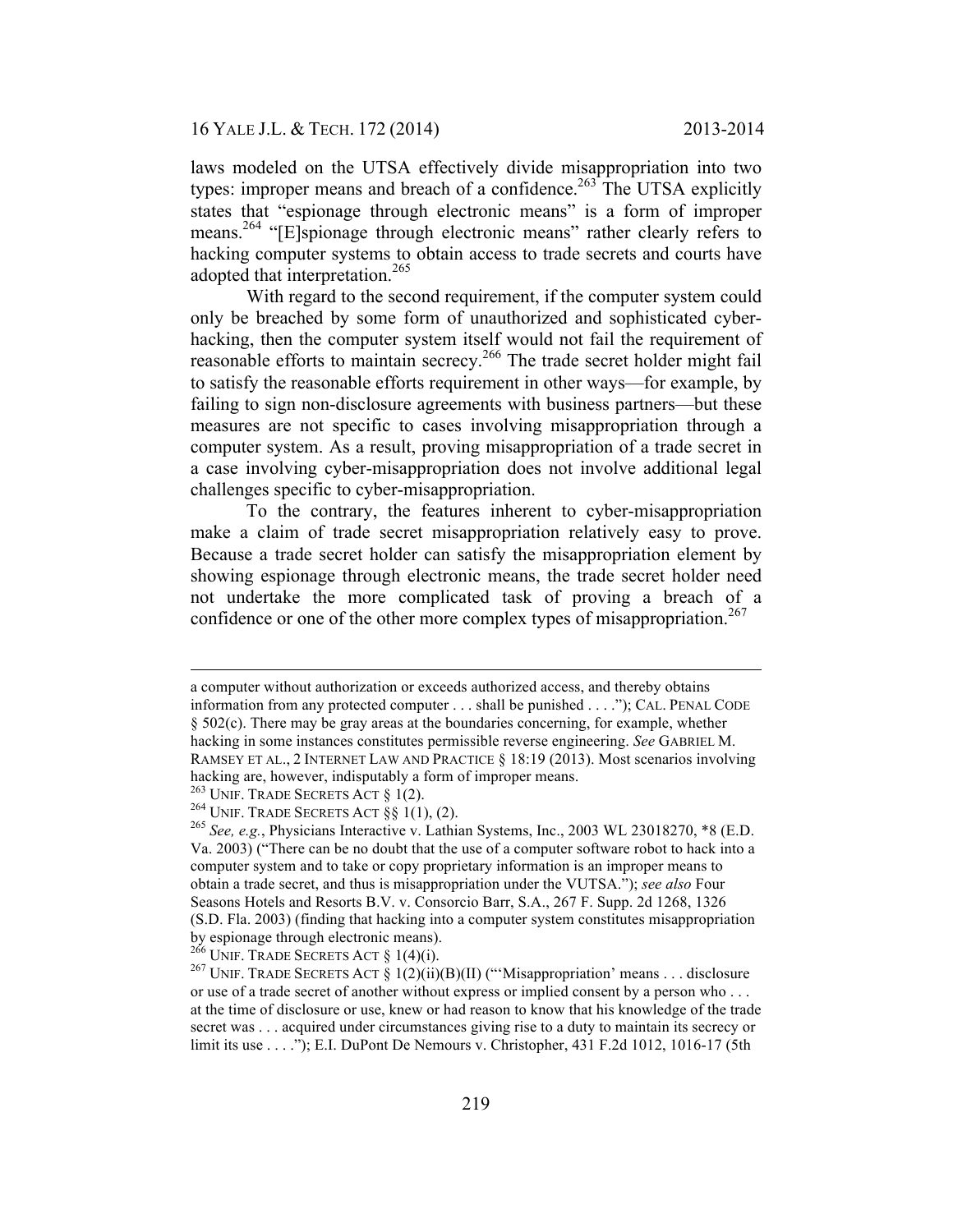Those advocating stronger trade secret laws might object that trade secret law should be strengthened not to combat outside cybermisappropriators, but rather to counter insiders who take advantage of the digitization of trade secrets to easily collect and transfer massive amounts of information, sometimes across the globe. Many of the cases in which trade secrets were transferred to foreign countries involved employees using their access to the internet and the employer's digitized trade secrets to send trade secrets outside of the United States.<sup>268</sup> But again, these are relatively straightforward trade secret misappropriation cases under the UTSA. When an insider sends thousands of documents by using her insider access, it is relatively easy to show that she understood the value of those documents and her duty to maintain secrecy.<sup>269</sup>

### *3. Statistical Evidence that Strengthening Trade Secret Law Would Have Little Effect on Cyber-Misappropriation*

Litigation and breach statistics support the conclusion that strengthening trade secret law would have little impact on cybermisappropriation. Trade secret holders in fact seem to be reluctant to sue in cases of cyber-misappropriation. The statistics suggest that the number of cyber-misappropriation cases that plaintiffs bring to court is significantly smaller than the number of actual incidents of trade secret cybermisappropriation.

Three studies indicate that cases of cyber-misappropriation are a small percentage of the total number of litigated trade secret cases. Attorneys at O'Melveny & Myers LLP conducted two studies: a study on state trade secret cases and one on federal trade cases.<sup>270</sup> In both, the attorneys examined all opinions that expressly decided a substantive trade

Cir. 1970) (holding that calculated efforts to overcome reasonable efforts to maintain secrecy are improper means).

<sup>268</sup> *See, e.g.*, ADMINISTRATION STRATEGY, *supra* note 192, at 5, 7; Federal Bureau of Investigation, Press Release, Former DuPont Chemist Sentenced to 14 Months in Prison for Stealing DuPont Trade Secrets, (Oct. 21, 2010), *available at*

http://www.fbi.gov/baltimore/press-releases/2010/ba102110a.htm (defendant emailed trade secrets to his email account created for his new job at a Chinese university); United States v. Aleynikov, 737 F. Supp. 2d 173, 175 (S.D.N.Y. 2010) ("On his last day of employment at Goldman, June 5, 2009, Aleynikov copied, compressed, encrypted, and transferred to an outside server in Germany hundreds of thousands of lines of source code for the Trading System, including trading algorithms that determine the value of stock options.").  $^{269}$  UNIF. TRADE SECRETS ACT § 1.

<sup>&</sup>lt;sup>270</sup> State Study, *supra* note 26; *Federal Study*, *supra* note 28.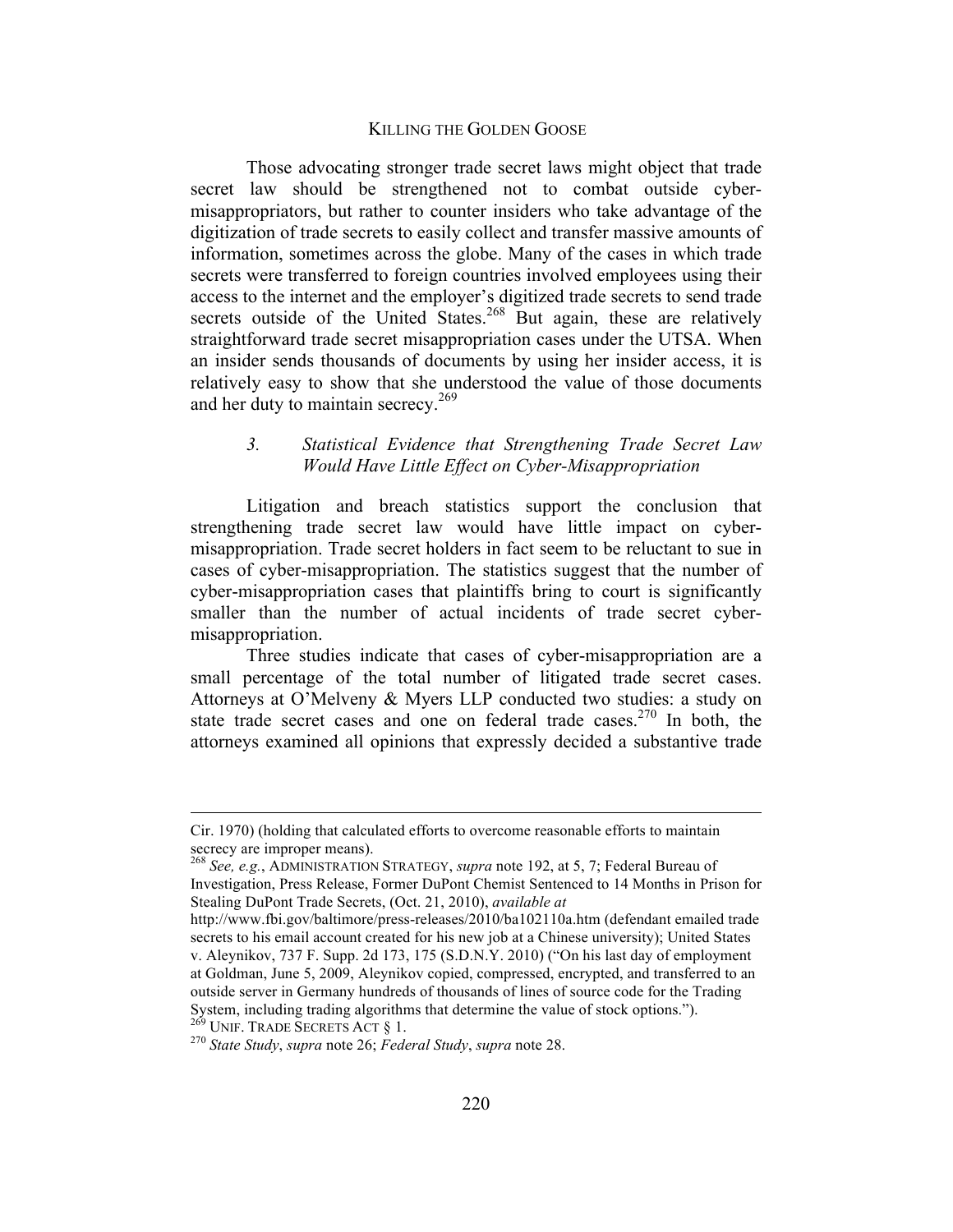secret law issue.<sup>271</sup> The federal study examined cases between 1950 and 2008, for a total of  $394 \text{ cases}$ <sup>272</sup> The state study looked at cases between 1995 and 2009, resulting in 358 cases.<sup>273</sup> Of the state trade secret cases, 93 percent involved an insider, either an employee or a business partner.<sup>274</sup> The percentage was 85 percent in the federal cases.<sup>275</sup> Peter Toren's study of cases under the Economic Espionage Act echoes these numbers.<sup>276</sup> Toren reviewed all 124 prosecutions conducted by the government between the law's enactment in 1996 and 2012.<sup>277</sup> He found that in more than 90 percent of cases, the defendant was an insider, either an employee or business partner.<sup>278</sup> International numbers tell a similar story. For example, Germany's Federal Office for the Protection of the Constitution reported that approximately 70 percent of all German cases involved insiders.<sup>279</sup>

Although these studies did not track precisely how many cases involved cyber-misappropriation, the data about insiders and outsiders indicate that cyber-misappropriation is rarely litigated.<sup>280</sup> Much of the concern about cyber-misappropriation has centered on reports of outsiders, particularly foreigners, hacking into companies to misappropriate trade secrets.<sup>281</sup> At the outside, these cases can only constitute about 7-15 percent

 <sup>271</sup> The federal study analyzed opinions from federal district courts. *Federal Study*, *supra*  note 28, at 293. The state study focused instead on state appellate decisions because state trial court opinions are often unpublished or lacking in detail. *State Study*, *supra* note 26, at 63. While the two data sets are not perfect parallels since the federal study examines trial court opinions and the state study examines appeals opinions, there is no obvious reason to think that insider cases are appealed more often than outsider cases, or vice versa. As a result, the data from the studies seems at least roughly comparable.<br><sup>272</sup> Federal Study, supra note 28, at 293.

<sup>&</sup>lt;sup>273</sup> State Study, supra note 26, at 59.<br><sup>274</sup> State Study, supra note 26, at 69.<br><sup>275</sup> Federal Study, supra note 28, at 303.<br><sup>276</sup> Peter J. Toren, An Analysis of Economic Act Prosecutions: What Companies Can Learn *From it and What the Government Should Be Doing About It!*, BLOOMBERG BNA PATENT, TRADEMARK & COPYRIGHT JOURNAL, 5 (Vol. 84, No. 2081) (Sep. 21, 2012).<br><sup>277</sup> *Id.* at 1.<br><sup>278</sup> *Id.* at 5. The correspondence between O'Melveny's federal study and Toren's study is

not surprising considering that O'Melveny included EEA cases in its study, but it is a useful validation of each study's accuracy. *Federal Study*, *supra* note 28, at 297, 330.<br><sup>279</sup> ONCIX 2011, *supra* note 113, at App. B.<br><sup>280</sup> Toren, *supra* note 276, at 5; *Federal Study*, *supra* note 26, at 303-04 ("T

that [concerns about misappropriation by foreign actors] may be overblown because unrelated third parties comprise a small percentage of alleged misappropriators."). <sup>281</sup> See, e.g., David E. Sanger, et al., *Chinese Army Unit Is Seen as Tied to Hacking Against* 

*U.S.*, N.Y. TIMES, Feb. 2, 2012, http://www.nytimes.com/2013/02/19/technology/chinasarmy-is-seen-as-tied-to-hacking-against-us.html.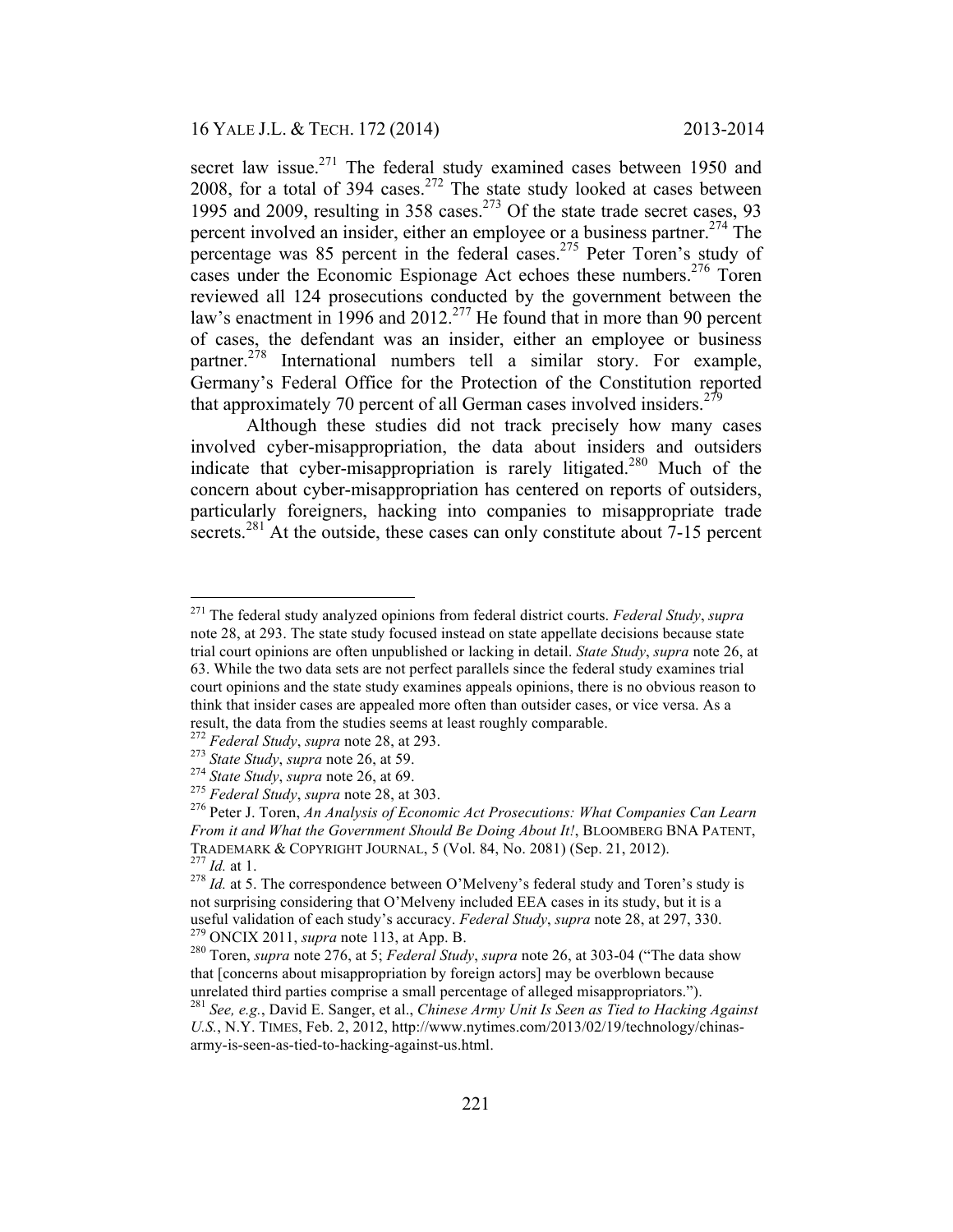of litigated cases.282 Indeed, the percentage is probably less because not all outsider cases may involve cyber-misappropriation.<sup>283</sup> Second, the insider cases—the vast majority of cases—involve little cyber-hacking. Insiders need not resort to cyber-hacking because they already have access.<sup>284</sup> As studies of insider misappropriation show, most cases of misappropriation by insiders simply involve employees or business partners taking advantage of the access available to them as part of their jobs.<sup>285</sup>

Statistics from other sources, however, suggest that cyber-hackers cause more breaches than the litigation statistics show.<sup>286</sup> This tends to confirm that trade secret holders refrain from suing in cases of cybermisappropriation.

The relevant studies fall into two categories: company surveys and collected incident reports. With regard to the former, at least a third of surveyed companies consistently cite outsider attacks as the greatest source of risk to their proprietary information. In a 2009 survey by McAfee, for example, 51 percent of respondents cited cyber-vulnerabilities as the biggest threat to their vital information.<sup>287</sup> Similarly, a 2013 CERT report found that 31 percent of respondents identified external attacks as causing the most damage to their company.<sup>288</sup> Perhaps more concretely, about  $30$ 

 <sup>282</sup> Toren, *supra* note 276, at 5; *State Study*, *supra* note 26, at 69; *Federal Study*, *supra* note

<sup>28,</sup> at 303. <sup>283</sup> ASIS INTERNATIONAL, TRENDS IN PROPRIETARY INFORMATION LOSS 28 (June 2007), *available at* 

https://foundation.asisonline.org/FoundationResearch/Publications/Documents/trendsinpro prietaryinformationloss.pdf [hereinafter ASIS 2007 SURVEY]. Survey respondents only reported 16 threats to proprietary information by outsiders involving either electronic interception or penetration. *Id.* at 34 (noting that only 33 percent of incidents it surveyed involved records in electronic format).

<sup>&</sup>lt;sup>284</sup> Verizon reported that most cases of insider data breach involve insiders misusing their privileges. VERIZON 2013 REPORT, *supra* note 46, at 6; CERT 2013 SURVEY, *supra* note 46, at 10.<br><sup>285</sup> VERIZON 2013 REPORT, *supra* note 46, at 6; CERT 2013 SURVEY, *supra* note 46, at 10.

<sup>&</sup>lt;sup>286</sup> See CERT 2013 SURVEY, *supra* note 46, at 3 (survey); MCAFEE UNSECURED

ECONOMIES, *supra* note 132, at 2 (survey); VERIZON 2013 REPORT, *supra* note 46, at 8-10 (collected incident report).

<sup>&</sup>lt;sup>287</sup> MCAFEE, UNSECURED ECONOMIES: PROTECTING VITAL INFORMATION 9 (Jan. 29, 2009) *available at* 

http://www.cerias.purdue.edu/assets/pdf/mfe\_unsec\_econ\_pr\_rpt\_fnl\_online\_012109.pdf

<sup>&</sup>lt;sup>288</sup> CERT 2013 SURVEY, *supra* note 46, at 10. The CERT Study surveyed over 500 US executives, security experts, and others from the public and private sectors. *Id.* at 3. The CERT survey may not be as relevant to trade secret misappropriation because it asked more generally about damage from "electronic crime," which might encompass a range of crimes other than trade secret misappropriation, such as destructive viruses, privacy breaches, and theft of financial information. *Id.* at 10.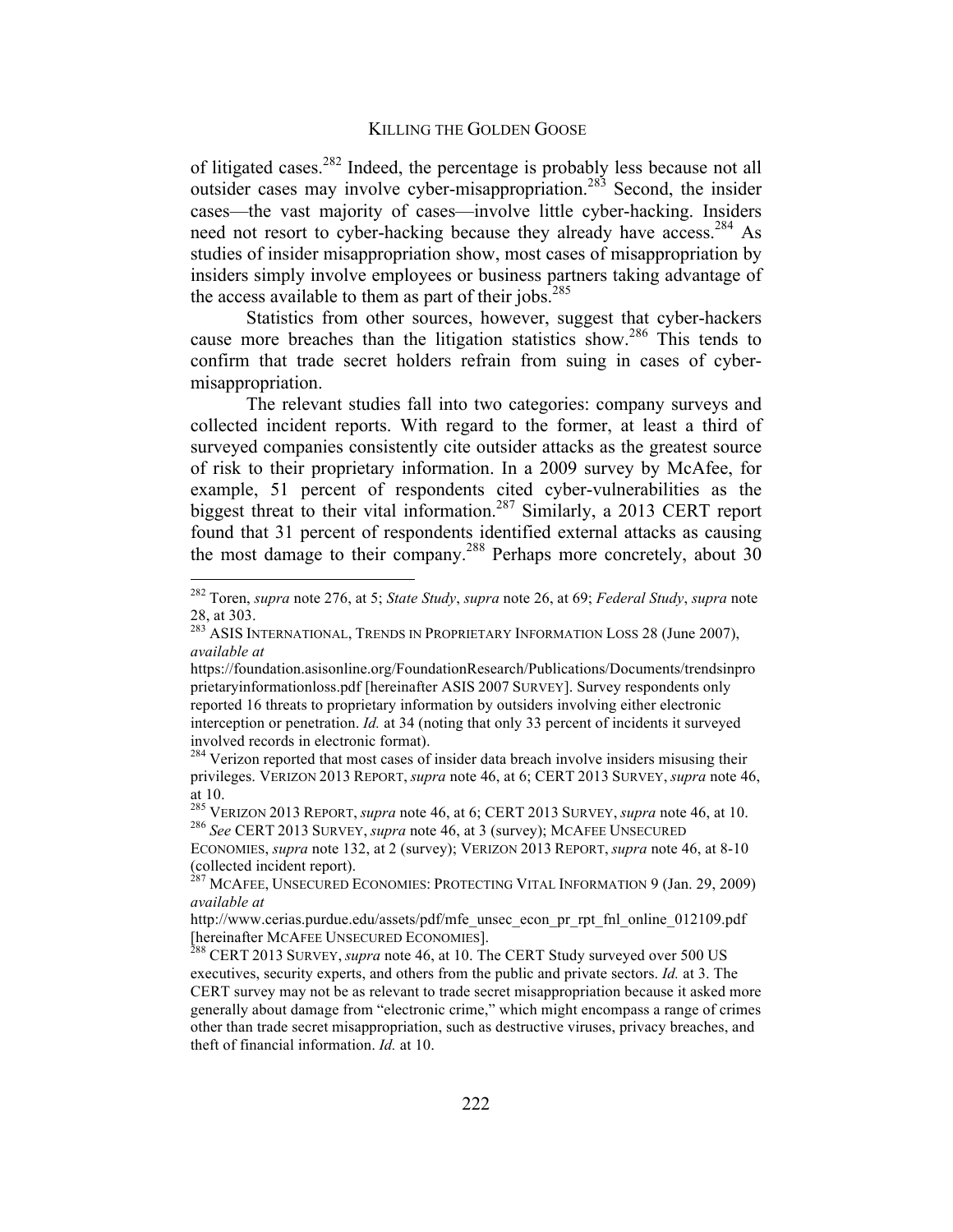percent of the respondents in a 2007 ASIS Foundation study stated that outsiders caused their single most significant incident of loss.<sup>289</sup>

The most detailed public report collecting incidents of breaches, Verizon's 2013 Data Breach Investigations Report, tells a more startling story about outsider breaches than the surveys. Based on 125 incidents of data breaches involving trade secret compromises, Verizon found that 96 percent involved external actors and only 4 percent involved insiders.<sup>290</sup> Methodological differences between Verizon's report and the survey reports, however, suggest that the truth is somewhere in between. Unlike the surveys, Verizon analyzed confirmed breaches.<sup>291</sup> Breached organizations generally supplied this information to Verizon in the course of investigations into the nature, extent, and possible remediation of the breach.<sup>292</sup> As a result, the information is skewed toward outsider cyberhacking because organizations typically have less need for forensic services in cases of insider breach. In cases of insider breach, the breached organization generally already knows how the insider got access and the extent of that access because the organization itself gave the permissions.<sup>293</sup>

It bears noting at this point that insider misappropriation still appears to make up the lion's share of trade secret misappropriation. In the 2009 survey by McAfee and 2007 survey by the ASIS Foundation, 68 percent and 67 percent, respectively, of respondents reported that insiders constituted the greatest threat to vital information.<sup>294</sup> Indeed, an analyst at

 <sup>289</sup> ASIS <sup>2007</sup> SURVEY, *supra* note 283, at 33. One hundred and forty-four companies, representing a diverse array of businesses, responded to the ASIS Survey in 2006, although less than that number responded to this specific question. *Id.* at 6, 33. This question specifically asked about the single-most-significant successful attempt to compromise or gain unauthorized access to each respondent's proprietary and trade secret information

during 2005. *Id.* at 6.<br><sup>290</sup> VERIZON 2013 REPORT, *supra* note 46, at 19, fig. 10. Additional analysis conducted on raw data supplied by Verizon is on file with the author.<br><sup>291</sup> VERIZON 2013 REPORT, *supra* note 46, at 4.

<sup>&</sup>lt;sup>292</sup> About 10 percent of the breaches were reported directly to Verizon by the organization experiencing the breach, usually in the course of receiving forensic services from Verizon's forensic consulting practice. The rest of the data came from a range of other organizations—including law enforcement agencies, incident handling entities, and other forensic service firms—most of which also obtained the information in the course of investigations. Interview with Wade Baker, Verizon, Verizon RISK Team (July 5, 2013) (Mr. Baker participated in compiling the report); VERIZON 2013 REPORT, *supra* note 46, at 4.

<sup>&</sup>lt;sup>293</sup> Interview with Wade Baker, *supra* note 292; VERIZON 2013 REPORT, *supra* note 46, at 4 <sup>294</sup> MCAFEE UNSECURED ECONOMIES, *supra* note 287, at 9; ASIS 2007 SURVEY, *supra* note 283, at 33. In the ASIS survey, this question specifically asked about the single-most significant successful attempt to compromise or gain unauthorized access to the respondent's organization's proprietary and trade secret information during 2005. *Id.* at 6.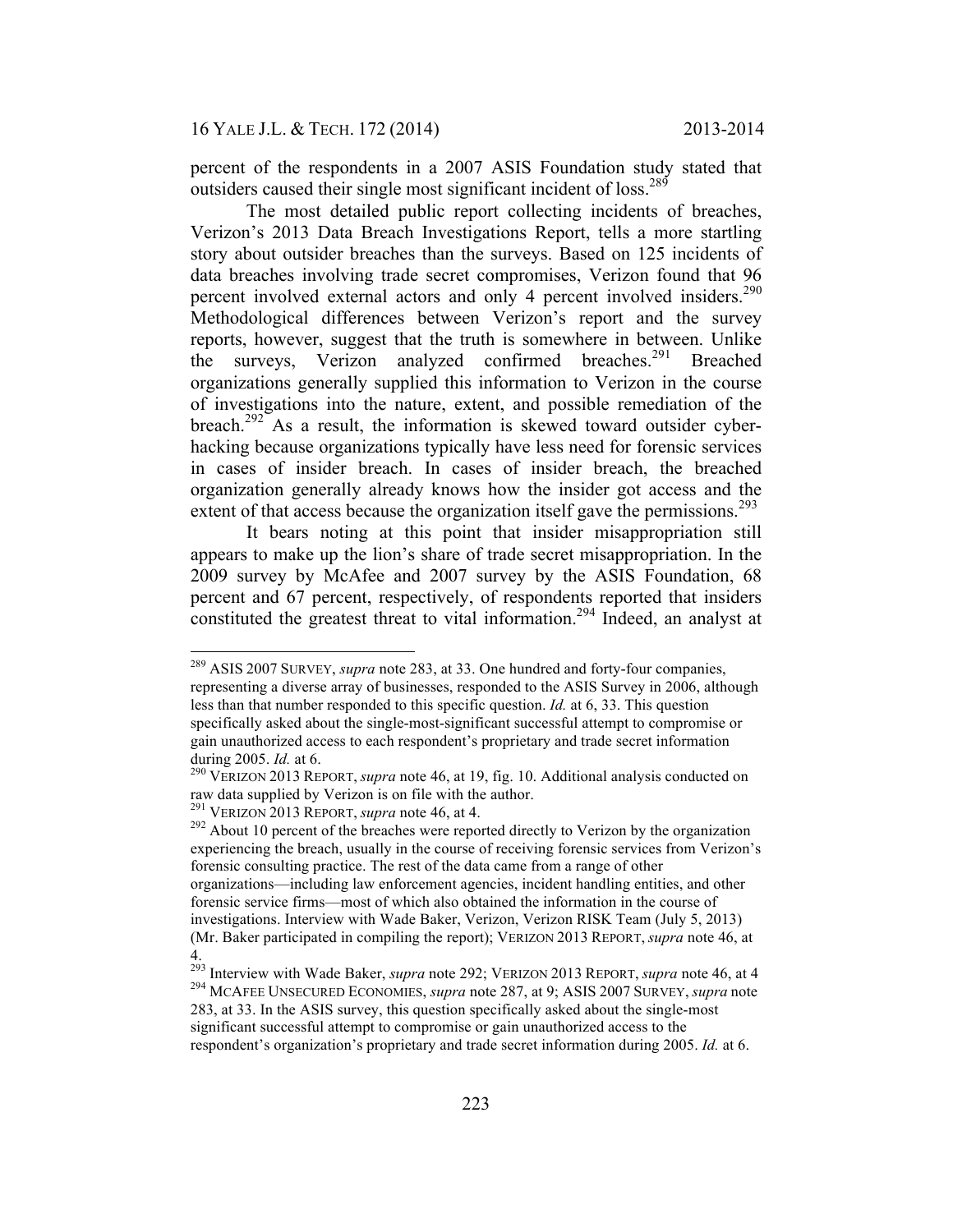the technology consulting firm Gartner estimated employees accounted for about 70 percent of computer system intrusions that resulted in a loss.<sup>295</sup> The 2013 CERT survey found that a greater number of respondents identified insider crimes (34 percent) as causing more damage to an organization than external attacks (31 percent).296 Insider attacks appear to be more damaging than outsider attacks because insiders know better what information is valuable and how to find it.<sup>297</sup> Therefore, even if trade secret holders for some reason began to pursue cyber-misappropriation more vigorously, a large number of cases would still involve insider misappropriation.

In short, bolstering trade rights would likely have little effect on cyber-misappropriation. But, as the next section discusses, it would affect other forms of trade secret misappropriation.

# *B. Costs of Strengthening Trade Secret Law by Adding a Private Right of Action to the EEA*

Due to the fact that cyber-misappropriation poses no unique substantive legal challenges, strengthening trade secret law will not facilitate suits against cyber-misappropriation specifically. Instead, trade secret holders would simply find pursuing trade secret misappropriation easier in all cases. However, tipping the balance of trade secret law in favor of trade secret holders generally will harm other interests at stake in trade secret law without the compensating effect of targeting cybermisappropriation.

The McAfee survey involved IT professionals from more than 1,000 organizations in U.S., U.K., Japan, China, India, Brazil and the Middle East. MCAFEE UNSECURED ECONOMIES, *supra* note 287, at 2, 5. 68 percent of the respondents cited "insider threat" as the top threat

to vital information. *Id.* at 9.<br><sup>295</sup> Bob Tedeschi, *Crime is Soaring in Cyberspace, But Many Companies Keep it Quiet*, N.Y. TIMES, Jan. 27, 2003, http://www.nytimes.com/2003/01/27/business/e-commercereport-crime-soaring-cyberspace-but-many-companies-keep-it-quiet.html. <sup>296</sup> CERT <sup>2013</sup> SURVEY, *supra* note 46, at 9-10 ("While most of the media cybercrime

reporting has been on remote network attacks over the Internet, survey results show that among respondents answering insider-related questions, insiders were deemed more likely to be the sources of cyberattacks."). The CERT Study surveyed over 500 U.S.

executives, security experts, and others from the public and private sectors. *Id.* at 3. <sup>297</sup> As the CERT Study observed: "These insiders are likely to be one step ahead of external threat actors because they tend to already know what the company's crown jewels are: those assets that drive cash flows, competitive advantage, and shareholder value. They also know where they reside on the networks and how to gain access to them for the purposes of theft, disclosure, or destruction." *Id.* at 10; *see also* MCAFEE UNSECURED ECONOMIES, *supra* note 287, at 9 ("Data thefts by insiders tend to have greater financial impact given the higher level of data access.").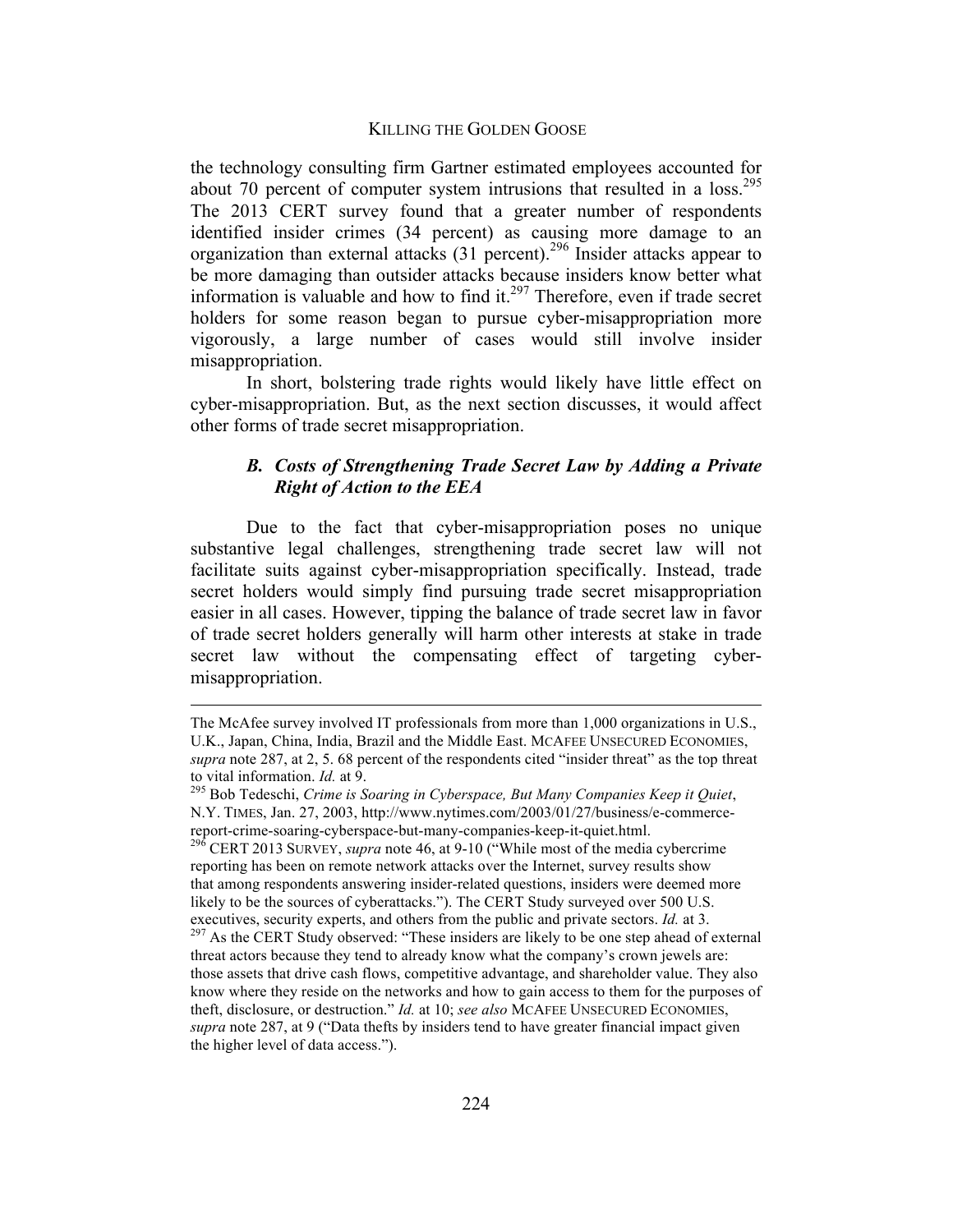### 16 YALE J.L. & TECH. 172 (2014) 2013-2014

The addition of a private right of action to the EEA illustrates the harmful effects of strengthening trade secret law. The EEA bolsters trade secret protection in five major ways: it broadens the scope of misappropriation by 1) prohibiting reverse engineering and 2) defining misappropriation as unauthorized taking, 3) expands what constitutes trade secret information, 4) creates causes of action for attempts and conspiracy, and 5) bases trade secret rights on a property theory.<sup>298</sup>

Most perniciously, the EEA broadens what constitutes misappropriation. Due to the fact that cyber-misappropriation is clearly a form of improper means under current law, a broader definition of misappropriation only facilitates trade secret suits against other sorts of trade secrets misappropriation. And, by creating liability for new forms of conduct, the EEA causes collateral damage to other interests.

The EEA version of misappropriation is broader than that of the UTSA in two ways. First, the EEA appears to prohibit many forms of reverse engineering.299 Under the UTSA and the common law, divining a trade secret by reverse engineering is a proper means for acquiring a trade secret and therefore does not trigger liability.<sup>300</sup> The EEA does not

<sup>&</sup>lt;sup>298</sup> These points are discussed in more detail below. The statute also strengthens trade secret law in several more minor ways. It includes more types of information in its enumeration of information that qualifies for trade secret protection than the UTSA. *See* 18 U.S.C. § 1839(3); UNIF. TRADE SECRETS ACT § 1(4). In practice, however, this may not make a difference because the UTSA categories are so broad that a court might interpret them to cover the same types of information enumerated by the EEA. *See* 18 U.S.C. § 1839(3); UNIF. TRADE SECRETS ACT §1(4). The EEA may also protect general skills and knowledge in an employee's head as a trade secret. *See* Moohr, *supra* note 53, at 878 ("[T]he EEA may be read to protect trade secrets that exist only in the mind of the holder against misappropriation through memorization by another."); *see also* James H.A. Pooley et al., Understanding the Economic Espionage Act of 1996, 5 TEX. INTELL. PROP. L.J. 177, 190-91 (1997). For general discussions of how the EEA differs from the UTSA and state trade secret law generally, *see* Moohr, *supra* note 53 ("[A]n analysis of specific provisions of the EEA shows that—in contrast to common law—the new federal law of trade secrets offers broad protection to holders of such information. . . ."); Adam Cohen, *Securing Trade Secrets in the Information Age: Upgrading the Economic Espionage Act after United States v. Aleynikov*, 30 YALE J. ON REG. 189, 204-206 (2013) ("Criminal laws are often narrower than their civil analogues, but in a wide range of areas the EEA pushed theft of trade secrets further than the civil—and even state criminal—laws had."); James H.A. Pooley et al., *Understanding the Economic Espionage Act of 1996*, 5 TEX. INTELL. PROP. L.J. 177 (1997).

<sup>299</sup> *See supra* note 80 and accompanying text for a description of reverse engineering. *See also* Pooley, *supra* note 298, at 195-96.<br><sup>300</sup> See UNIF. TRADE SECRETS ACT, Comment to § 1 ("Proper means include: . . . Discovery

by "reverse engineering", that is, by starting with the known product and working backward to find the method by which it was developed.") Courts have accepted the principle of reverse engineering as a form of proper means to acquire a trade secret for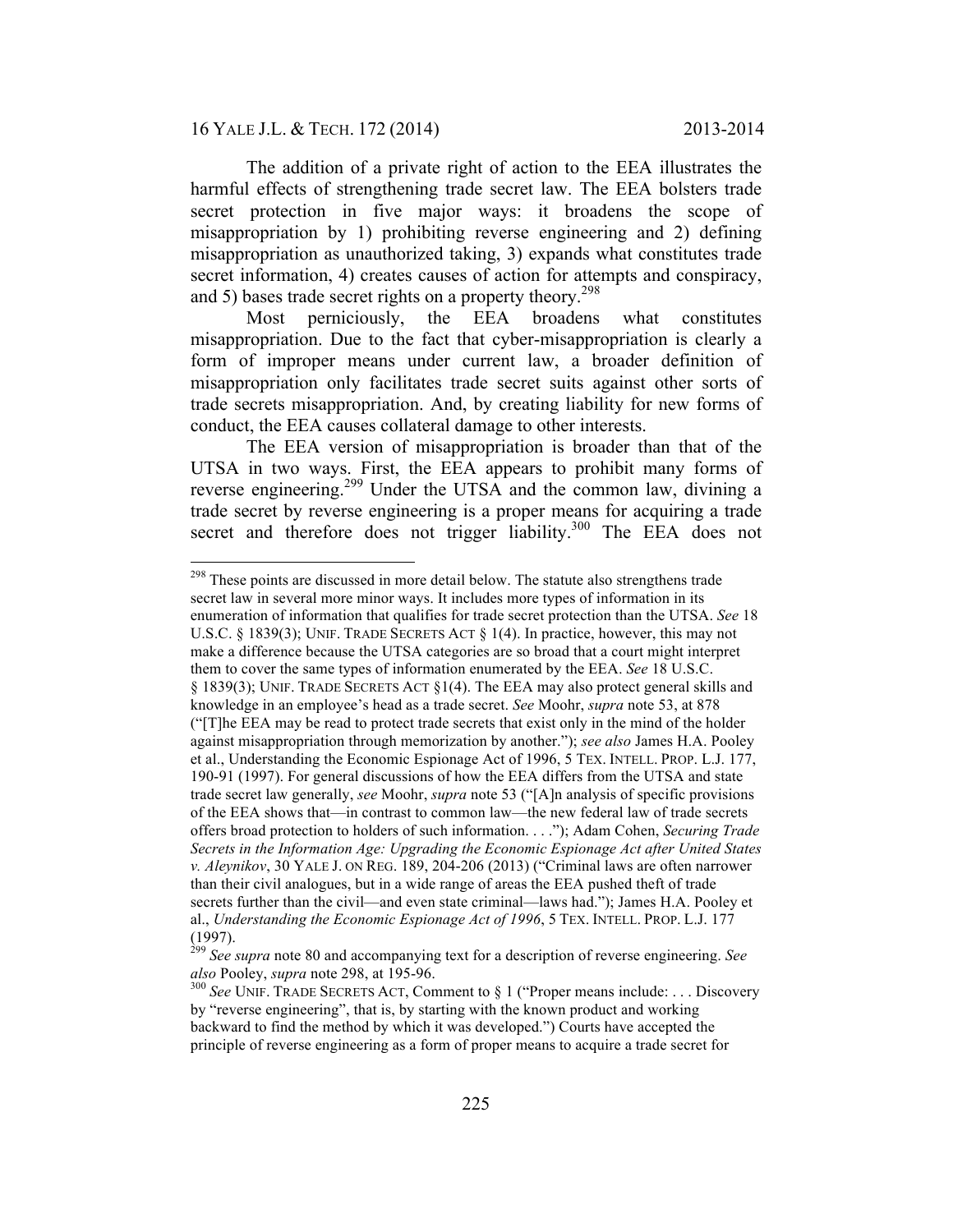expressly prohibit reverse engineering; it prohibits copying, duplicating, sketching, drawing, and altering a trade secret without authorization actions necessary for many forms of reverse engineering.<sup>301</sup> For example, reverse engineering a computer program almost always involves making an unauthorized copy of the program.<sup>302</sup> Likewise, figuring out how a mechanical device works may require sketching, drawing, duplication, or alteration.303 The EEA thus effectively prohibits one of the most important ways in which trade secrets legally enter the public domain.<sup>304</sup> By prohibiting many forms of reverse engineering, the EEA restricts follow-on innovation. Specialists cannot legally access useful information embedded in a trade secret holder's products to build on and improve them. The public interests suffers due to the slowing of innovative progress and reduced competition among players in the same industry to produce better products and services based on the useful information in the trade secret.

Second, the EEA collapses the improper means and breach of confidence categories of misappropriation in the UTSA into one broader form of misappropriation, the unauthorized taking of a trade secret.<sup>305</sup> Under the UTSA, misappropriation by improper means creates liability against the world for any wrongful action.<sup>306</sup> Misappropriation by breach of confidence creates a right only against parties to an agreement of confidentiality. Replacing these two forms of misappropriation with liability for any unauthorized taking essentially combines the broader features of each: the right against the world with liability for acting without permission. In sum, the EEA creates a right against the world for any unauthorized use of a trade secret, with the caveat that the defendant must know that her actions will injure the trade secret holder. $307$ 

 $\overline{a}$ 

more than a century; *See, e.g.*, Tabor v. Hoffman, 23 N.E. 12, 13 (1889); Kewanee Oil Co. v. Bicron Corp., 416 U.S. 470, 476 (1974); Craig L. Uhrich, *The Economic Espionage Act—Reverse Engineering and the Intellectual Property Public Policy*, 7 MICH.

TELECOMM. STRING SEE 18 U.S.C. §§ 1831(a)(2), 1832(a)(2).<br><sup>302</sup> *See, e.g.*, Sega Enters. Ltd. v. Accolade, Inc., 977 F.2d 1510, 1525-26 (9th Cir. 1992); *see generally* Andrew Johnson-Laird, *Reverse Engineering of Software: Separating Legal Mythology From Actual Technology*, 5 SOFTWARE L.J. 331 (1992) (describing software reverse engineering).<br><sup>303</sup> See Pooley, *supra* note 298, at 195.

<sup>&</sup>lt;sup>304</sup> Cf. Moohr, *supra* note 53, at 911-12 ("Reverse engineering . . . is generally viewed as crucial to maintaining access to information . . . .").

<sup>&</sup>lt;sup>305</sup> See 18 U.S.C. § 1832(a); UNIF. TRADE SECRETS ACT § 1(2).<br><sup>306</sup> See UNIF. TRADE SECRETS ACT § 1(1). Liability for misappropriation by improper means does not require a relationship between the trade secret holder and the

misappropriator. *See id.* <sup>307</sup> *See* 18 U.S.C. § 1832(a).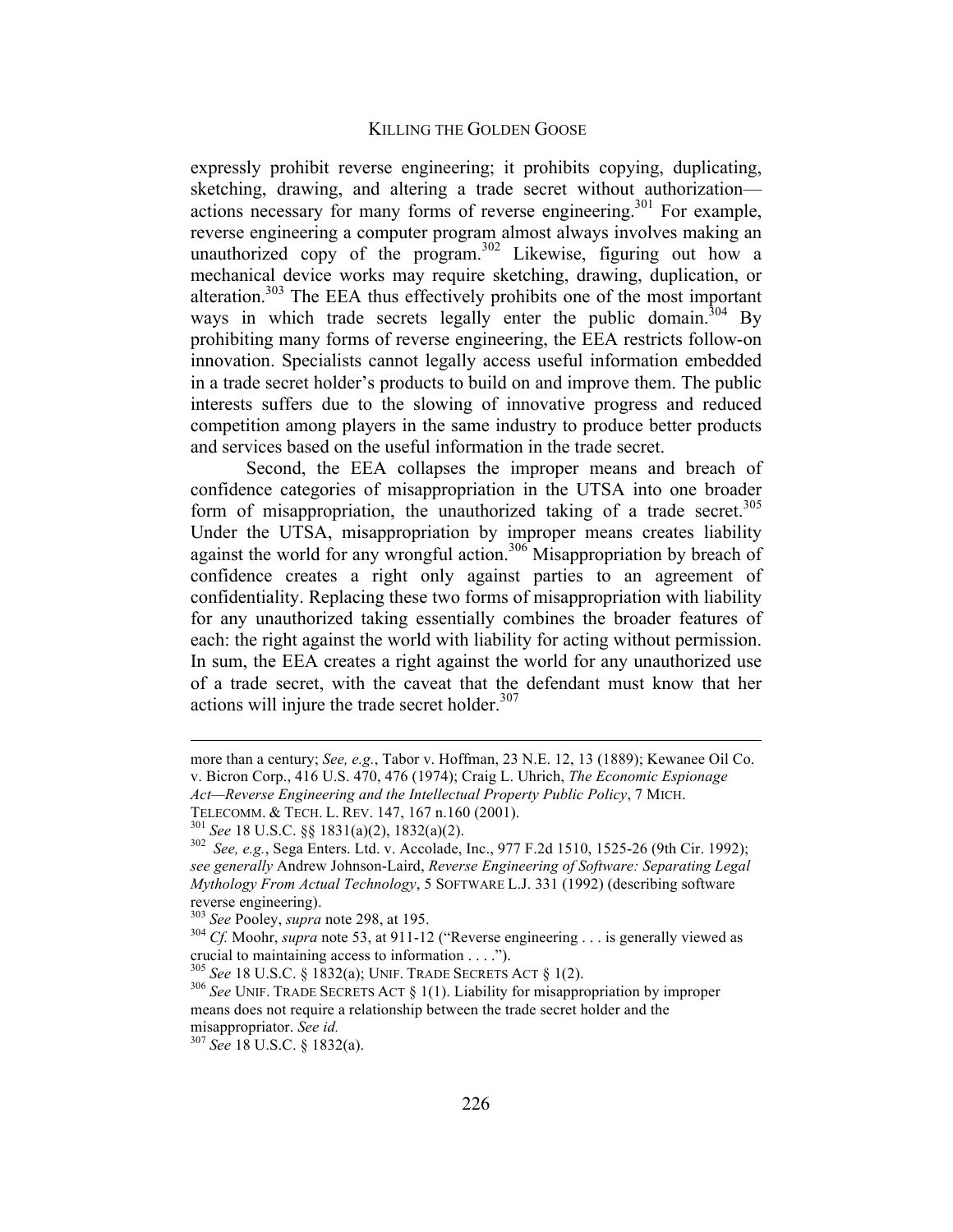As a result, the EEA's version of misappropriation criminalizes many forms of conduct that would be deemed fair competition and therefore lawful under the UTSA.<sup>308</sup> For example, observing a competitor's operations from across the street, entering a competitor's store to record the prices on its products, and studying a competitor's behavior to learn its strategies would all qualify as misappropriation under the  $EEA$ <sup>309</sup> Such activities are now considered ordinary business intelligence and necessary for vigorous competition. Like the prohibition on reverse engineering, therefore, the EEA's broader definition of misappropriation restricts competition, to the detriment of the public.

The third way in which the EEA bolsters trade secret rights is by employing a broader definition of what constitutes a trade secret. Broadening the definition of a trade secret, unlike broadening the definition of misappropriation, facilitates claims of cyber-misappropriation by making it easier to prove that the information taken by a cyber-hacker was a trade secret. Again, to establish a trade secret claim, the plaintiff must prove two elements: that she possessed a trade secret and that the trade secret was misappropriated.<sup>310</sup> In a case of cyber-misappropriation, the misappropriation element is generally straightforward, but the trade secret element raises the same challenges as in other trade secret claims.

The EEA broadens the definition of a trade secret by using the public as the measure of secrecy.<sup>311</sup> Under the UTSA, to qualify as a trade secret, information must "derive independent economic value" from "not being generally known to and not being readily ascertainable" by competitors.312 The EEA uses the same language but replaces competitors with "the public."<sup>313</sup> Interpreted broadly to mean "the public at large," as

<sup>&</sup>lt;sup>308</sup> Pooley, *supra* note 298, at 193.<br><sup>309</sup> See id. at 192-93 (noting that the language of the EEA "might encompass the sort of lawful business espionage that has long been permitted by civil trade secrets law—conduct such as observing a competitor's property from across the street."). The information gathered through such efforts, however, might not qualify as a trade secret because it might not be deemed subject to reasonable efforts at secrecy.  $Cf$ . 18 U.S.C. § 1839(3)(A).

<sup>&</sup>lt;sup>310</sup> 18 U.S.C. § 1832(a), UNIF. TRADE SECRETS ACT § 1; 1 MELVIN JAGER, TRADE SECRETS LAW  $\S$  5:5 (2013) (Jager further divides the misappropriation inquiry into two separate elements).<br><sup>311</sup> *See* 18 U.S.C. § 1839(3)(B).<br><sup>312</sup> The language used is: "other persons who can obtain economic value from [the trade

secret's] disclosure or use." UNIF. TRADE SECRETS LAW § 1(4)(i). Logically, however, these persons will be competitors because they economically benefit by using the trade secret to better compete with the original trade secret holder. *See* United States v. Hsu, 155 F.3d 189, 196 (3rd Cir. 1998).

<sup>313</sup> *See* 18 U.S.C. § 1839(3)(B).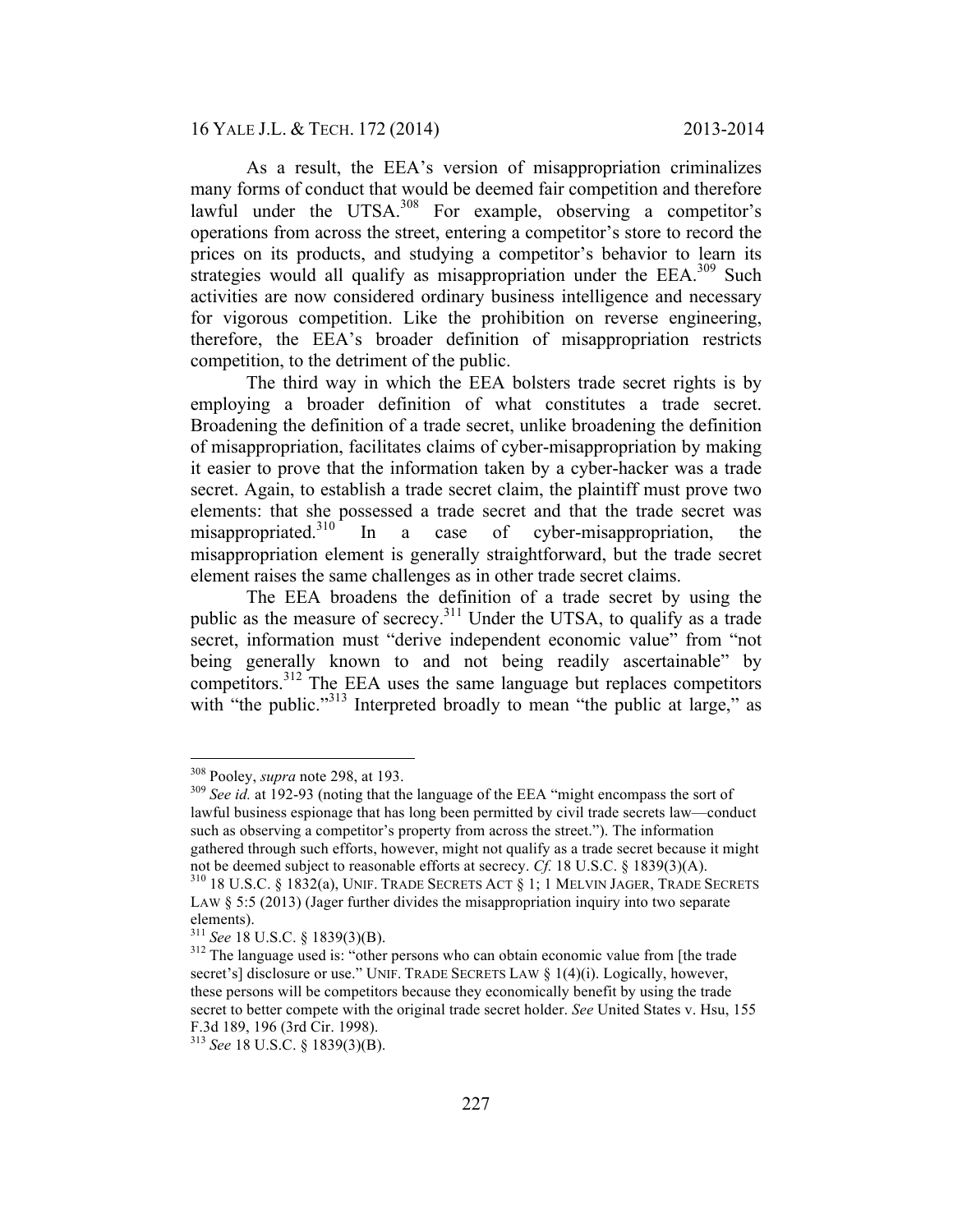some courts have done, $3^{14}$  this change expands what information qualifies as a trade secret. The information known to competitors about a particular industry will naturally be greater than the information known to the public at large about that industry.315 In most industries, engineers, scientists, and other specialists share a body of knowledge of which the public is ignorant.<sup>316</sup> As a result, the EEA protects more information as a trade secret.

Again, this harms competition, particularly employee mobility. The EEA's broader delineation raises the specter that employees could be liable for taking any industry-specific information with them to a competitor, even if all the competitors already had that information.<sup>317</sup> In short, an employer could use the EEA simply to prevent employees from leaving.<sup>318</sup> This would have a devastating impact on employee mobility and the crosspollination effect so important to a culture of innovation.<sup>319</sup>

Moreover, the cost to competition of the EEA's expansion of the trade secret definition likely outweighs any benefit to victims of cybermisappropriation. In a civil claim under the EEA, a plaintiff could establish a claim for the taking of a broader range of information than under the

 <sup>314</sup> United States v. Hsu, 155 F.3d 189, 196 (3rd Cir. 1998) (interpreting "the public" to refer to "the general public").<br><sup>315</sup> See Julie Piper, *I Have a Secret?: Applying the Uniform Trade Secrets Act to* 

*Confidential Information that Does Not Rise to the Level of Trade Secret Status*, 12 MARQ. INTELL. PROP. L. REV. 359, 365-66 (2008) (describing information in terms of concentric circles of availability to competitors in an industry). Courts are unclear as to whether "the public" in the EEA refers to the general public or to the specialized, well-informed public in a particular industry. *Compare* United States v. Lange, 312 F.3d 263, 266-68 (7th Cir. 2002) ("[O]ne could say instead that 'the public' is shorthand for the longer phrase, which then would be read as 'the economically relevant public'—that is, the persons whose ignorance of the information is the source of its economic value."), *with* United States v. Hsu, 155 F.3d 189, 196 (3d Cir. 1998) ("The EEA, however, indicates that a trade secret must not be generally known to, or readily ascertainable by, the general public. . . .") However, the language at least gives rise to the possibility that courts will interpret "the public" as "the general public." *See* Hsu, 155 F.3d at 196.<br><sup>316</sup> See United States v. Lange, 312 F.3d 263, 267 (7th Cir. 2002) ("A problem with using

the general public as the reference group for identifying a trade secret is that many things unknown to the public at large are well known to engineers, scientists, and others....").<br><sup>317</sup> See 18 U.S.C. § 1839(3)(B).<br><sup>318</sup> The EEA's legislative history indicates that it was not intended to prevent a person from

using general business knowledge to compete with a former employer. For example, it provides that employees "who change employers or start their own [company] should be able to apply their talents without fear of prosecution." 142 CONG. REC. S12213 (daily ed. Oct. 2, 1996) (Managers' Statement for H.R. 3723, The Economic Espionage Bill). Nevertheless, the plain language of the statute belies the legislative history. *See* 18 U.S.C.

<sup>§</sup> 1839(3)(B). <sup>319</sup> *See* Gilson, *supra* note 74, at 620-29 (cautioning against restricting employee mobility because the dampening of knowledge spillovers may hamper innovation and growth).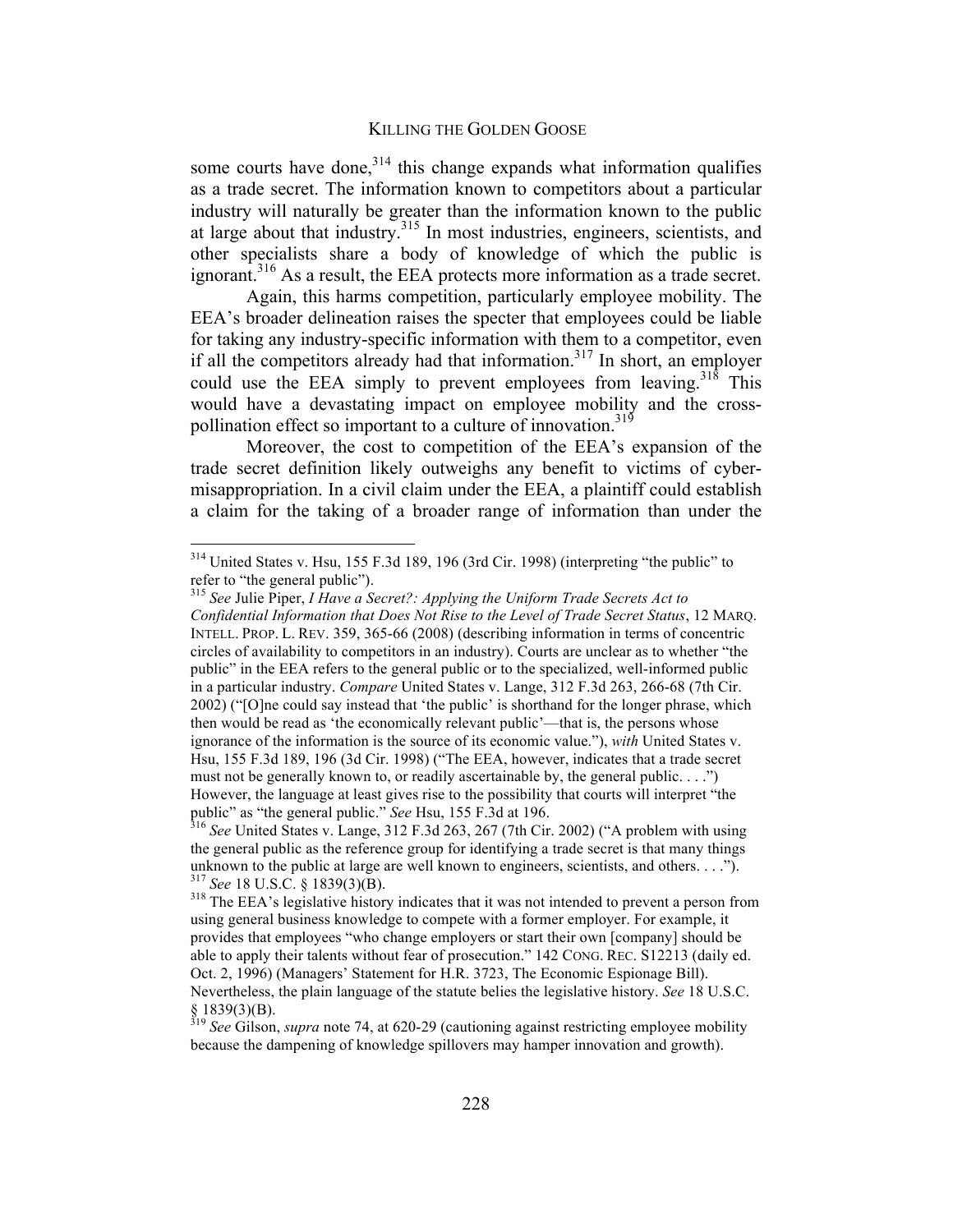16 YALE J.L. & TECH. 172 (2014) 2013-2014

UTSA.<sup>320</sup> She could prove trade secret misappropriation not only in cases involving information not known to the industry, but also in cases involving the broader category of information not known to the public. For example, Avogadro's number—the number of molecules per mole of gas—is not known to the general public, but would certainly be known to chemists. $321$ As the Seventh Circuit observed in *United States v. Lange*, taking Avogadro's number from a chemical company without authorization could constitute misappropriation under the plain language of the  $EEA$ <sup>322</sup> But what does it benefit the plaintiff to win such a claim? If she is in the chemical industry, her competitors already have the information.<sup>323</sup> If she is not in the chemical industry, the information is of no use to her. In short, the EEA's broad definition of trade secrets would offer little help with protecting information that actually provides a competitive advantage. It would, however, help companies stifle competition by preventing employees from working for competitors or starting a competing business.

Fourth, the EEA strengthens trade secret law by prohibiting both attempts and conspiracies to misappropriate trade secrets, neither of which gives rise to liability under the UTSA. $324$  As a result, defendants would face liability for a much broader range of conduct under the EEA than under the UTSA.325 For example, in *United States v. Hsu*, the Third Circuit held that there is no need to prove the existence of a trade secret in an attempt or conspiracy charge under the  $EEA$ <sup>326</sup>. The court reasoned that the attempt and conspiracy charges only require proof that the defendant believed the information to be a trade secret, "regardless of whether the information actually qualified as such."327

The attempt and conspiracy provisions in the EEA raise the disturbing possibility that a plaintiff could use the EEA to protect information that lacked trade secret status. As long as the defendant believed the information was a trade secret, for example, she could be liable

<sup>&</sup>lt;sup>320</sup> *See* 18 U.S.C. § 1839(3)(B); UNIF. TRADE SECRETS LAW § 1(4)(i).<br><sup>321</sup> 312 F.3d 263, 267 (7th Cir. 2002).<br><sup>322</sup> *See id.* As a practical matter, she could not prove any actual damages since the information<br><sup>323</sup> As a would not give her competitors any additional advantage.

<sup>324 18</sup> U.S.C. §§ 1832(a)(4)-(5); *see* UNIF. TRADE SECRETS ACT (no provisions creating liability for attempts or conspiracy).<br> $325$  See 18 U.S.C. §§ 1832(a)(4)-(5); UNIF. TRADE SECRETS ACT.

<sup>&</sup>lt;sup>326</sup> United States v. Hsu, 155 F.3d 189, 203 (3rd Cir. 1998); see also United States v. Roberts, 3:08-CR-175, 2009 WL 5449224 (E.D. Tenn. Nov. 17, 2009), *report and* 

*recommendation adopted*, 3:08-CR-175, 2010 WL 56085 (E.D. Tenn. Jan. 5, 2010), *aff'd sub nom.* United States v. Howley, 707 F.3d 575 (6th Cir. 2013). 327 United States v. Hsu, 155 F.3d 189, 203 (3rd Cir. 1998). The court concluded that the

defense of legal impossibility did not apply. *Id.*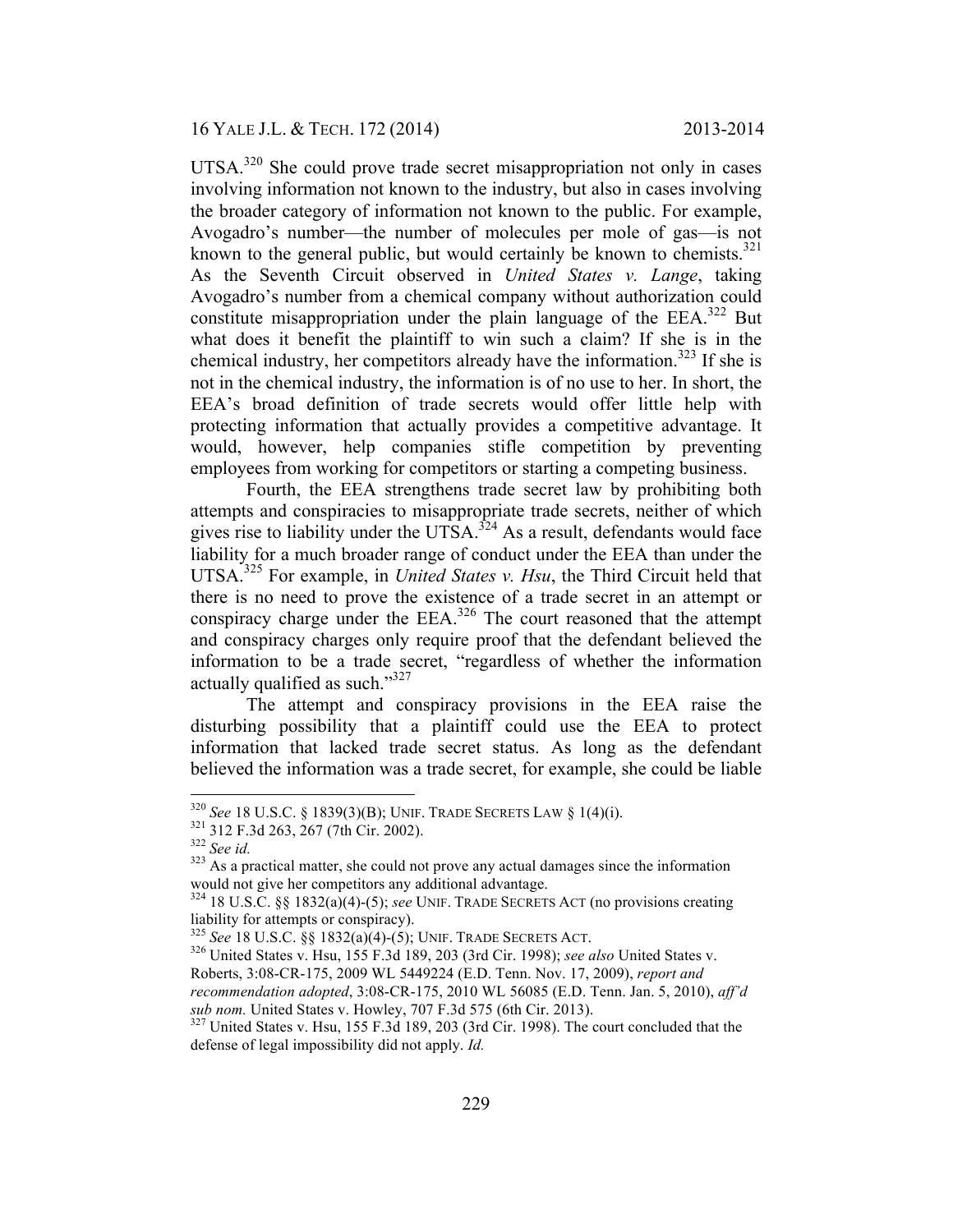for taking information in the public domain. Again, it is hard to see how this feature of the EEA addresses the problem of cyber-misappropriation. The public concern in cyber-misappropriation is the taking of real secrets—such as when the Chinese army hacked into American computer systems and steals secret technology blueprints—not the taking of information in the public domain. $328$ 

In civil law, attempt and conspiracy claims lose much of their force because the plaintiff can usually only recover the damage actually caused by the defendant's actions.<sup>329</sup> Where the defendant does not actually succeed in misappropriating a trade secret, the plaintiff will struggle to prove actual damages. Nevertheless, in an attempt or conspiracy claim, the plaintiff might still be damaged if the information is valuable but did not quite qualify for trade secret protection.<sup>330</sup> The attempt and conspiracy provisions, therefore, raise the possibility that the EEA would extend trade secret protection to information now in the public domain. This could harm competition, innovation, and free speech.

Fifth and finally, the EEA bolsters trade secret holder's rights by basing trade secret rights firmly on a property theory, rather than the more traditional tort theory.<sup>331</sup> First, the language of the EEA clearly indicates that trade secret rights under the statute are based on a property interest. Instead of referring to the trade secret holder as the "rights holder," the

<sup>&</sup>lt;sup>328</sup> MANDIANT APT 1, *supra* note 1 at 3.<br><sup>329</sup> See, e.g., Matthies v. Positive Safety Mfg. Co., 628 N.W.2d 842, 852 (Wis. 2001) ("It is the fact and date of injury that sets in force and operation the factors that create and establish the basis for a claim of damages."); Cockings v. Austin, 898 P.2d 136 (Okla. 1995) ("A negligent act that does not cause damage will not support the imposition of liability.").<br><sup>330</sup> See Julie Piper, *I Have a Secret?: Applying the Uniform Trade Secrets Act to* 

*Confidential Information that Does Not Rise to the Level of Trade Secret Status*, 12 MARQ. INTELL. PROP. L. REV. 359, 366 (2008) (classifying valuable information in tiers, not all of which would qualify as trade secrets); Robert Unikel, *Bridging the "Trade Secret" Gap: Protecting "Confidential Information" Not Rising to the Level of Trade Secrets*, 29 LOY. U. CHI. L.J. 841, 844 (1998) (explaining that there is confidential information that does not technically rise to the level of a trade secret yet continues to be valuable within an industry).

<sup>&</sup>lt;sup>331</sup> The First Restatement of Torts, the Third Restatement of Torts, the UTSA, and most state law accepts the tort theory of trade secret rights. *See* RESTATEMENT (FIRST) OF TORTS § 757 cmt. a (1939) (rejecting the property theory in favor of a general duty of good faith); RESTATEMENT (THIRD) OF UNFAIR COMPETITION § 39 reporters' note, cmt. b, 440 (1995) (listing cases); UNIF. TRADE SECRETS ACT § 1 commissioners' cmt. (amended 1985), 14 U.L.A. 438 (1990) ("One of the broadly stated policies behind trade secret law is 'the maintenance of standards of commercial ethics.'"); 1 MELVIN F. JAGER, TRADE SECRETS LAW § 1:3, n.16 (noting that standards of fairness and commercial morality continue to be the touchstone of trade secret law in the courts and listing cases).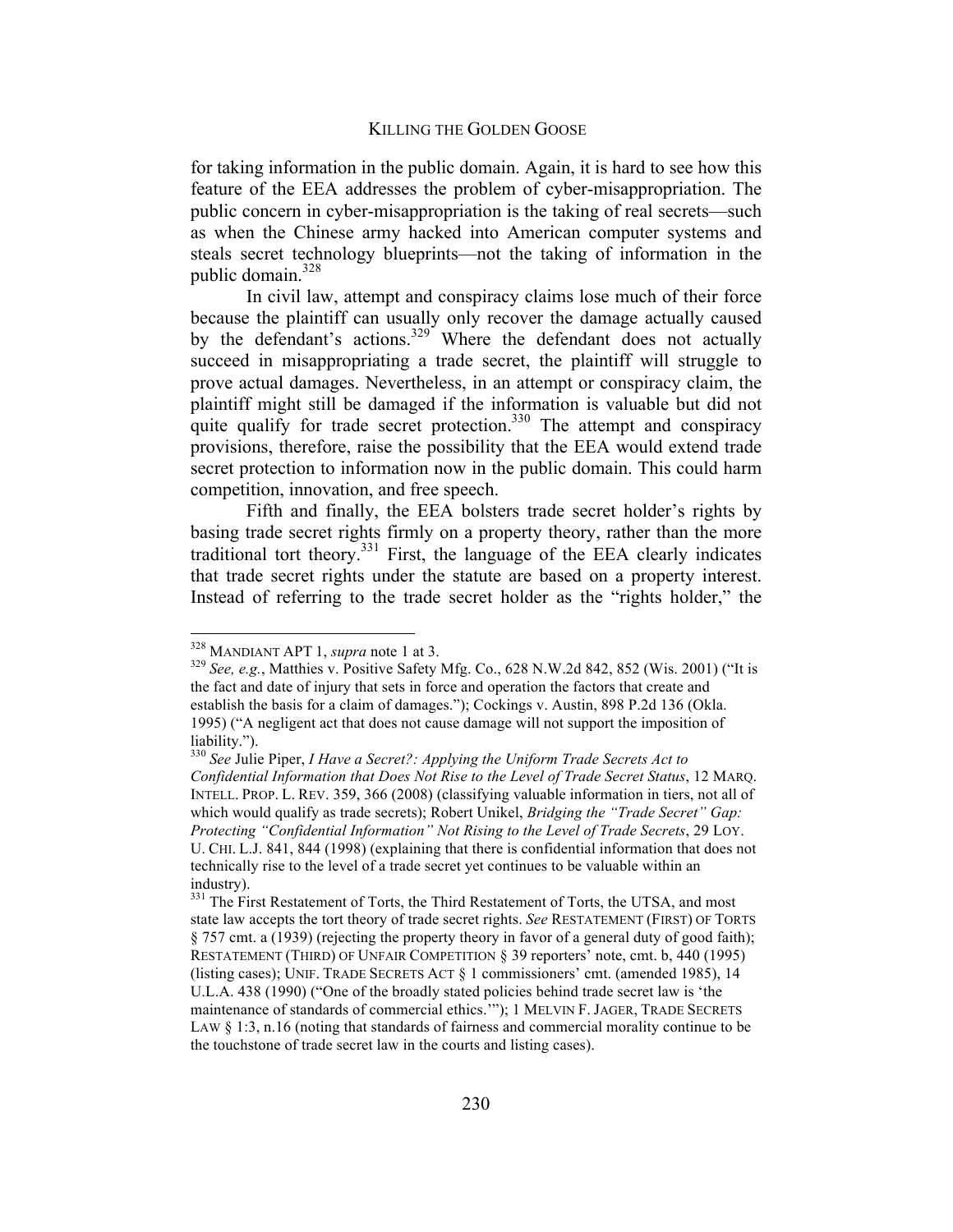more common formulation under state law, it refers to the trade secret "owner."<sup>332</sup> It uses the terms "theft" and "steal," implying that what is taken is property.<sup>333</sup> It even employs the word "convert" although the tort of conversion has historically been limited to the taking of tangible property.<sup>334</sup> These terms do not appear in the UTSA or the Restatements.<sup>335</sup> Second, the legislative history bears out this interpretation. The House Report explicitly categorizes trade secrets as a type of "property" similar to patents and copyrights.336 Third, the EEA treats trade secret rights like property. The prohibitions against unauthorized takings and many forms of reverse engineering effectively create a trade secret right against the world more akin to a property right than a duty-based right of confidence.<sup>337</sup> If the EEA became the basis for civil trade secret law, the courts would follow Congress's clear intent by interpreting the statute to grant trade secret holders property rights across the country.<sup>338</sup>

Although the two theories are largely complementary,  $339$  a purely property-based approach confers stronger rights on trade secret holders. As Pamela Samuelson observed in her study on propertizing information, "the word property is a very powerful metaphor that radically changes the stakes in legal disputes."<sup>340</sup>

("stolen"); 1831(b) ("stolen"); 1832(a)(3) ("stolen").

 <sup>332 18</sup> U.S.C. §§ 1832(a), 1839(3)(A), 1839(4); *see* Rochelle Cooper Dreyfuss, *Trade Secrets: How Well Should We Be Allowed to Hide Them? The Economic Espionage Act of 1996*, 9 FORDHAM INTELL. PROP. MEDIA & ENT. L.J. 1, 8 (1998) (observing that the concept of owner, as opposed to rights holder, is unknown in state trade secret law). 333 18 U.S.C. §§ 1832 ("theft"); 1831(a)(1) ("steals"); 1832(a)(1) ("steals"); 1831(a)(3)

<sup>&</sup>lt;sup>334</sup> Val D. Ricks, Comment, *The Conversion of Intangible Property: Bursting the Ancient Trover Bottle with New Wine*, 1991 B.Y.U. L. REV. 1681, 1682 (1991).

*Trover Bottle with New Wine, 1991* B.Y.U. L. REV. 1681, 1682, 1682, 1682, 1682. "owner" and "own." The Third Restatement, however, does not yet appear to be adopted

by the courts. Lao, *supra* note 23 at 1650.<br><sup>336</sup> H.R. REP. NO. 104-788, at 4 (1996) ("This category of property includes patented inventions, copyrighted material, and proprietary economic information."). <sup>337</sup> Pooley, *supra* note 298, at 193.<br><sup>338</sup> Due to the fact that the majority of states now take a tort theory approach to trade

secrets law, the EEA would effectively change the law in most states. 1 MELVIN F. JAGER, TRADE SECRETS LAW  $\S 1:3$  n.16 (listing cases by states in which the tort theory predominates).

<sup>339</sup> *See* Rockwell Graphic Sys., Inc. v. DEV Indus., Inc., 925 F.2d 174, 178-79 (7th Cir. 1991).

<sup>340</sup> Pamela Samuelson, *Information as Property: Do Ruckelshaus and Carpenter Signal a Changing Direction in Intellectual Property Law?*, 38 CATH. U. L. REV. 365, 398 (1988– 1989).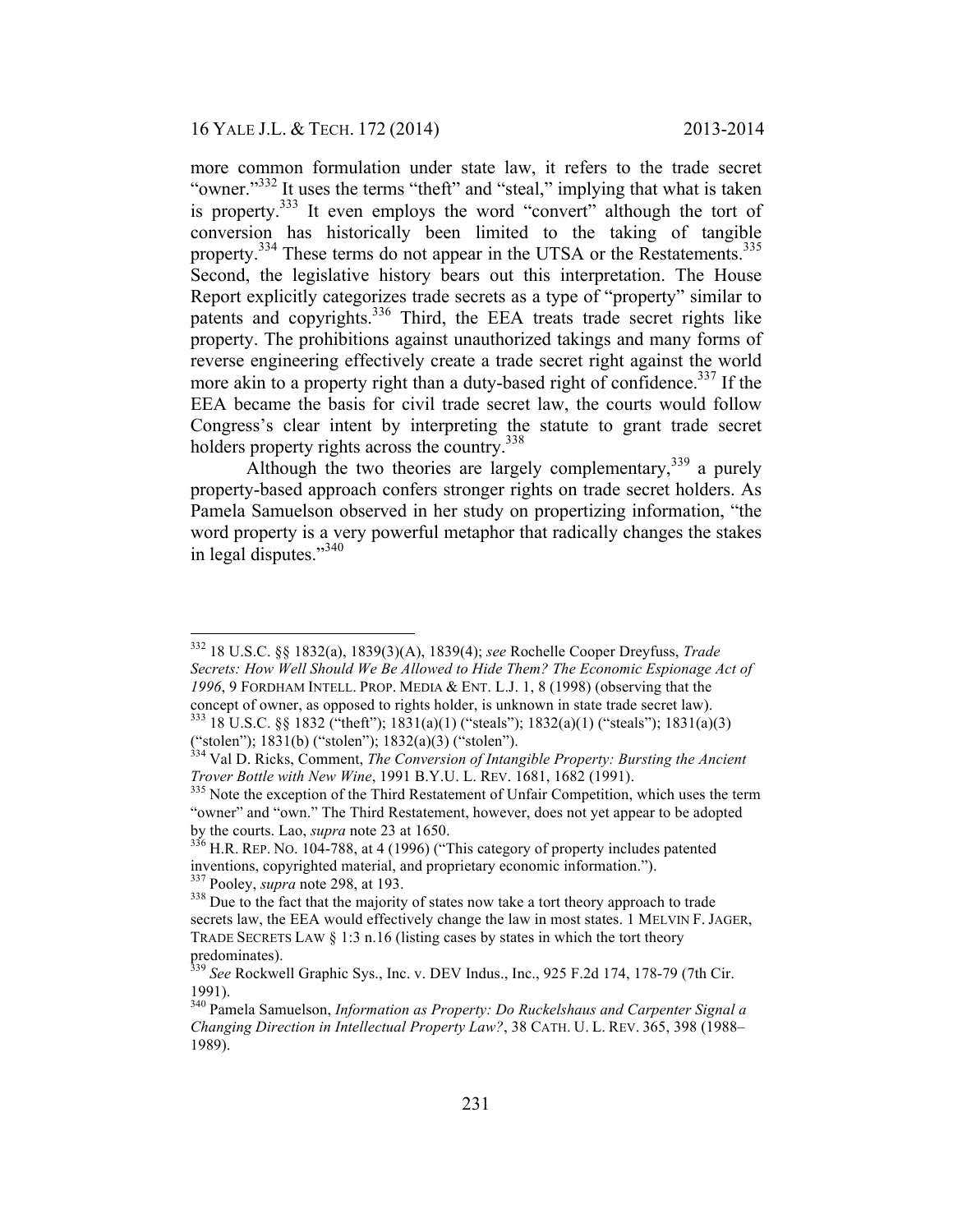Property rights tend to carry more weight against free speech rights than tort concerns.  $341$  Indeed, some have argued that property rights in trade secrets trump free speech rights altogether, an argument not advanced with regard to unfair competition.<sup>342</sup> By basing trade secret rights on a property interest, for example, the Supreme Court of California determined that free speech concerns had no place in the trade secret injunction analysis.<sup>343</sup> In contrast, numerous courts, including the U.S. Supreme Court, have concluded that free speech interests must be weighed against trade secret rights on the grounds that the trade secret right is based merely on an economic interest.<sup>344</sup>

Property also confers important rights under the Constitution. In *Ruckelshaus v. Monsanto*, for example, the Supreme Court concluded that because Monsanto held a trade secret right in its pesticide data, regulators' requests for the data were an unconstitutional taking of Monsanto's property under the Takings Clause of the Fifth Amendment.<sup>345</sup> Natural gas companies have since relied on this holding to deflect requests from environmentalists for information about their hydraulic fracturing practices.346 In short, the trade-secrets-as-property approach results in a strong version of trade secret law, with significant implications for free speech, the public domain, and other concerns like the environment.

As in the other areas in which the EEA expands trade secret rights, the reframing of a trade secret right as a property interest would have little effect on cyber-misappropriation claims. The core concern in cybermisappropriation is the taking of trade secrets by hackers who sell them to

<sup>&</sup>lt;sup>341</sup> Pamela Samuelson, *Principles for Resolving Conflicts Between Trade Secrets and the First Amendment*, 58 HASTINGS L.J. 777, 789 (2007).

<sup>&</sup>lt;sup>342</sup> *See id.* at 811.<br><sup>343</sup> *Id.* at 803-04 ("The importance of the trade-secrets-as-property-rights argument as a justification for lowering the level of scrutiny in trade secret/First Amendment cases is evident from the more than twenty references to property rights in core parts of Justice Brown's First Amendment analysis.").

Brown's First Amendment analysis."). <sup>344</sup> *See* CBS, Inc. v. Davis 510 U.S. 1315, 1318 (1994) (referring to disclosure of a trade secret as an "economic harm" without reference to property rights); *see also* Procter & Gamble Co. v. Bankers Trust Co., 78 F.3d 219, 225 (6th Cir. 1996) (referring to the desire to avoid disclosure of a trade secret as mere "commercial self-interest"); Bridge C.A.T. Scan Assocs. v. Technicare Corp., 710 F.2d 940, 945-46 (2d Cir. 1983) (holding no exception from prior restraint doctrine for trade secrets).

<sup>345</sup> Ruckelshaus v. Monsanto Co., 467 U.S. 986, 1003-04 (1984). The Court found that trade secrets were "property," explaining that "[t]rade secrets have many of the characteristics of more tangible forms of property. A trade secret is assignable. A trade secret can from the res of a trust, and it passes to a trustee in bankruptcy." *Id.* at 1002-04.<br><sup>346</sup> See Michael A. Greene, *Spilling Secrets: Trade Secret Disclosure and Takings in Offshore Drilling Regulation*, 17 RICH. J.L. & TECH. 15, \*4-6 (2011).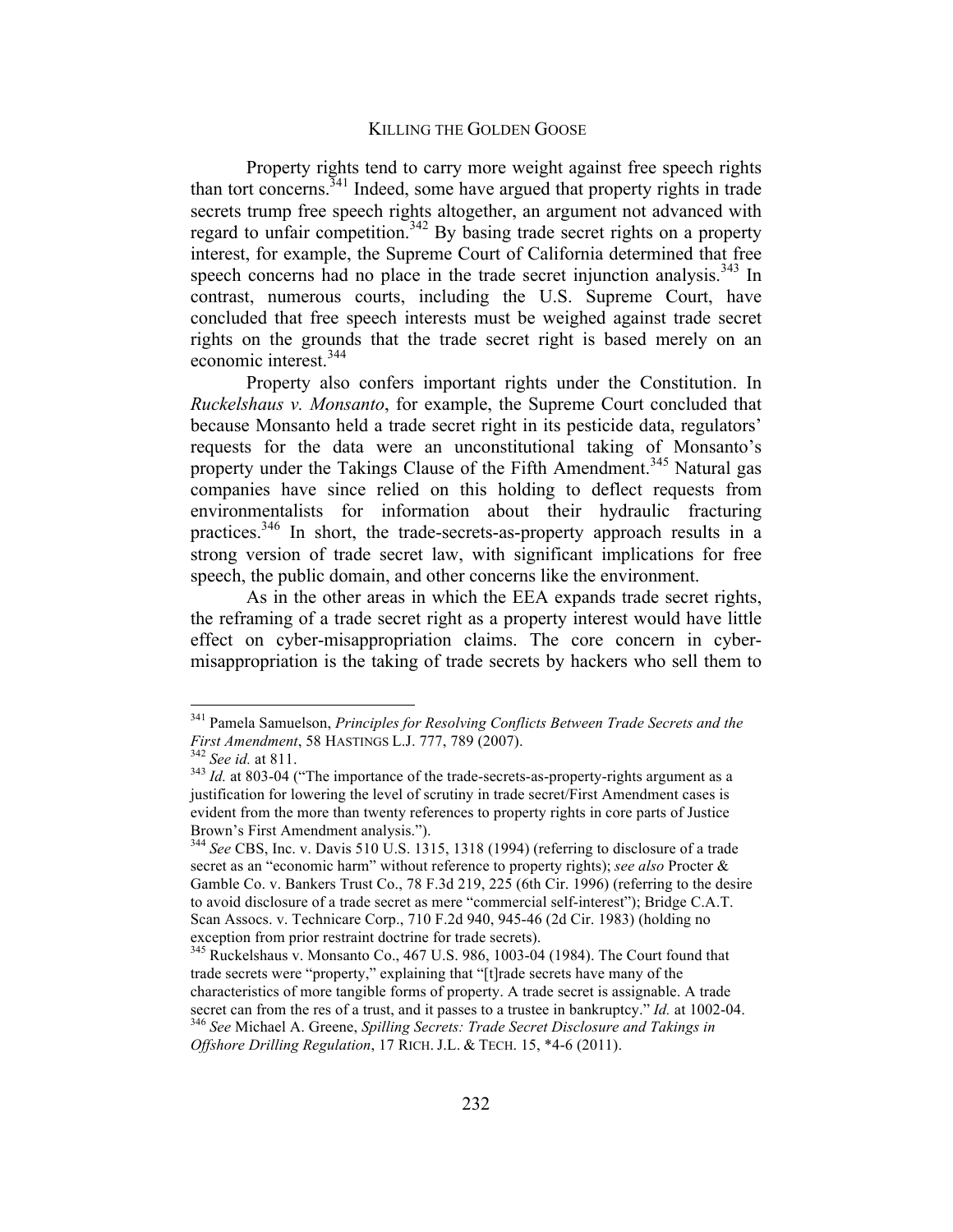competitors, especially foreign competitors.<sup>347</sup> These parties have no free speech defense and serve no compelling public interest. Therefore, a property right in trade secrets fails to facilitate claims against such defendants.

As a criminal law, the EEA may not offer more protection to trade secrets than current state civil law. This is because the standard of proof under a criminal statute—guilt beyond a reasonable doubt—is much higher than the preponderance of the evidence standard in the UTSA and other civil trade secret claims.<sup>348</sup> Creating a private right of action for violations of the EEA would change that. Defendants would face liability for violating the EEA under only the preponderance of evidence standard. The stronger rights and protections provided by the EEA would result in a much stronger form of civil trade secret law than the existing civil law.

In short, if the purpose of adding a private right of action to the EEA is to decrease cyber-misappropriation, it fails miserably. At the same time, it imposes significant costs on other interests. Of course, by strengthening trade secret law generally, a civil version of the EEA might help trade secret holders protect their information against other types of misappropriation. The current outcry over trade secret misappropriation, however, focuses on the cyber-hacking of trade secrets. By that measure, the costs outweigh the benefits of adding a private right of action to the EEA or otherwise bolstering trade secret holder's rights.

The dangers are not limited to laws that call themselves trade secret laws. In some jurisdictions, for example, the Computer Fraud and Abuse Act (CFAA) is effectively a civil federal trade secrets law. The CFAA's broadest provision prohibits "intentionally access[ing] a protected computer without authorization, and as a result of such conduct, caus[ing] damage and loss."<sup>349</sup> On its face, the CFAA might appear to be simply an antihacking statute. Some courts, however, have interpreted the CFAA to create liability for employees who access data in violation of a duty of loyalty or confidentiality to their employers.<sup>350</sup> In such cases, the employees do not

<sup>&</sup>lt;sup>347</sup> See supra Part II.<br><sup>348</sup> *In re* Winship, 397 U.S. 358, 361-62 (1970) (establishing the proof beyond a reasonable doubt standard in criminal cases); Apprendi v. New Jersey, 530 U.S. 466, 466 (2000) (reaffirming the same standard); MCCORMICK ON EVIDENCE 957 (Edward William Cleary ed., 3d ed. 1984) (noting that civil cases apply the preponderance of evidence standard); *see also* FLEMING JAMES, JR. & GEOFFREY C. HAZARD, JR., CIVIL PROCEDURE 316-17 (3d

ed. 1985).<br><sup>349</sup> 18 U.S.C. § 1030(a)(5)(C).

<sup>&</sup>lt;sup>350</sup> See, e.g., United States v. Rodriguez, 628 F.3d 1258, 1263 (11th Cir. 2010) (holding that an employee exceeds authorized access under the CFAA if he accesses information for a nonbusiness reason in violation of the employer's computer use policy); Int'l Airport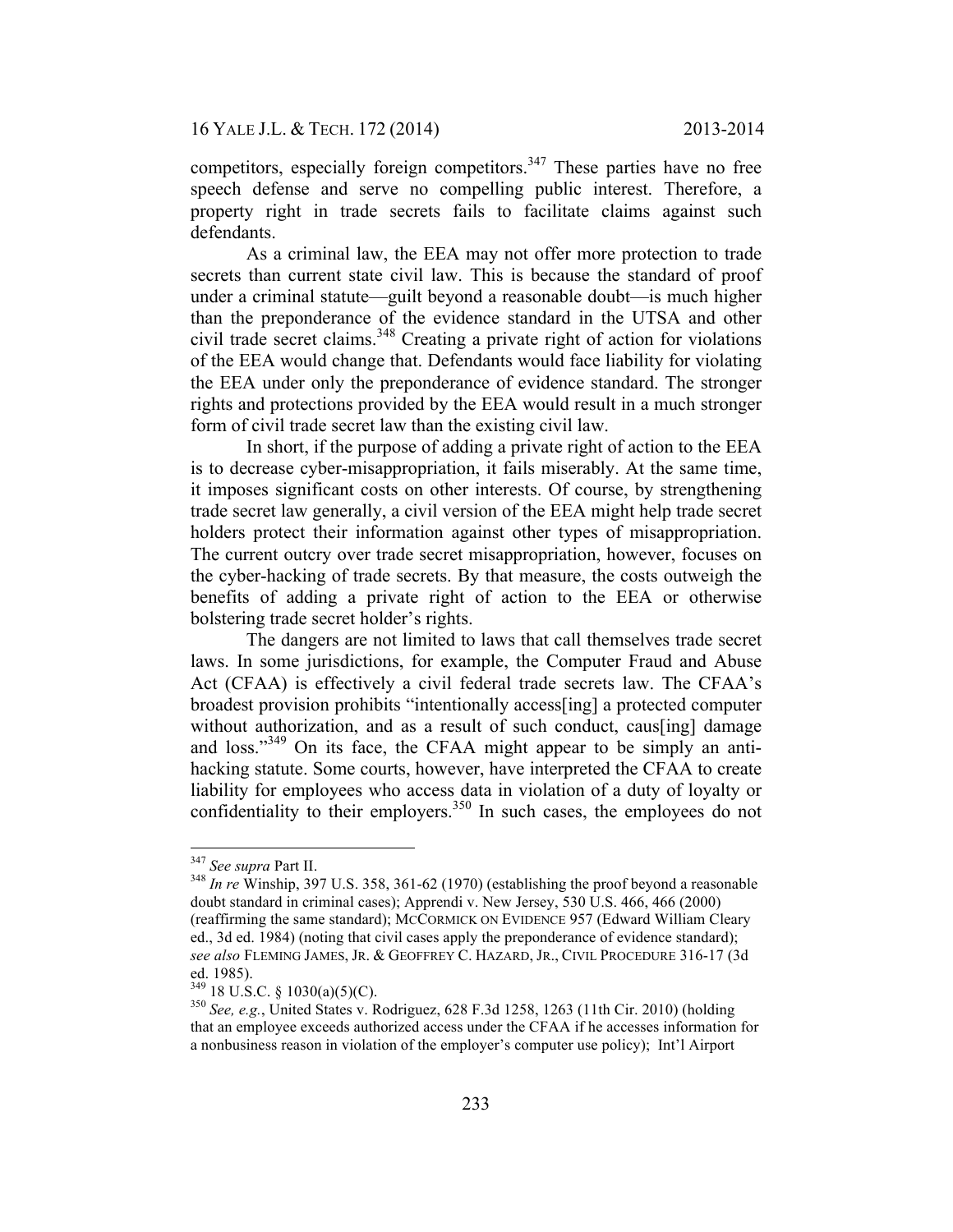hack their employers' computers in the sense of circumventing technological protections. Rather, they take advantage of access privileges granted in the course of their employment.<sup>351</sup> Not all courts have adopted this approach. Some courts have construed the CFAA more narrowly, finding that the CFAA was intended to cover only unauthorized access to computers and not unauthorized use of information.<sup>352</sup>

The broad theory effectively creates a parallel cause of action to trade secret misappropriation. This interpretation of the CFAA, however, is even broader than trade secret law because it is not limited to protecting information that would qualify for trade secret information.<sup>353</sup> The misuse of any information in breach of a duty of loyalty to the employer might qualify. $354$ 

Leaving aside the controversy as to how the CFAA should be interpreted, one implication of this paper is that the CFAA should not be construed broadly merely to counter cyber-misappropriation of trade secrets. By creating liability for unauthorized access to a computer, the narrow interpretation of the CFAA already targets hacking. The broad

 $\overline{a}$ 

Ctrs., L.L.C. v. Citrin, 440 F.3d 418, 420-21 (7th Cir. 2006) (holding that Section  $1030(a)(5)(A)$  of the CFAA was violated through unlawful access when the agency relationship terminated because the employee breached his duty of loyalty by destroying files that were employer property); Guest-Tek Interactive Entm't, Inc. v. Pullen, 665 F. Supp. 2d 42, 45-46 (D. Mass. 2009) (holding that employee violated CFAA by using and abusing information in breach of his duty of loyalty to his employer). <sup>351</sup> *See, e.g.*, Int'l Airport Ctrs., L.L.C. v. Citrin, 440 F.3d 418, 419 (7th Cir. 2006)

<sup>(</sup>employee had access to data at issue through employer-granted laptop); Guest-Tek Interactive Entm't, Inc. v. Pullen, 665 F. Supp. 2d 42, 45-46 (D. Mass. 2009) (employee had unrestricted access to the information at issue due to his position as Vice President of North American Sales).<br><sup>352</sup> See United States v. Nosal, 676 F.3d 854, 859, 863 (9th Cir. 2012).

<sup>&</sup>lt;sup>353</sup> See Stephanie Greene & Christine Neylon O'Brien, *Exceeding Authorized Access in the Workplace: Prosecuting Disloyal Conduct under the Computer Fraud and Abuse Act*, 50 AM. BUS. L.J. 281, 329 (2013) (noting that the evidentiary requirements and elements of proof of a CFAA claim are far lower than in a traditional trade secret misappropriation claim).

<sup>354</sup> *See* Rodriguez, 628 F.3d at 1263; *see* UTSA § 1(4). Another controversial issue is whether misusing data meets the "damage or loss" requirement for a CFAA claim. *See* Consulting Prof'l Res., Inc. v. Concise Techs., LLC, No. 09-1201, 2010 U.S. Dist. LEXIS 32573, at \*20 (W.D. Pa. Mar. 9, 2010) (noting that the debate over "what constitutes 'damage' under the CFAA falls victim to similar debate" as the conflict over interpreting authorization terms). Some courts have held that misappropriation of data does not satisfy the "loss" requirement of the CFAA and that the CFAA should be limited to hacking that causes some physical loss or disruption in service. *See, e.g.*, Lockheed Martin Corp. v. Speed, No. 6:05-cv-1580-Orl-31KRS, 2006 U.S. Dist. LEXIS 53108, at \*26 (M.D. Fla. Aug. 1, 2006) (holding that copying confidential information is not damage under the CFAA).